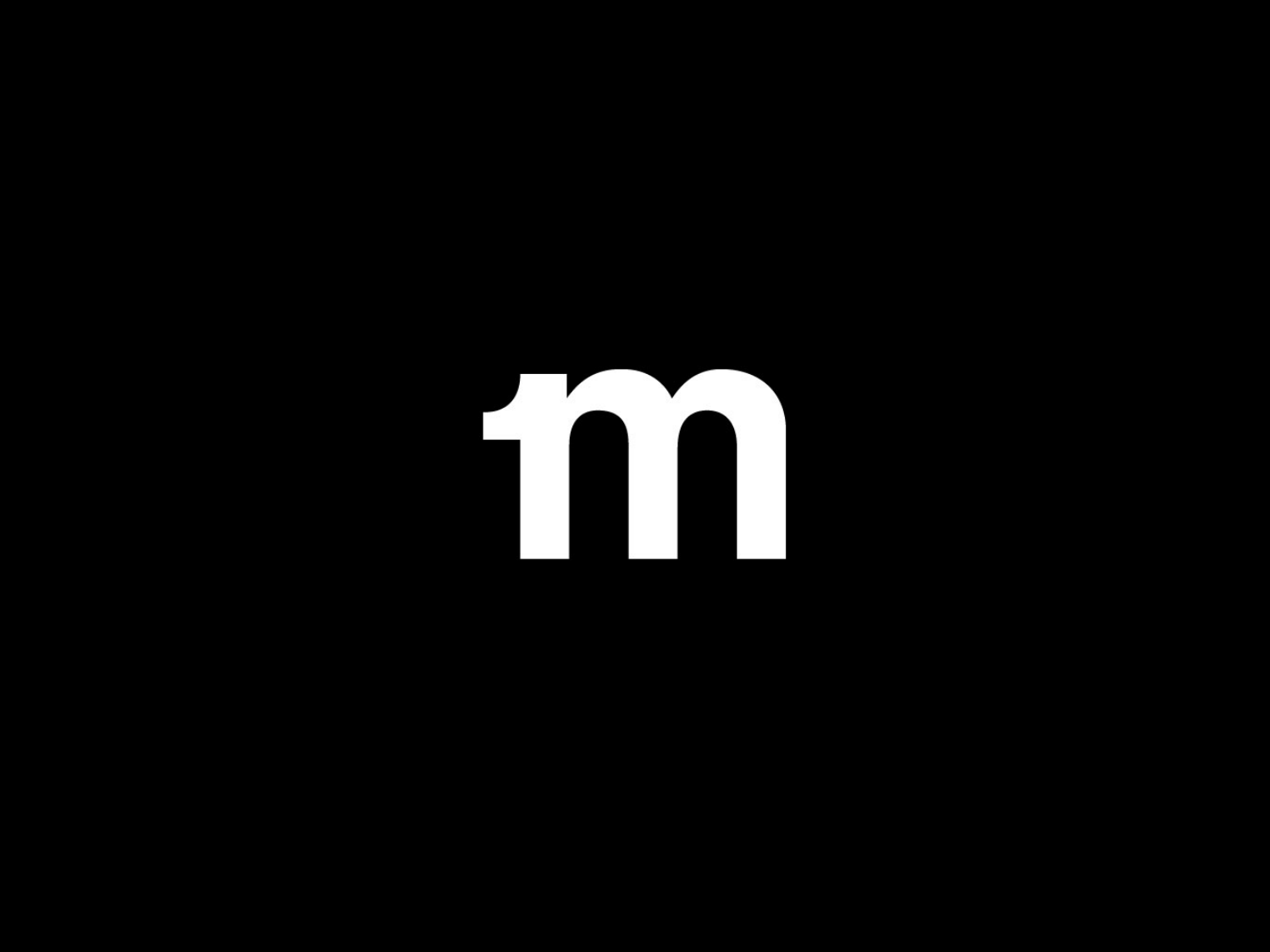### **Principles of Web Digital Dynamic Usability**

Valery F. Venda,

Senior Human Factors Advisor marchFIRST Inc., Phoenix AZ, valeri.venda@marchfirst.com (602) 824-2131, www.marchFIRST.com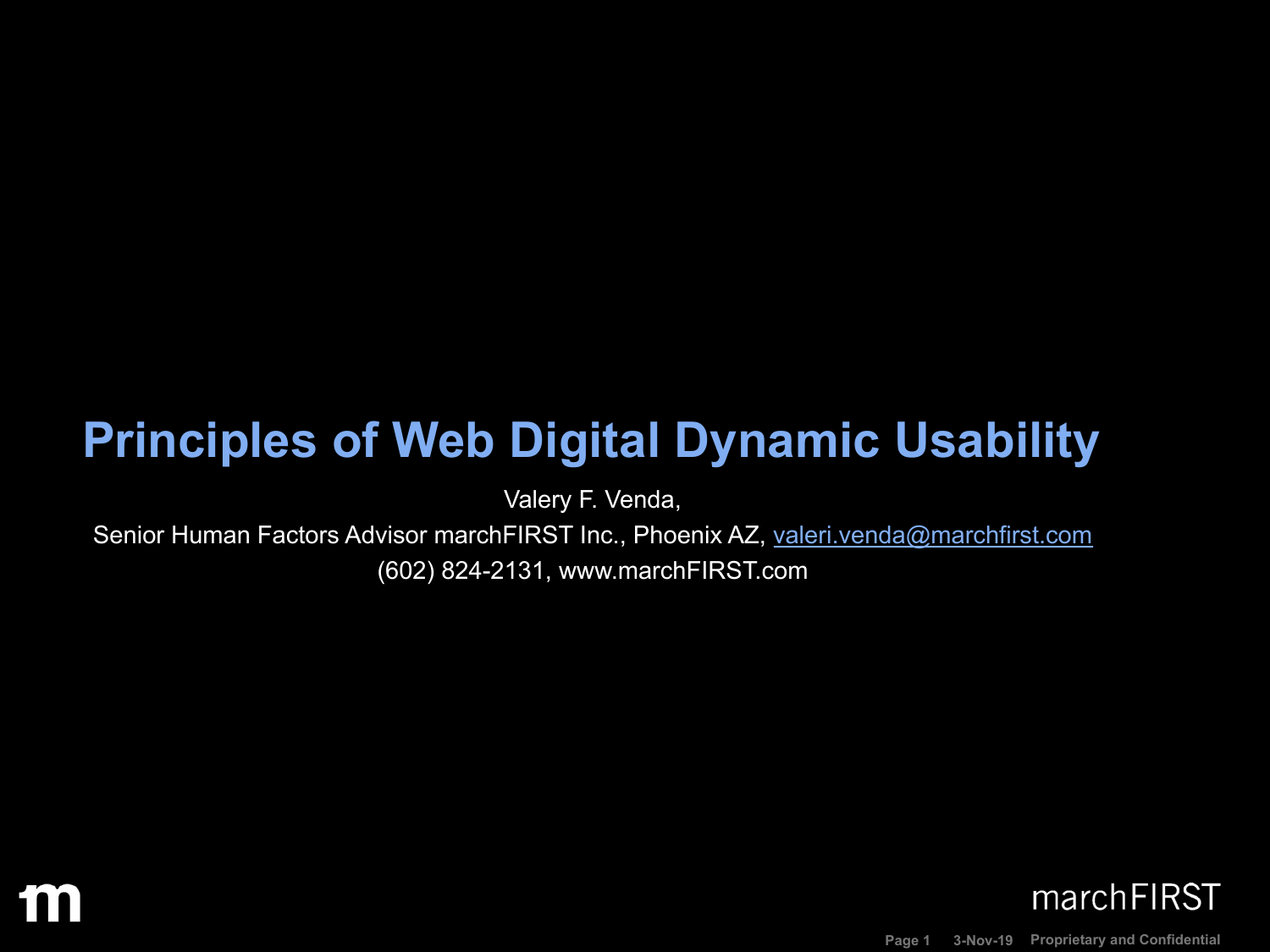# Introduction

- > In my Keynote Address for the Congress of International Ergonomics Association IEA'94 in Toronto the three laws of ergodynamics were proposed.
- > The laws proved to be important for development of a new web usability methodology, a Digital Dynamic Usability.
- > Here are the laws:

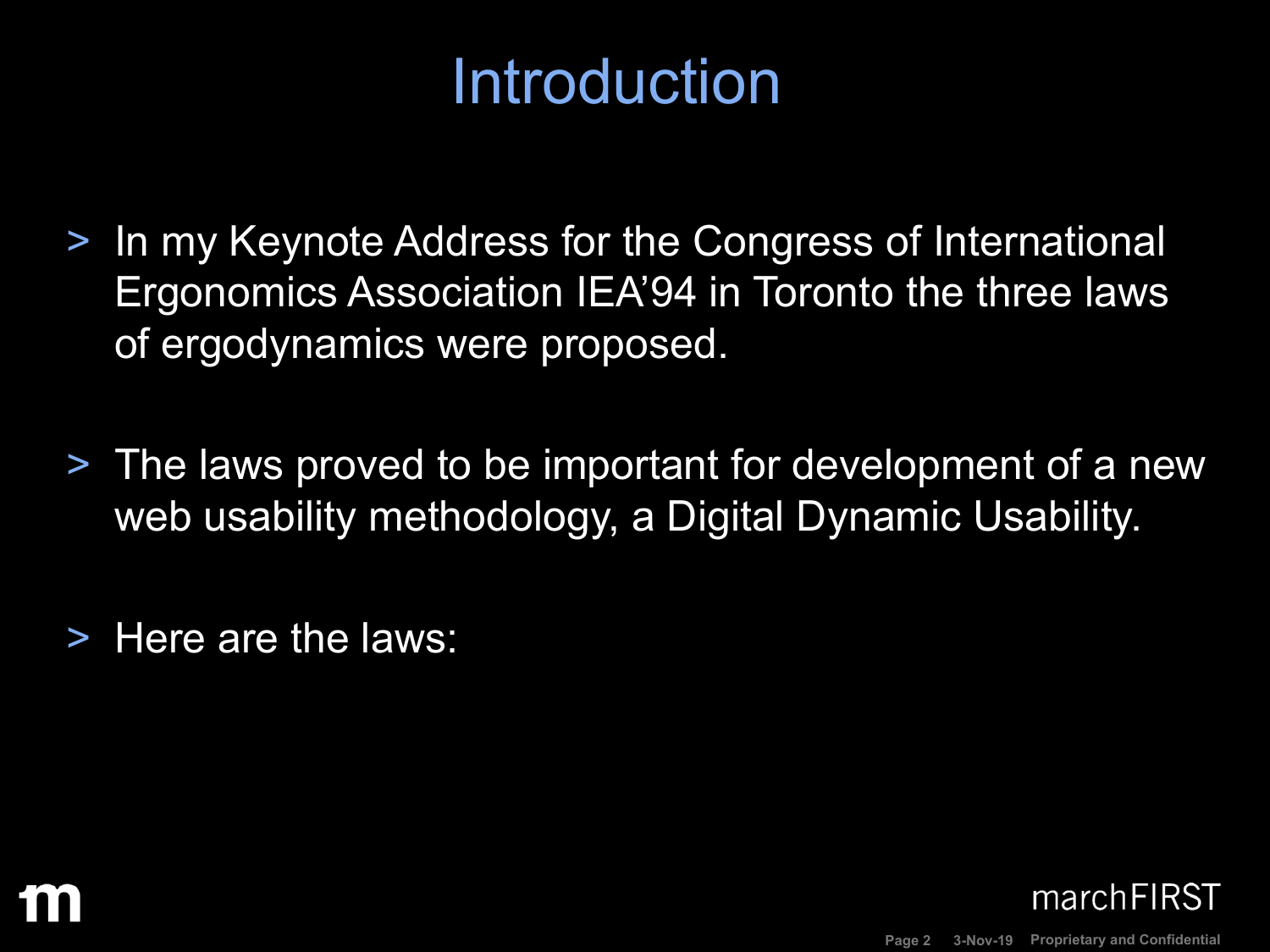#### Fundamentals of ergodynamics

> Ergodynamics Law #1

> *Work efficiency is a bell-shaped function of any work factor.*

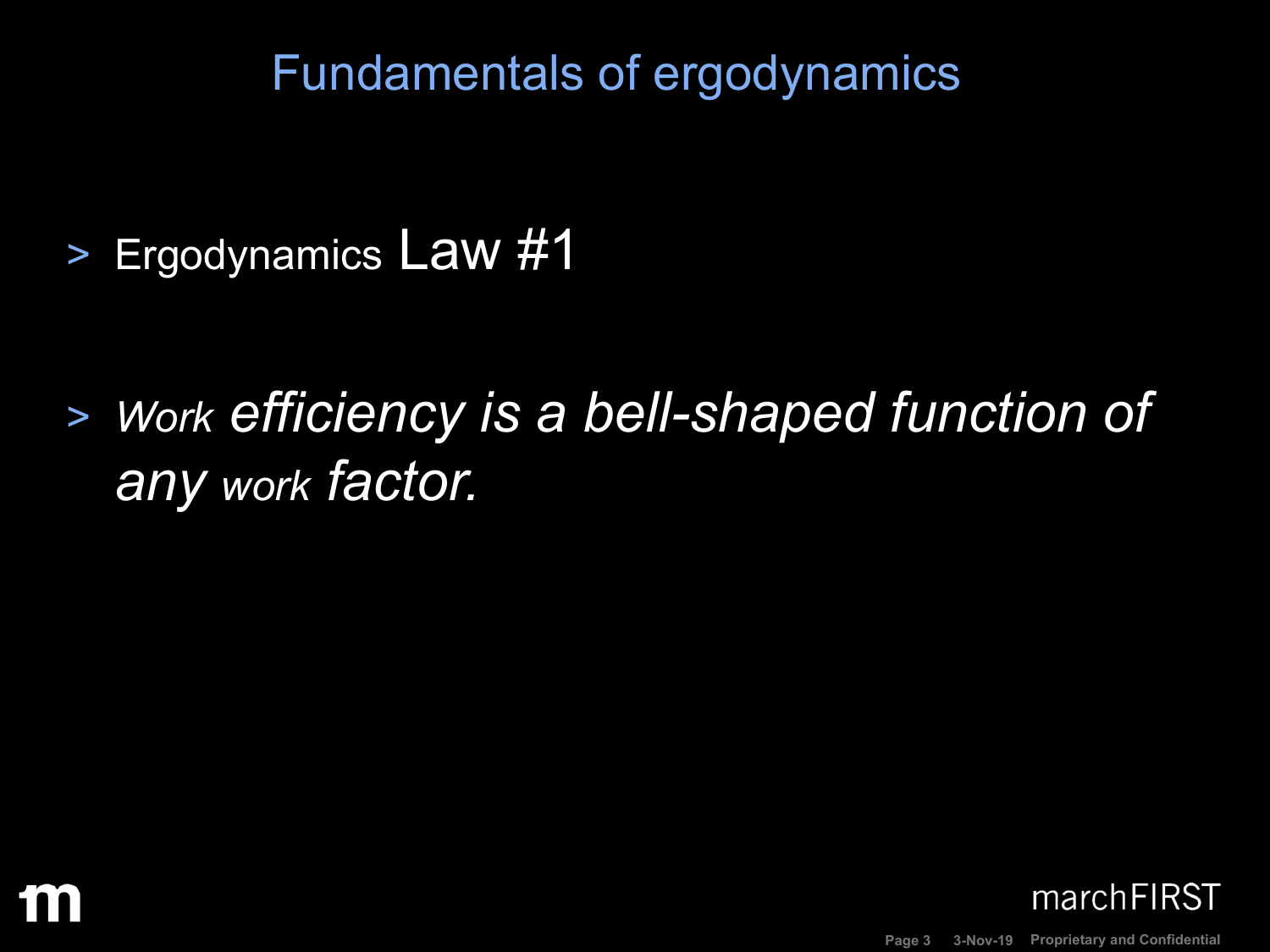

 $\mathsf m$ 

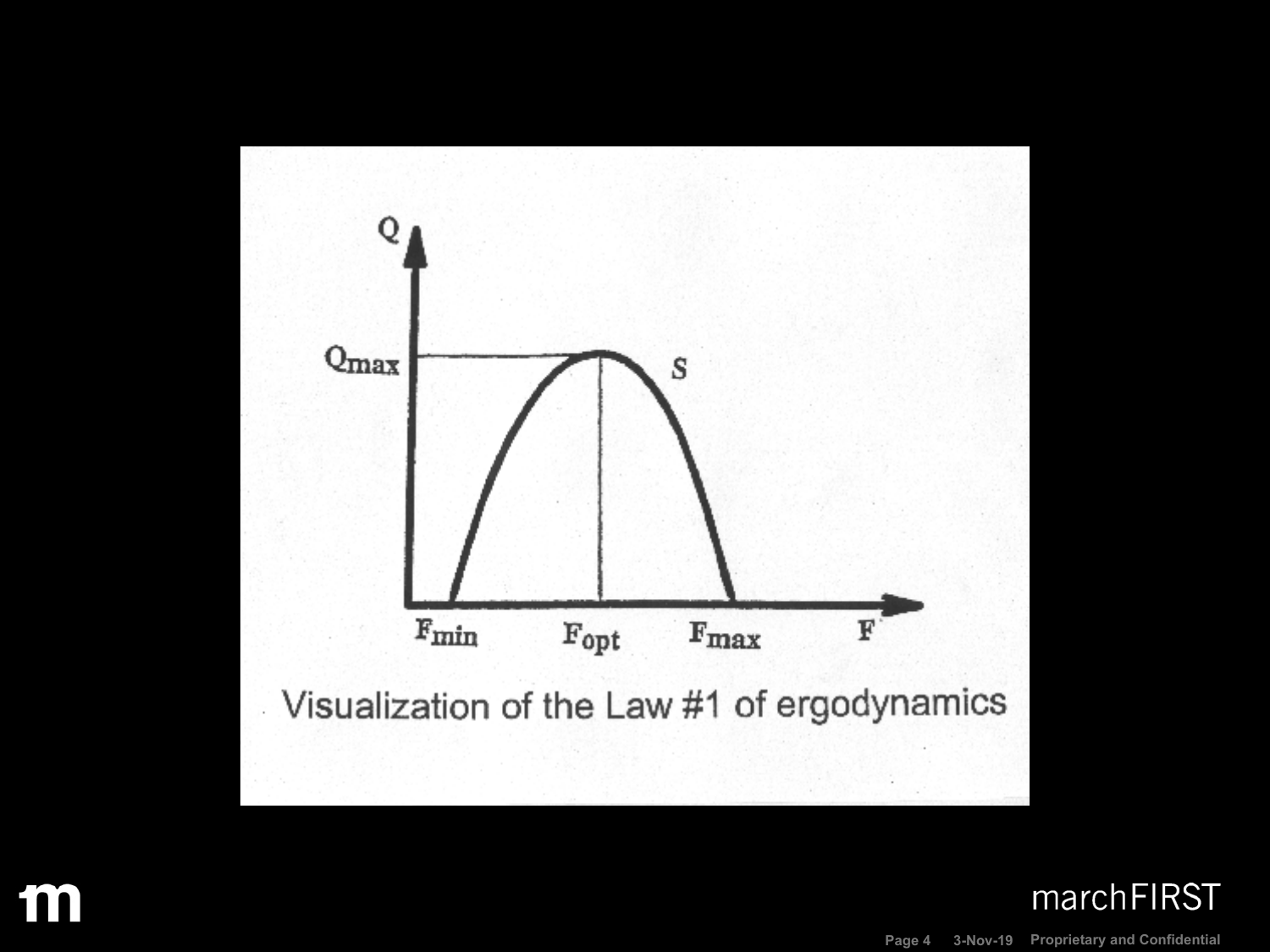# Fundamentals of ergodynamics

- > Ergodynamics Law #2
- > *Every work task can be done using different work strategies. Every strategy is presented as a separate bellshaped efficiency function on every work factor.*

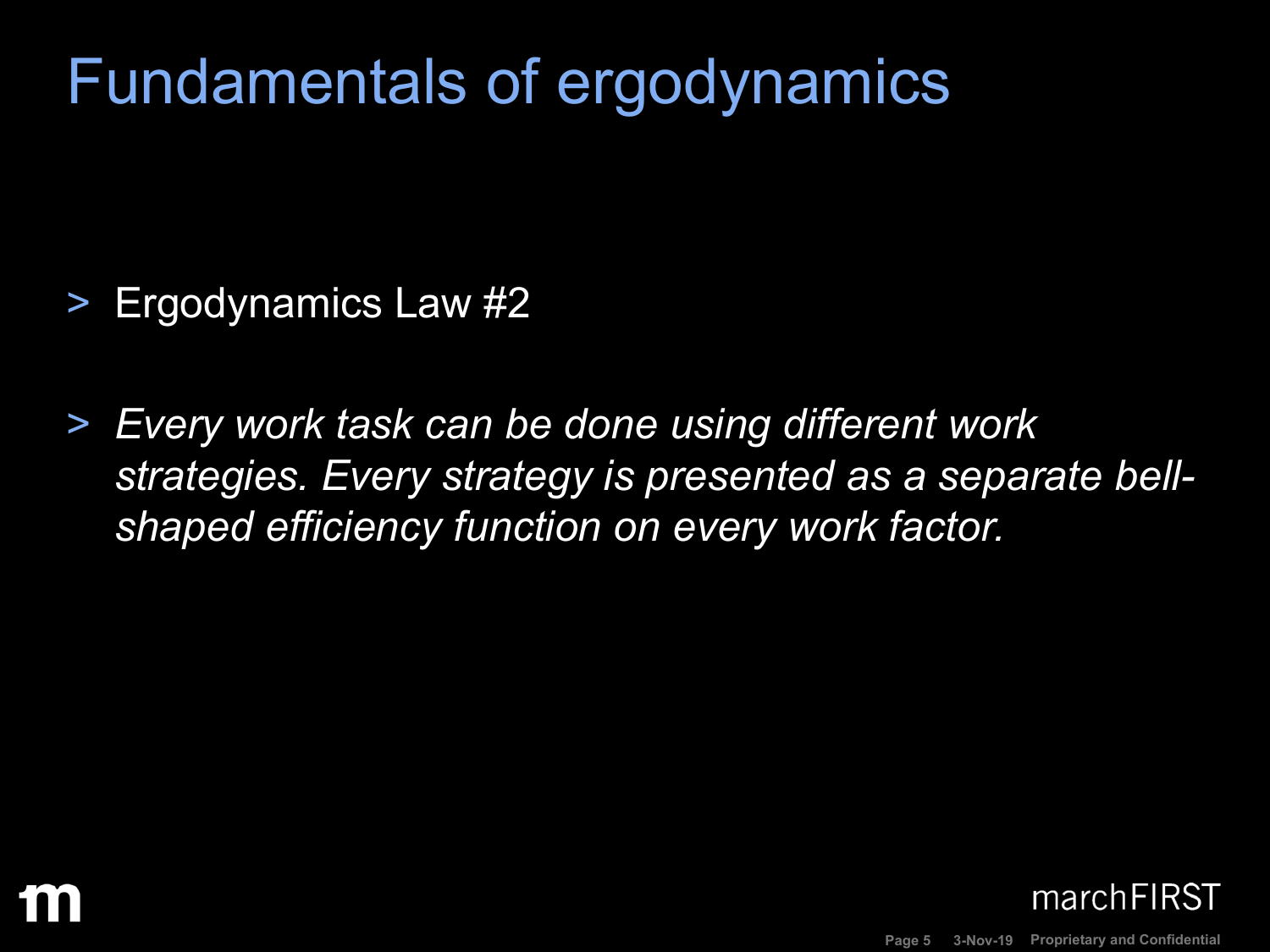



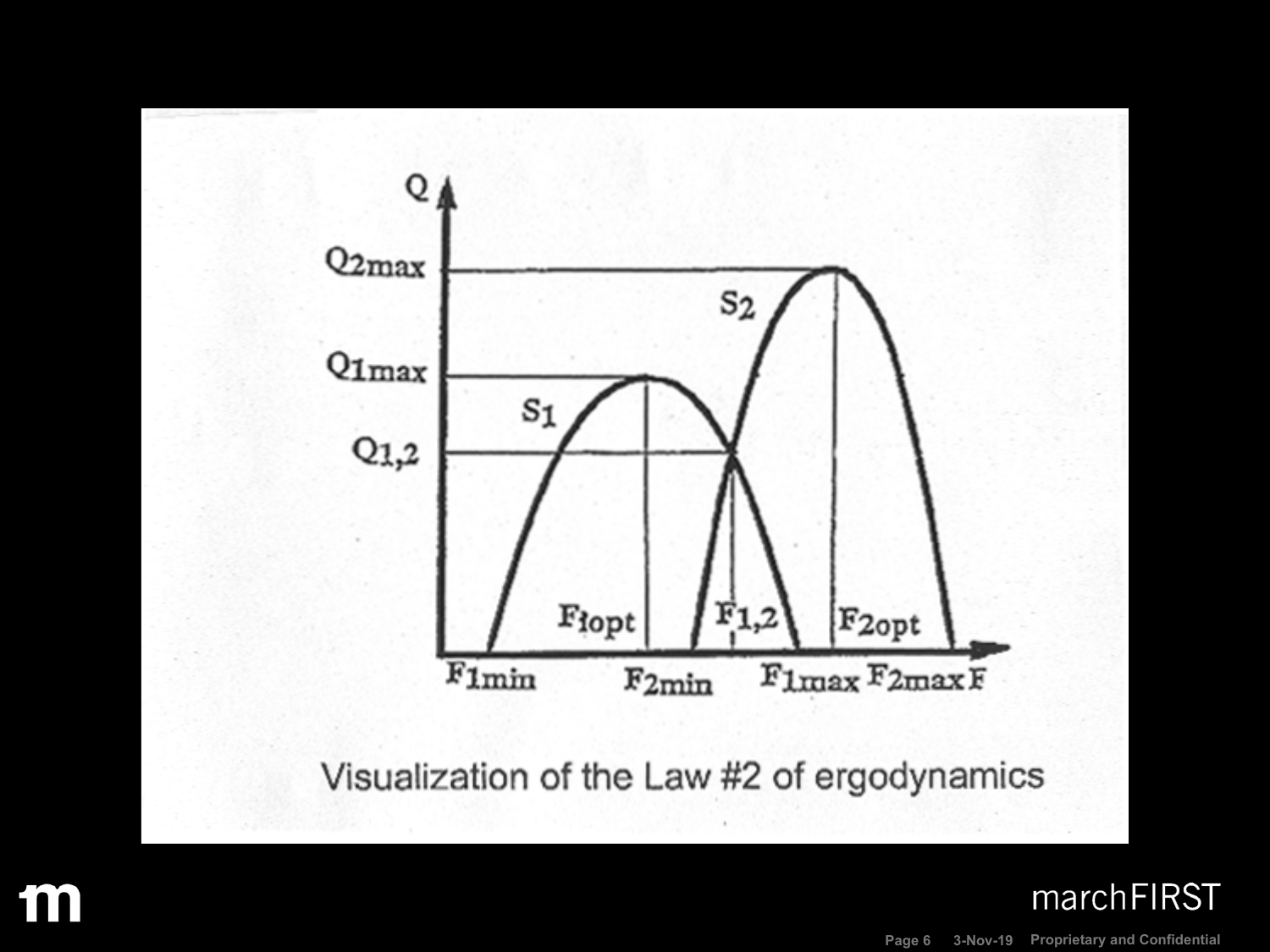# Fundamentals of ergodynamics

- > Ergodynamics Law #3
- > *Efficiency of interaction or transformation between two strategies is defined at the intersect point of the bellshaped functions for the strategies.*

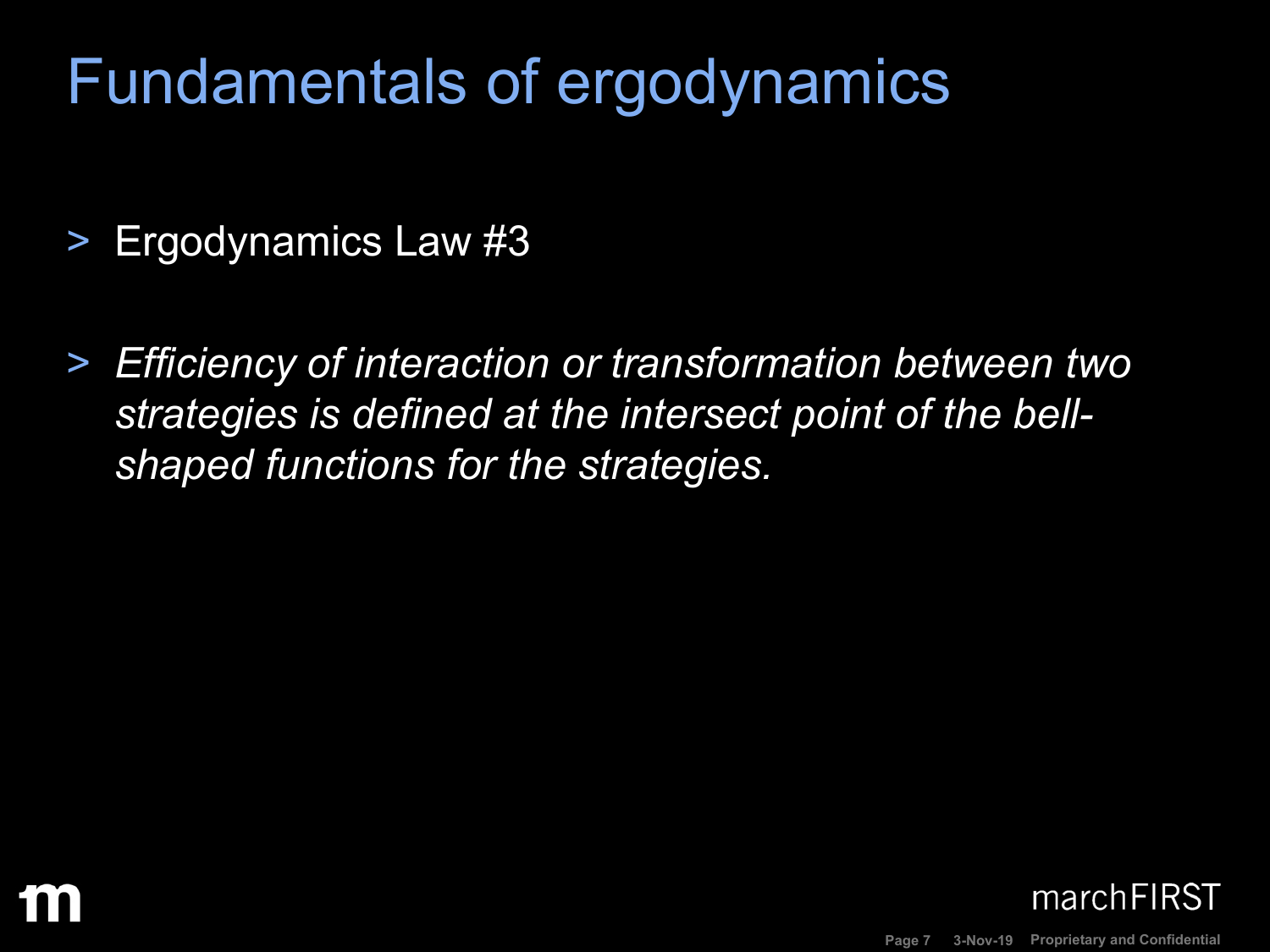

#### Visualization of the Law #3 of ergodynamics





**Page 8 3-Nov-19 Proprietary and Confidential**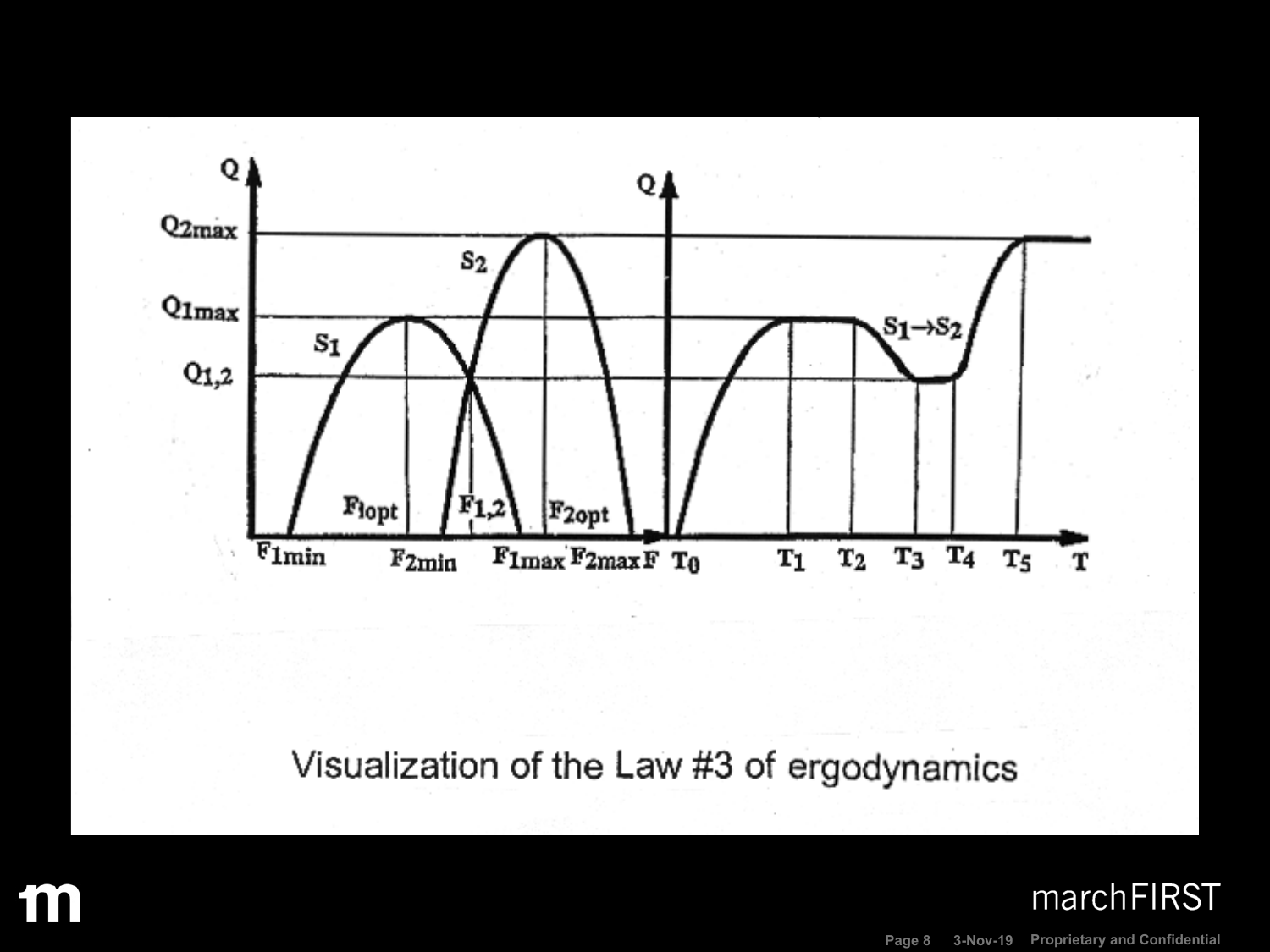# **Outline**

> 1. Digital Dynamic Usability of web sites

>

- > 2. Predictive models of business development and transformations
- > 3. Usability testing, invention and design of electronic assembly workstations
- > 4. Models of human-machine-environment interaction

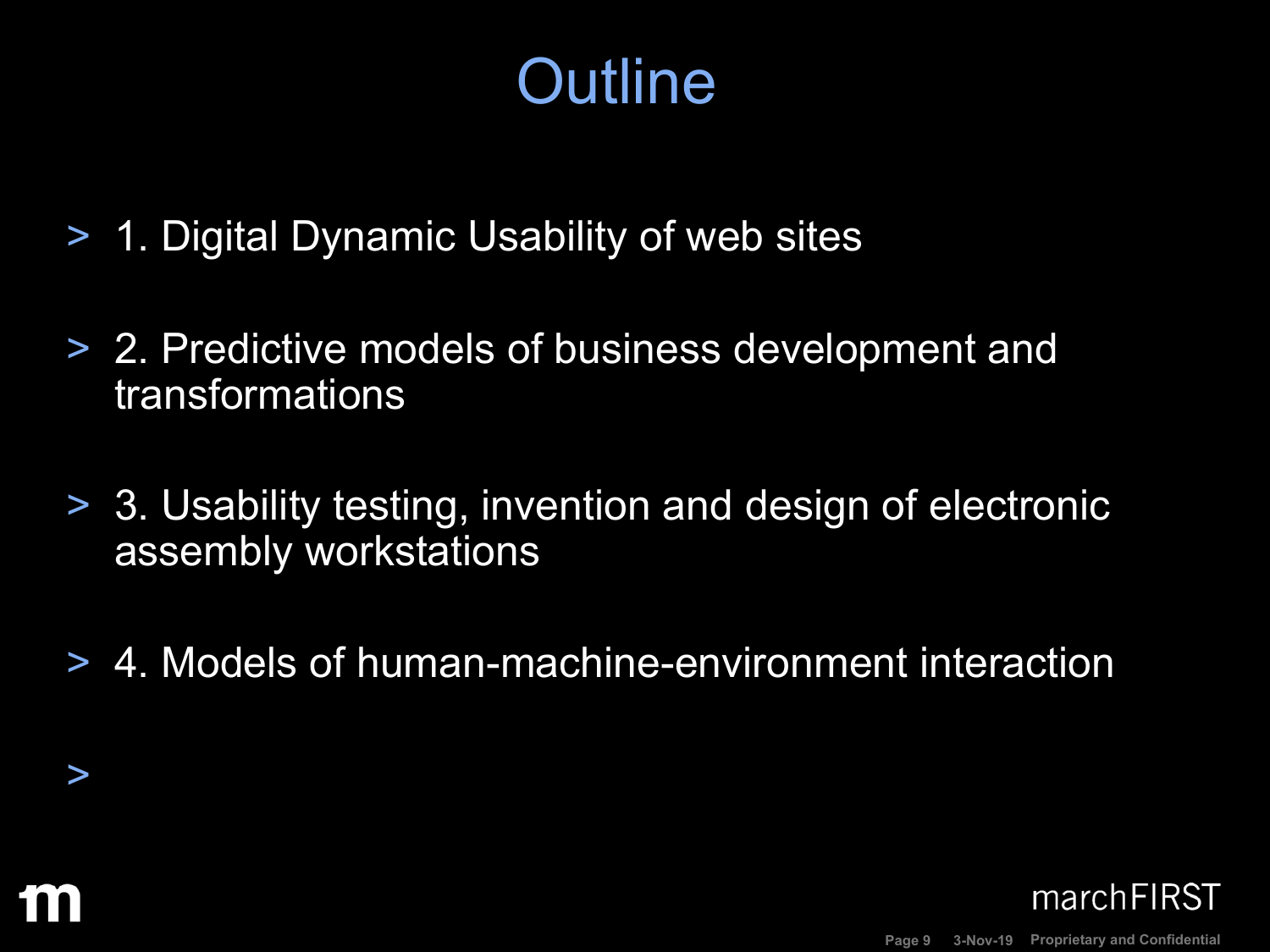## 1. Digital Dynamic Usability

- > Limitations of existing web usability:
- > Existing usability methods are based on implicit assumption that a usability tester (participant, user) and a product (web site, hardware or software) are not changing essentially and thus the usability process is a static one. It is not true.
- > Qualitative and static oriented usability methods are not adequate to web using, web access, training, rehabilitation and to any other real dynamic process of human-machine-environment interaction and mutual adaptation.

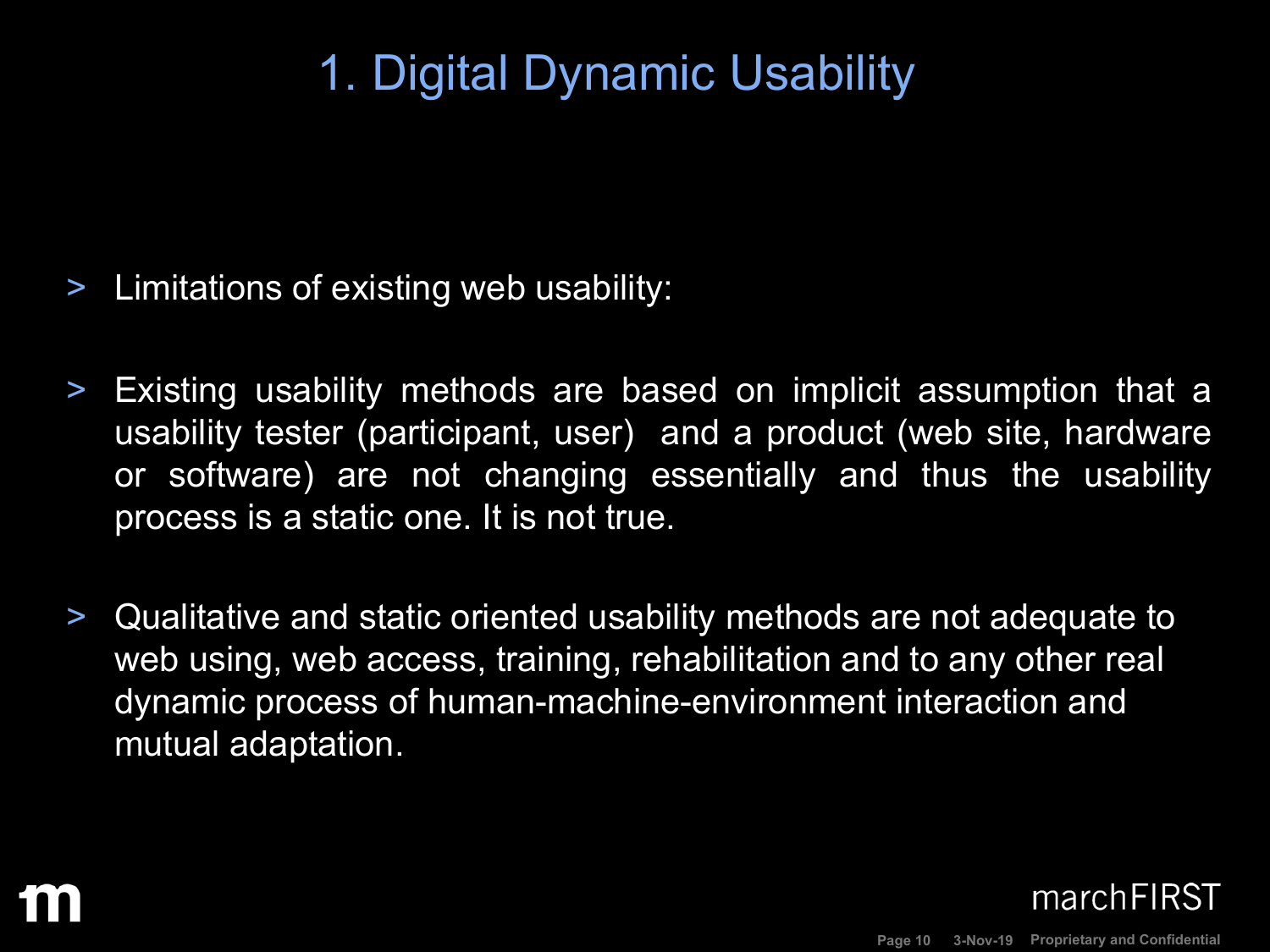### marchFIRST: innovation and leadership in web usability

- > Practice in current dynamic world, particularly in e-world, which the marchFIRST is designing, requires a digital and dynamic usability based on new methodological principles.
- > **marchFIRST Phoenix Usability Center** is developing and providing a new, digital dynamic usability methodology based on the foremost achievements of ergonomics, human factors and ergodynamics.

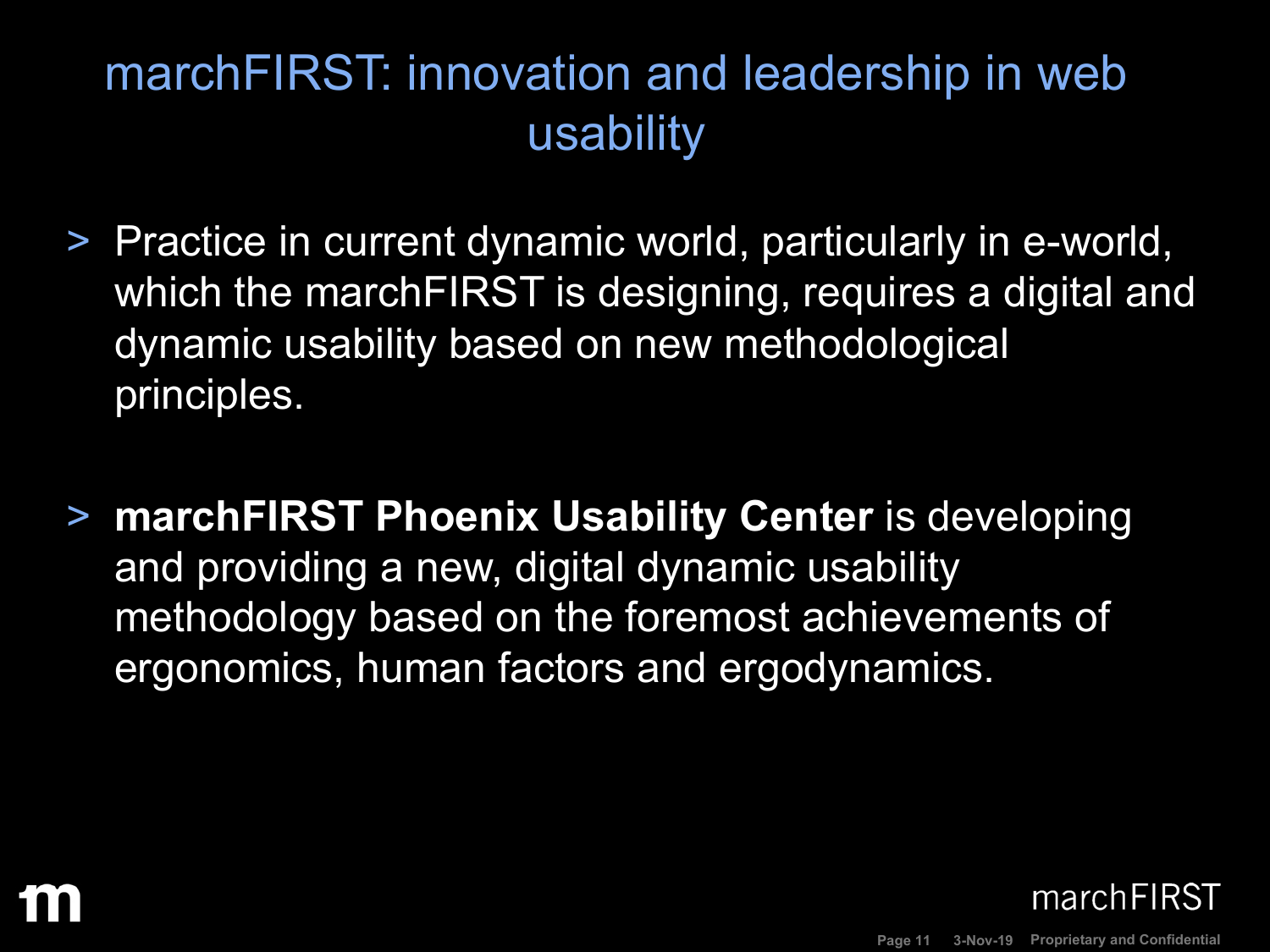Fundamentals of a Digital Dynamic Usability

# > 1. General Principles

- > 2. Methodology of analysis of the users' cognitive strategies in work with website.
- > 3. Possible misrepresentation of the real users' performance in the usability experiments.
- > 4. Usability factors: distinguishing and quantitative analysis.
- > 5. DDU principles and recommendations: optimization of the usability factors.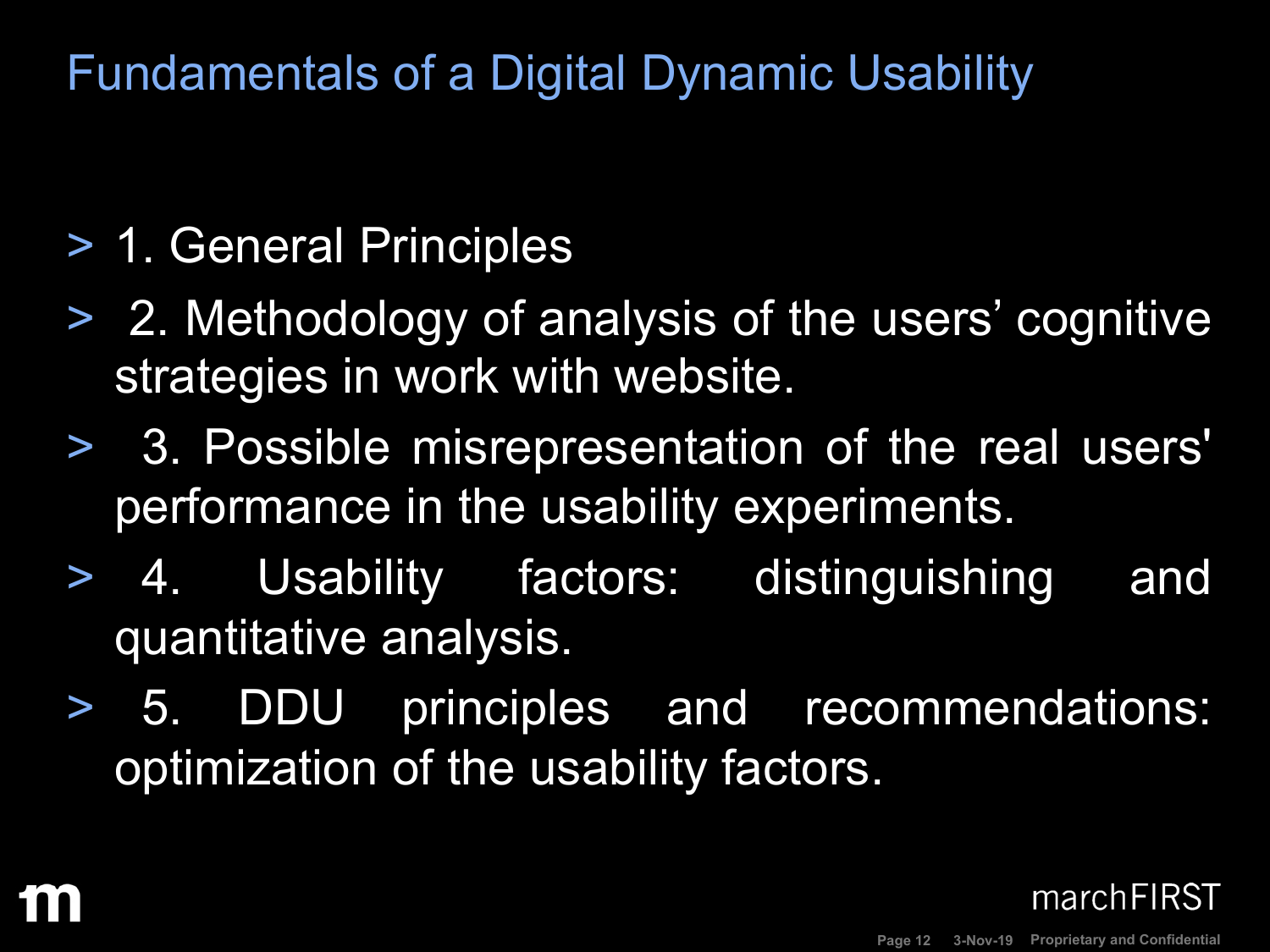Limitations of the existing usability methodology

>

> **Why existing usability methodology is not sufficient for web design?**

- > **1)** Existing web site usability testing methodology is mostly based on qualitative analysis of user-web interaction.
- > **2)** The methodology does not take into account cognitive strategies applied by the users and dynamic transformations between the strategies.
- > **3)** The usability testing does not provide concrete recommendations and quantitative predictive models for website information architecture (IA).

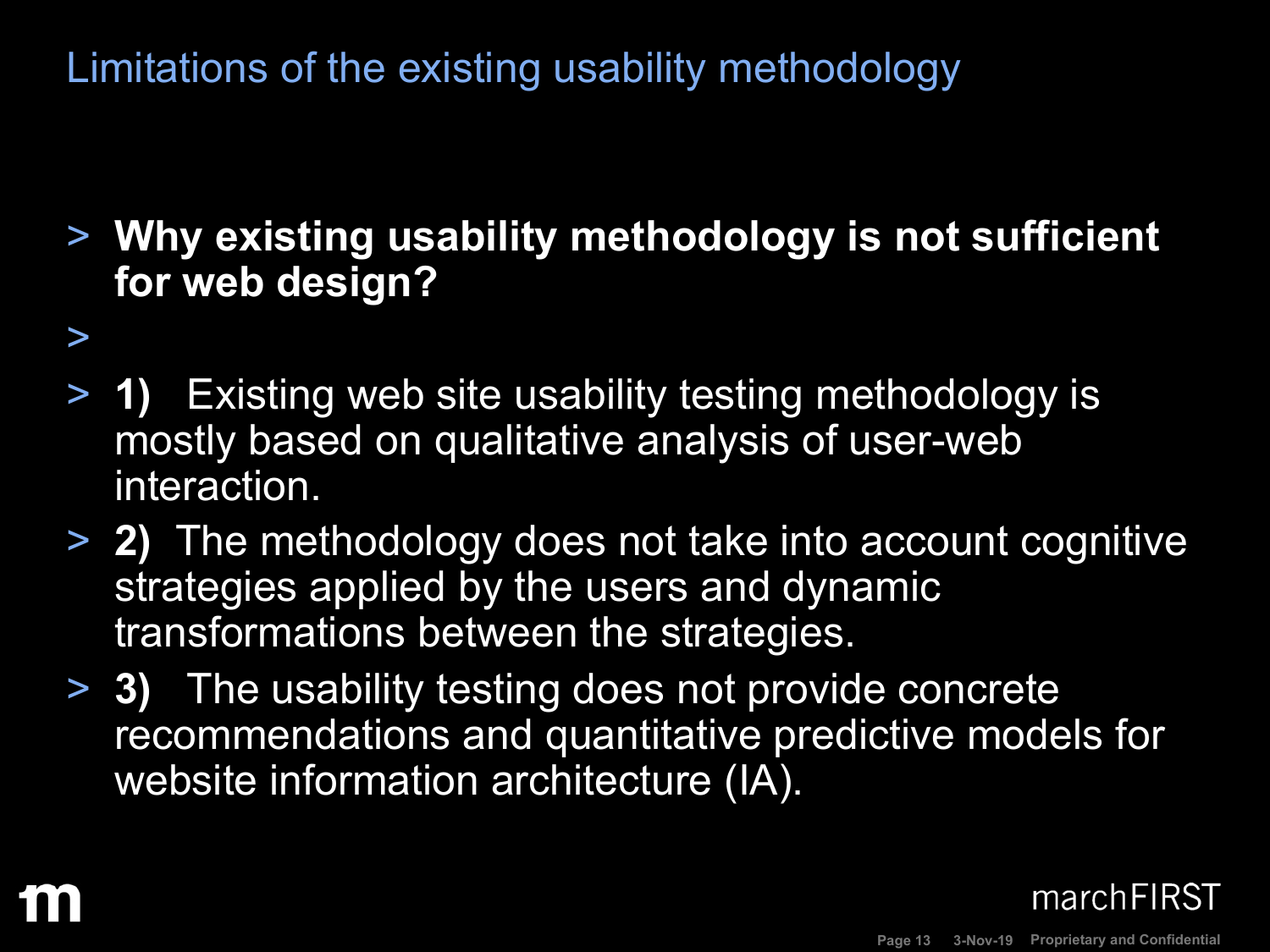# **Digital Dynamic Usability**

#### > **What is a Digital Dynamic Usability (DDU)?**

- > Digital Dynamic UIA is an innovative **addition** to the existing methodology of usability and IA, which provides the following improvements:
- > 1) Use of **quantitative measurements** of the web usability **criteria and factors**;
- > **2)** Produce specific recommendations for IA based on analysis of the **differences between optimal and actual values of the criteria and factors for different cognitive strategies of the website users;**
- > 3) Use fundamental principles of **ergodynamics** and **predictive models of user-web site dynamic interaction, mutual adaptation and transformations in users' cognitive strategies**.

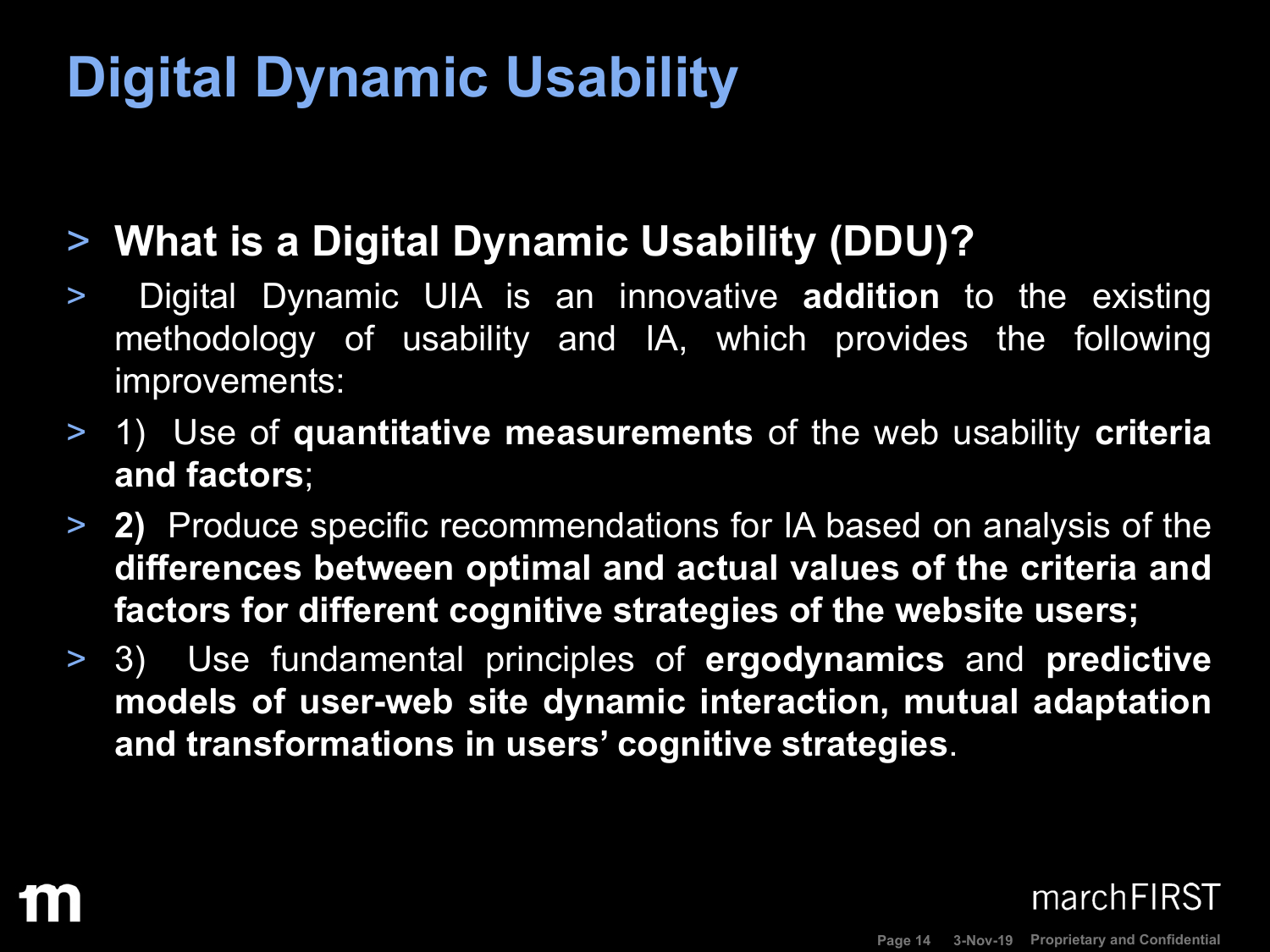**The goal of the Usability Center** at marchFIRST Inc. is to further improve methodology of usability and IA of websites based on:

1) Development of general principles of DDU

2) Quantitative measurements of the actual values of the web usability criteria and factors using objective registration of user's performance and specially designed questionnaires of an "indirect" type to prevent influence of subjective bias,

3) Analysis and comparison of actual and optimal values of the efficiency-complexity factors for different cognitive strategies of the website users,

4) Development of IA principles and concrete recommendations on optimization of the most influential efficiency factors for different cognitive strategies of the website users,

5) Development of predictive models of user-website mutual adaptation and increase of user's performance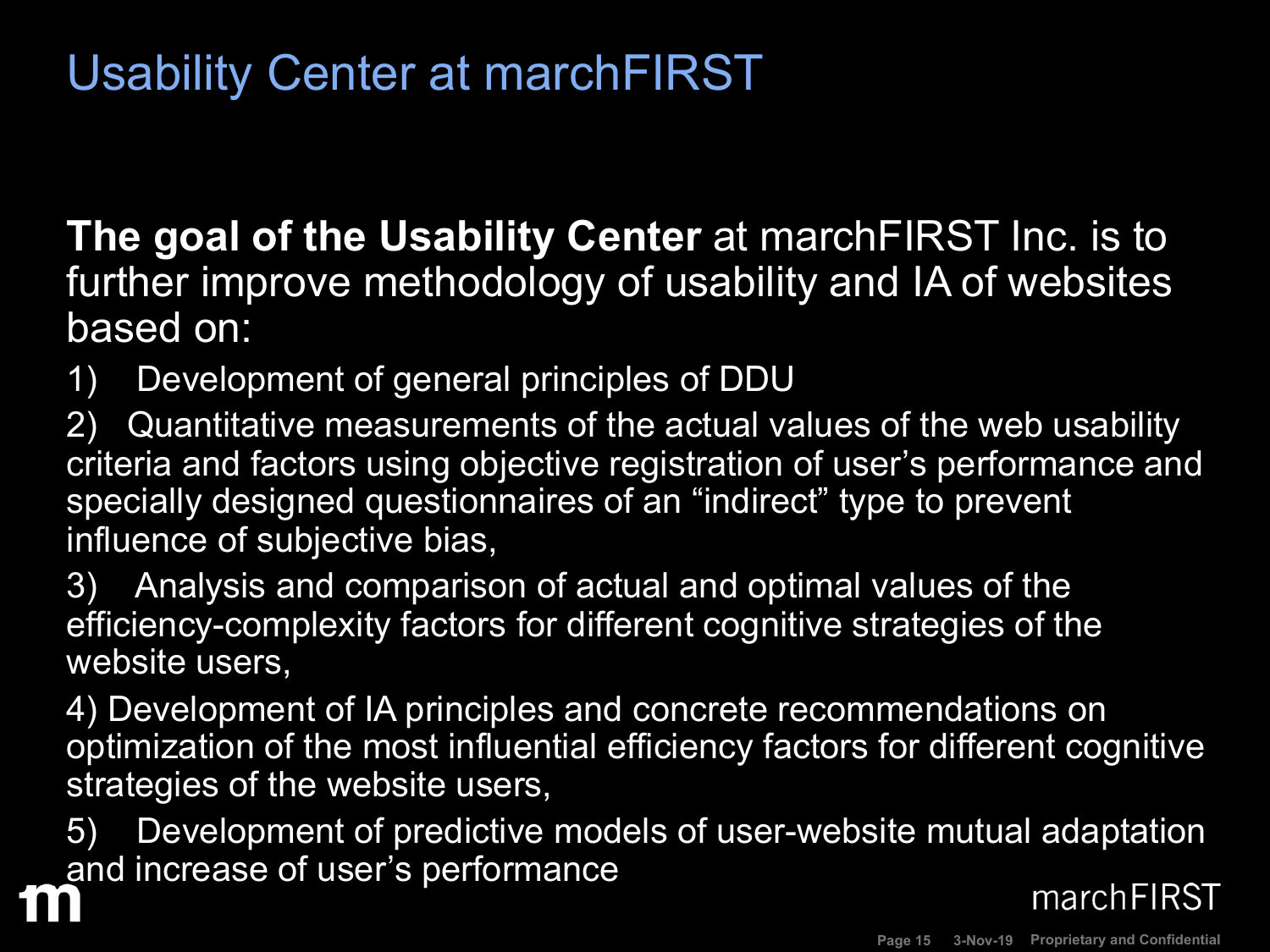### Digital Dynamic Usability Methodology

- > The Digital Dynamic Usability methodology is based on the principles of the ergodynamics, which is relatively new area of human factors and ergonomics presented particularly in
- > Venda, V. F., and Yuri V. Venda,
- > Dynamics in Ergonomics, Psychology, and Decisions: Introduction to Ergodynamics. Ablex Publ. Corp., Norwood, N.J., 1995.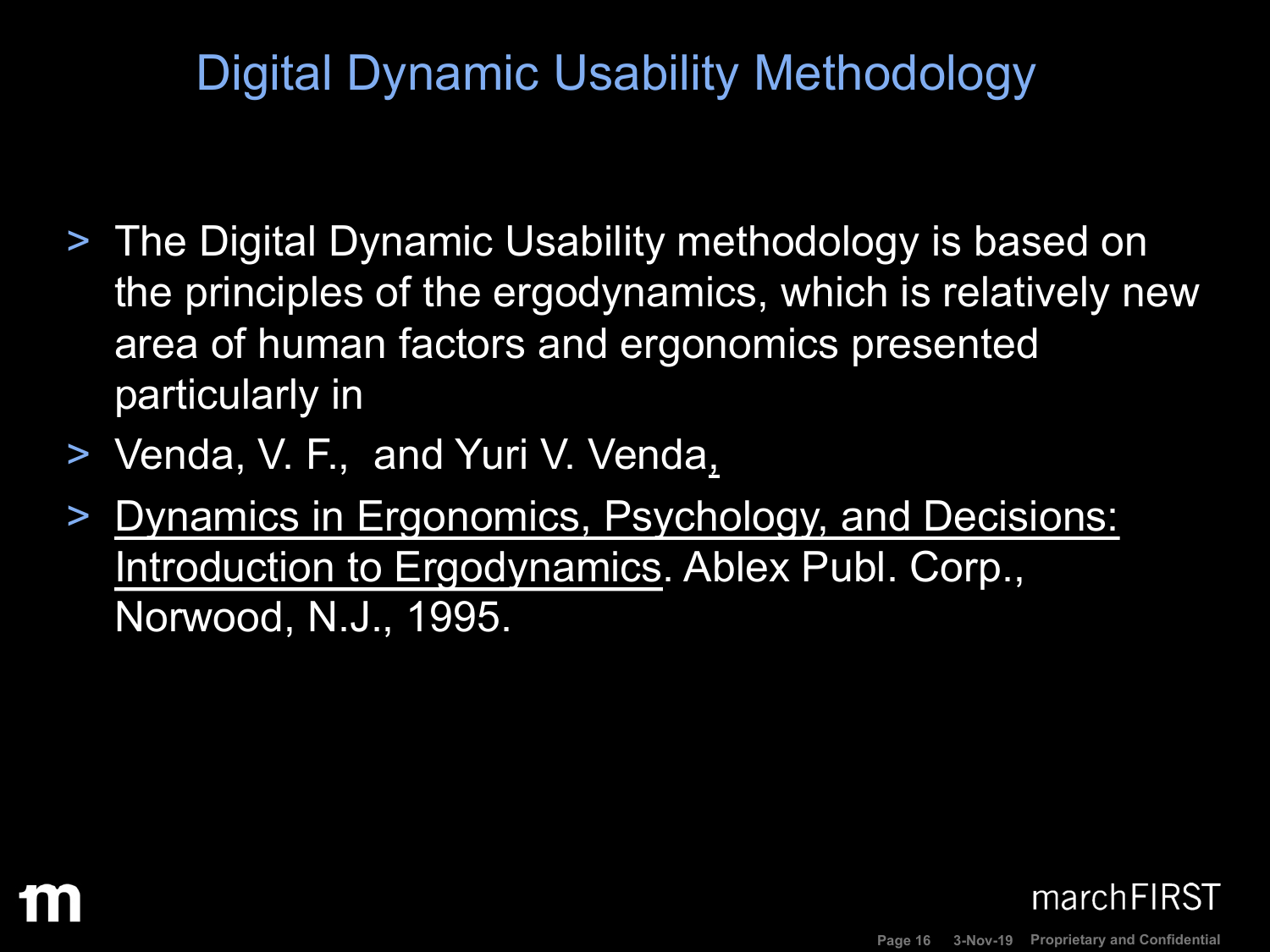### Principles of Digital Dynamic Usability

- > DDU Principle #1.
- > *For a certain website user's cognitive strategy every usability efficiency criterion, Qi , is a bell shaped function of every usability efficiency-complexity factor or usability factor of human-website interaction and mutual adaptation, Fj .*

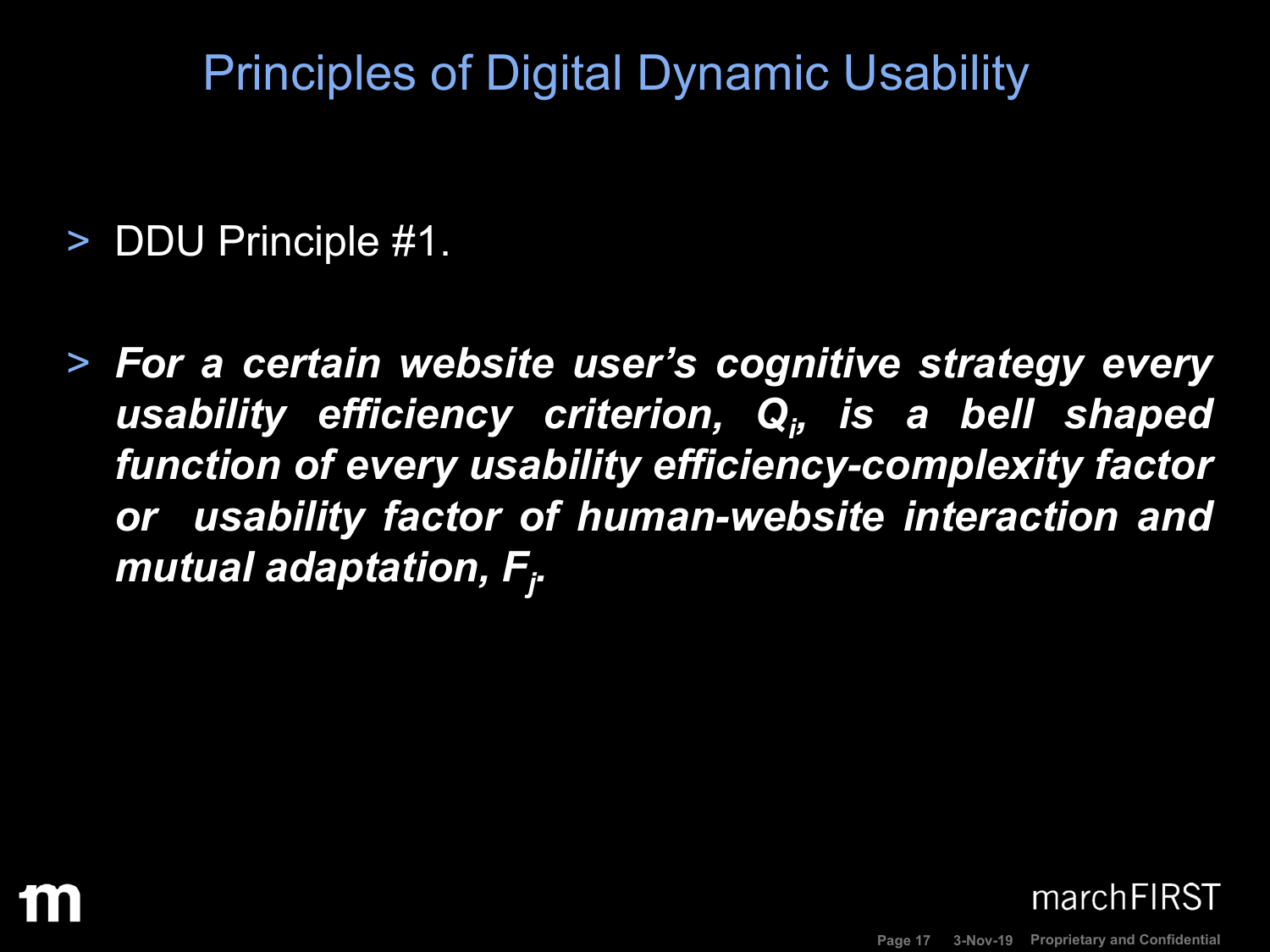Principles of Digital Dynamic Usability

- > DDU Principle #2. Principle of plurality of cognitive strategies
- > *Users may use different cognitive strategies while using the same website. Each user's cognitive strategy is presented with a corresponding bellshaped function for usability efficiency criteria and a U-shaped function for UCC.*

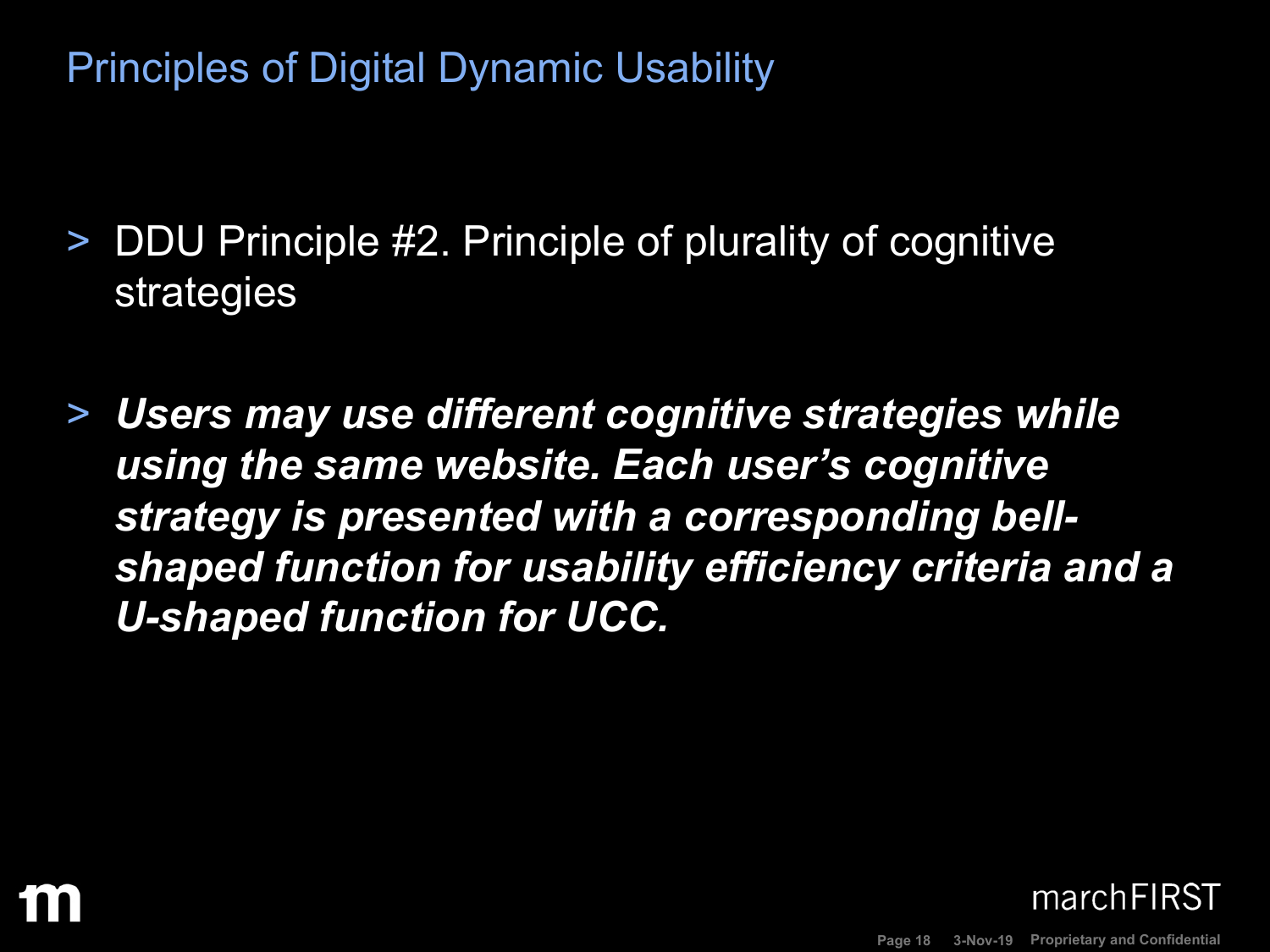**DDU Principle #3. Principle of user-website interaction efficiency.**

*If website designer is adapting the website to a cognitive strategy S1, but the users are using a different cognitive strategy*  $S_2$ , *then a value* of *efficiency criterion* of *interaction between user and website is determined at an intersect point of the bell shaped functions (curves) for*  $S_1$  *and*  $S_2$ .

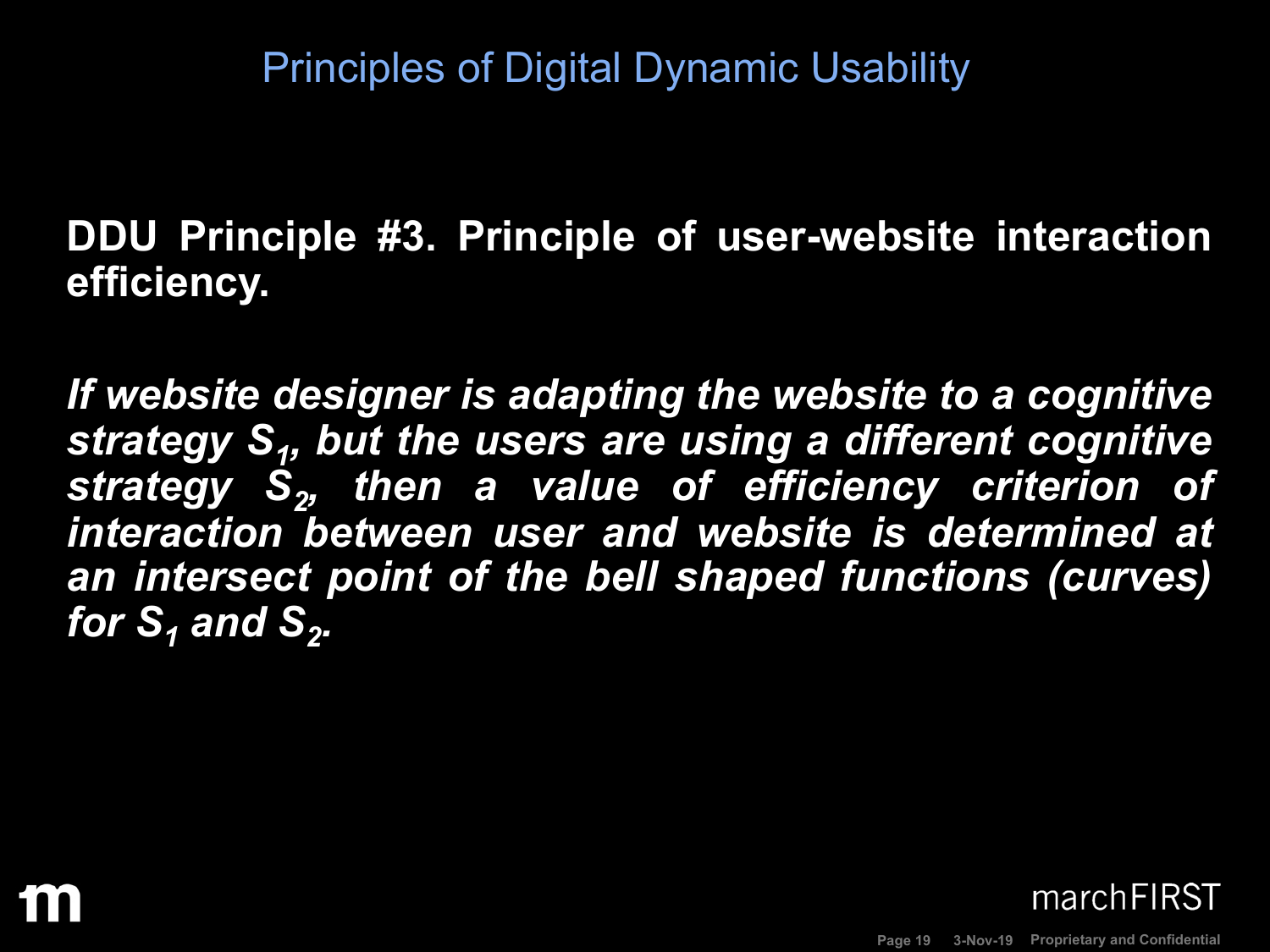**DDU Principle #4. Principle of transformation efficiency.**

*If a user is previously trained to use cognitive strategy S<sub>1</sub> but a website requires the user to learn and use S<sub>2</sub>, then a lowest value of usability efficiency criteria usability efficiency criteria during transformation of*  $S_1$ *into*  $S_2$  *will be determined at an intersect point of the bell shaped functions (curves) for S<sub>1</sub> and S<sub>2</sub>.* 

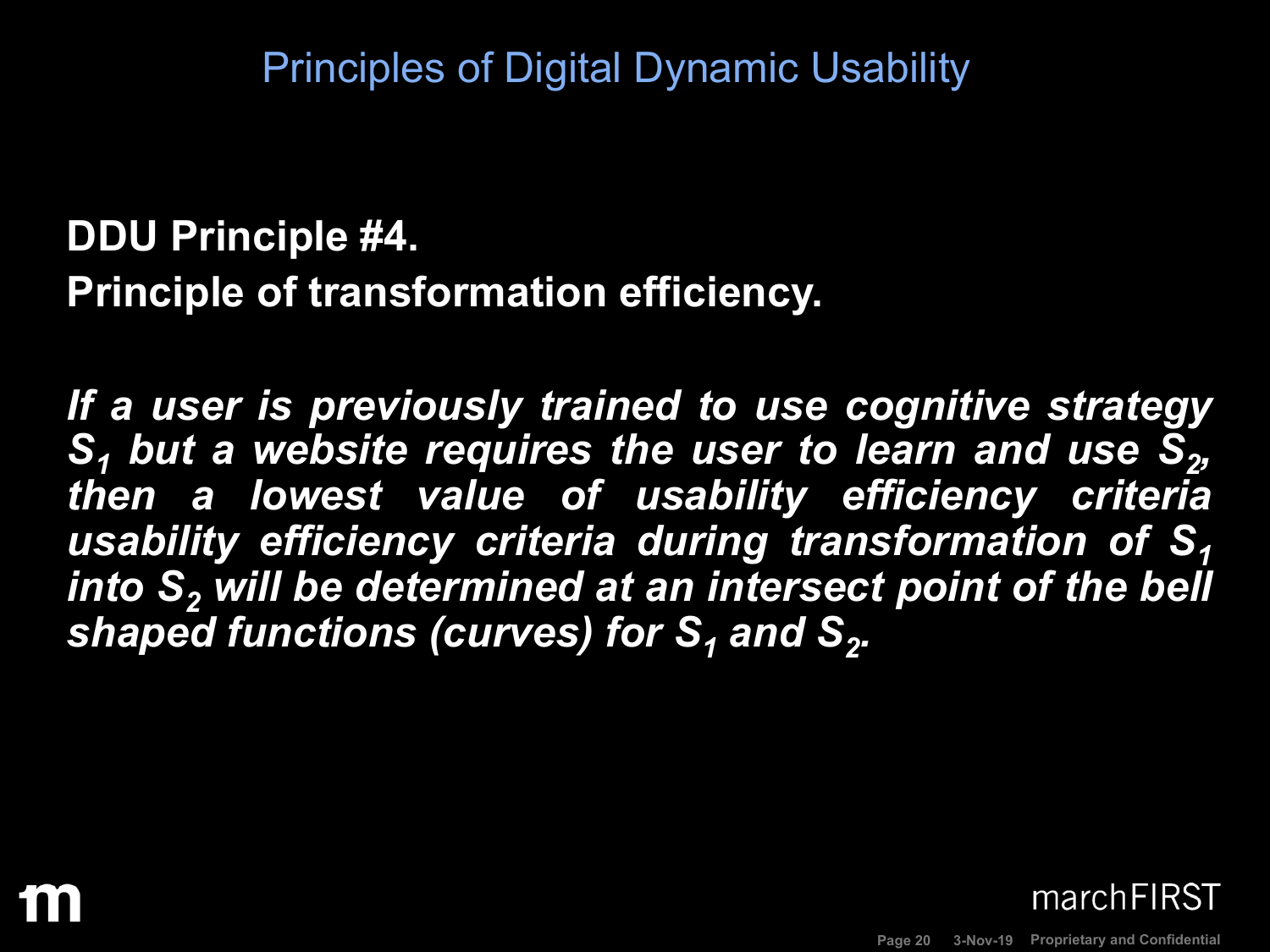### Usability innovation at marchFIRST

Usability Center at marchFIRST Phoenix Office is developing and implementing the new methodology of the web usability and information architecture, Digital Dynamic Usability based on the General Principles of Ergodynamics

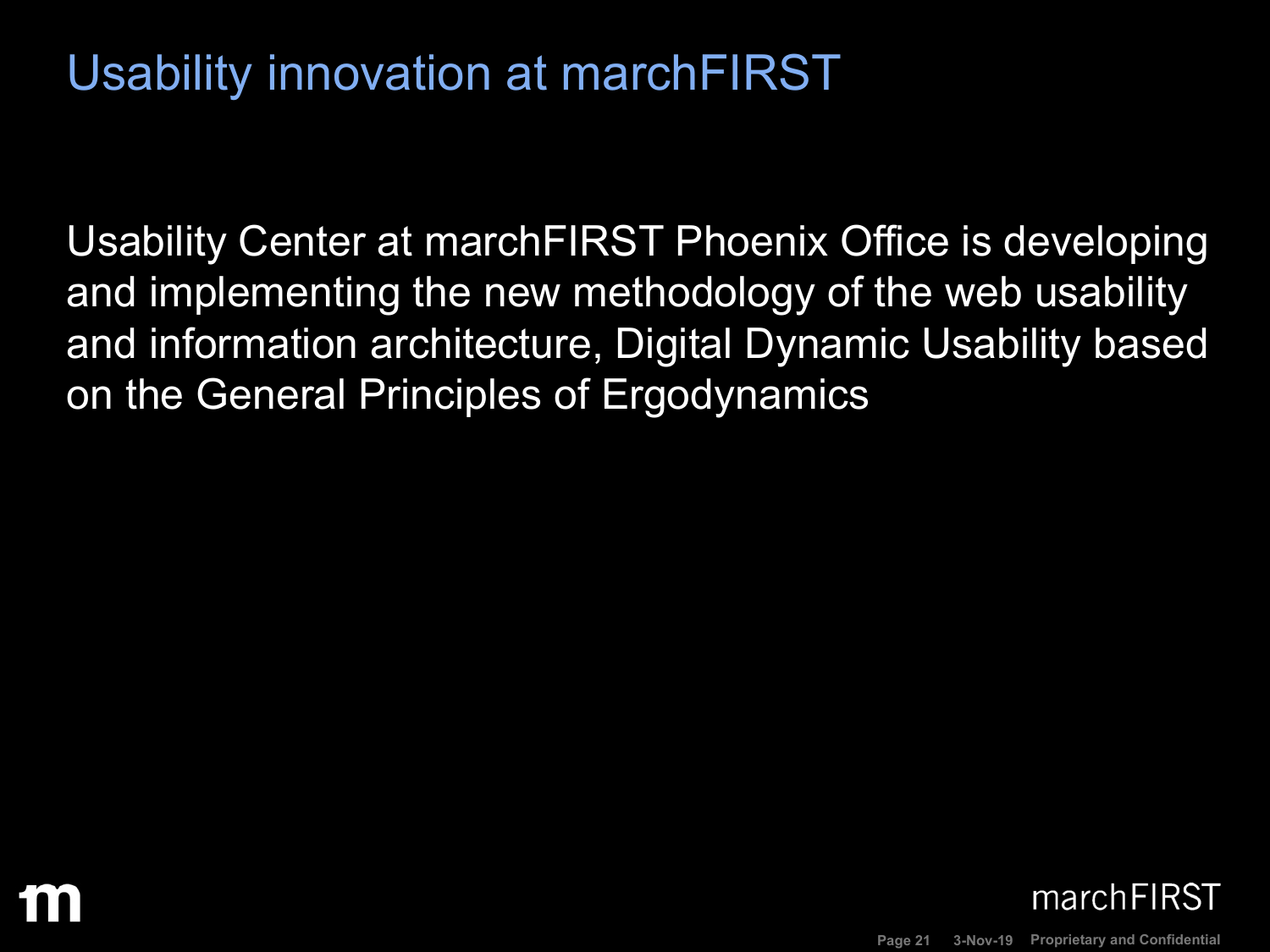### Usability innovation at marchFIRST

The new methodology provides advanced results based on

1. **quantitative measurements of the actual values** of the web usability criteria and factors;

2. analysis and comparison of **actual and optimal values of the efficiency-complexity factors for different cognitive strategies** of the website users,

3. development of IA principles and **concrete recommendations on optimization** of the most influential efficiency factors for different cognitive strategies of the website users,

4. **development of predictive models** of user-website mutual adaptation and increase of user's performance.

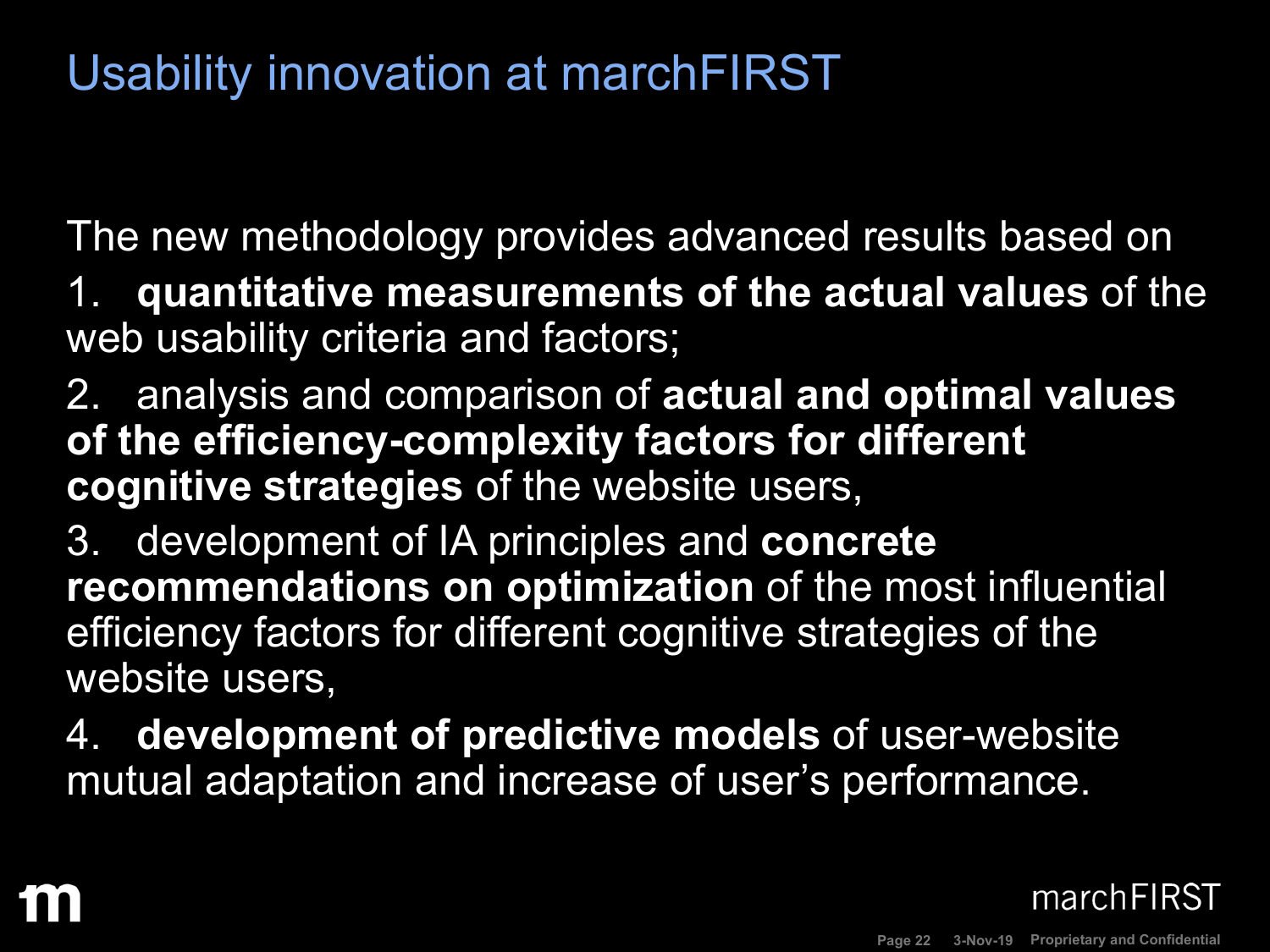#### Cognitive strategies

#### **Cognitive strategies used by web site usability testing participants and by web site users**

Our experiments confirmed that user-web interaction efficiency is bell-shaped function of different factors characterizing the web site. In accordance to the Principle #2 each web site might be perceived by the users using different cognitive strategies.

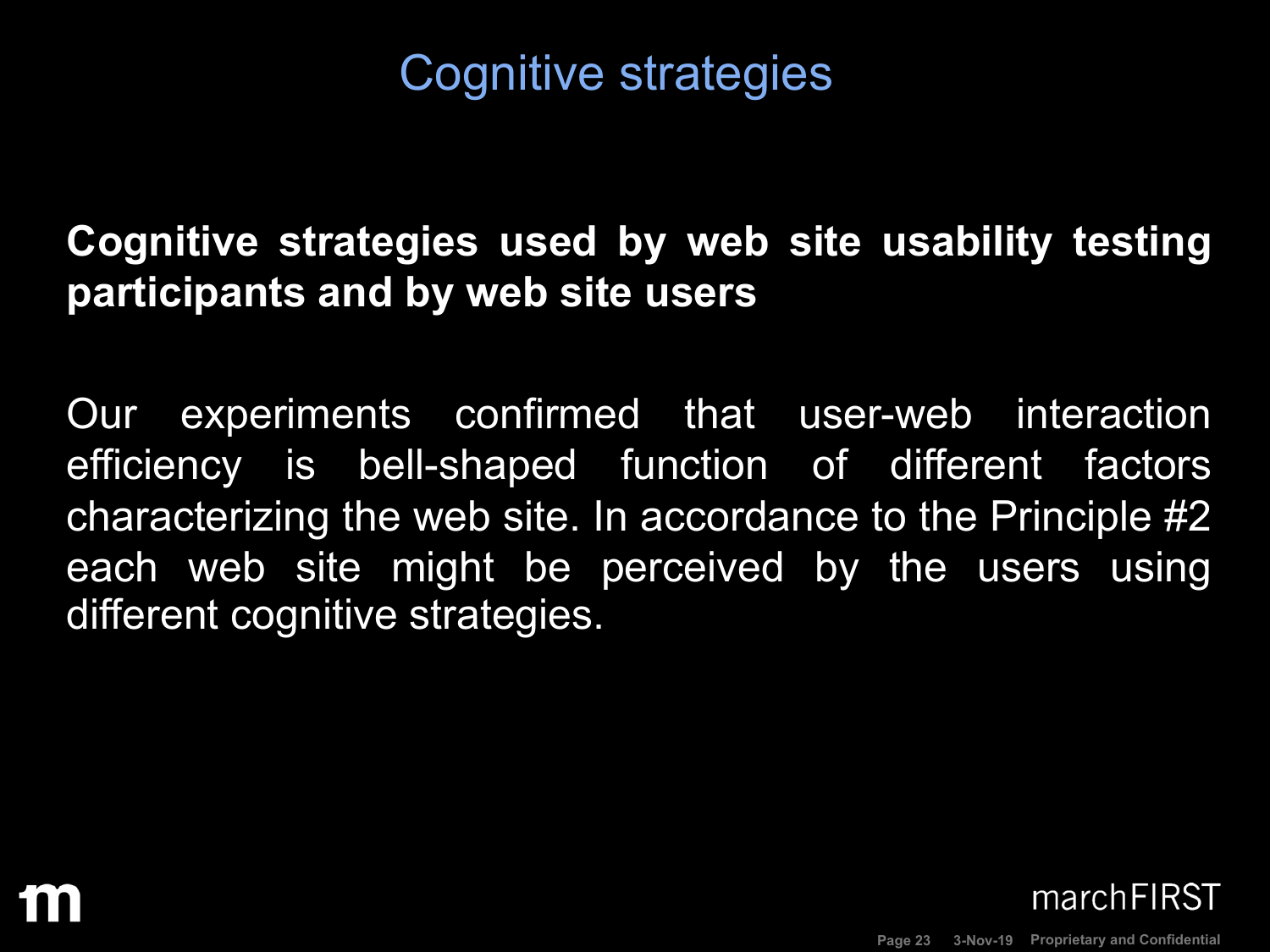#### Cognitive strategies

If usability tests are done with participants using a cognitive strategy different from those typical for the actual users, the results of the usability tests may be useless or even wrong and harmful for further use in the information architecture and web design. Optimization of the web site for the participants may lead to worsening usability of the web site for the actual users.

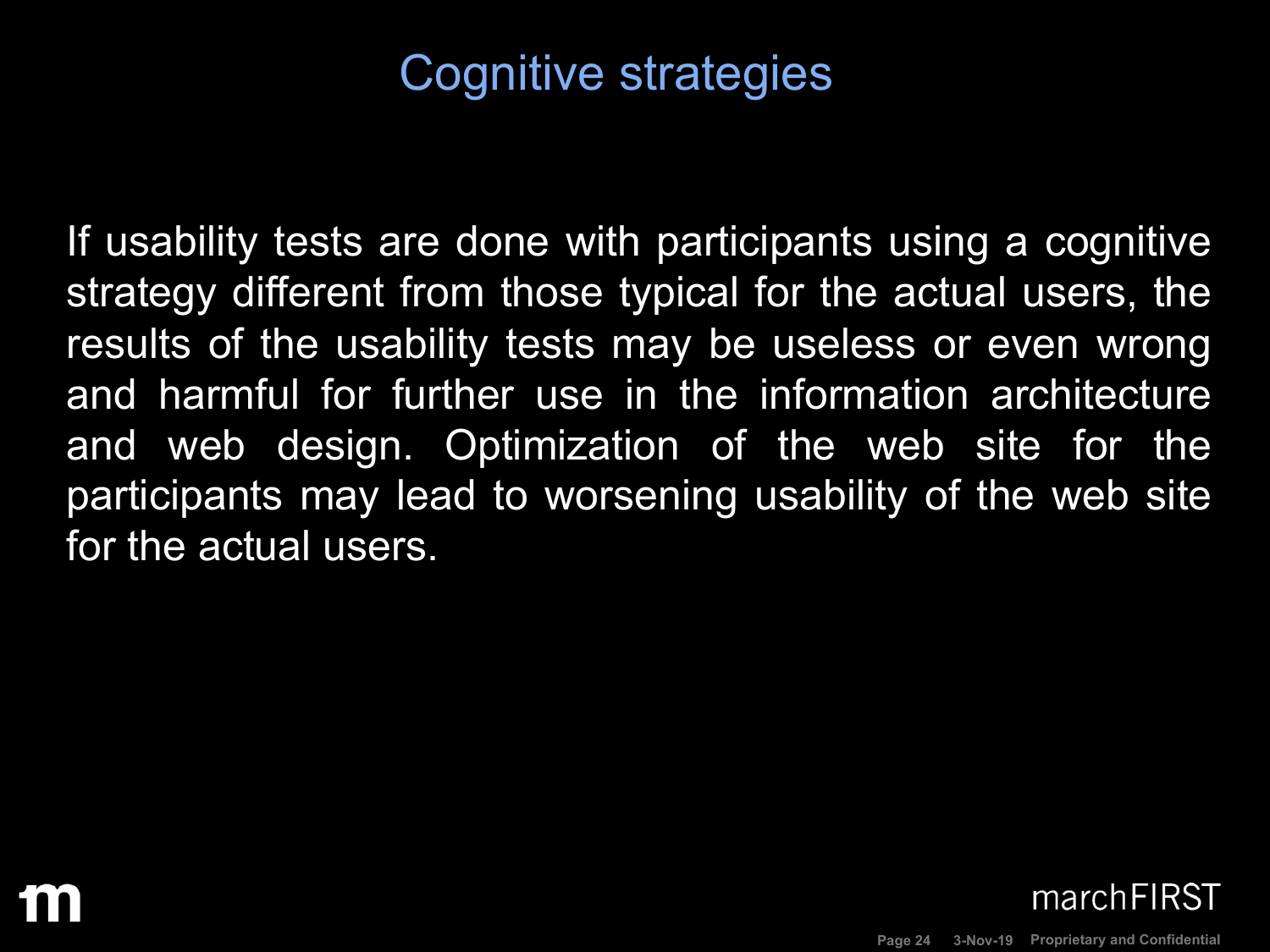#### Analysis of users' cognitive strategies

Interval of the factor values between optimal values of the factors for the cognitive strategies of participants and actual users is a special importance. In this interval improvement of web site for the participants leads to decrease of performance efficiency for the actual users.

Therefore it is mandatory to find out types of cognitive strategies used by the web site users and pick the participants with identical cognitive strategies.

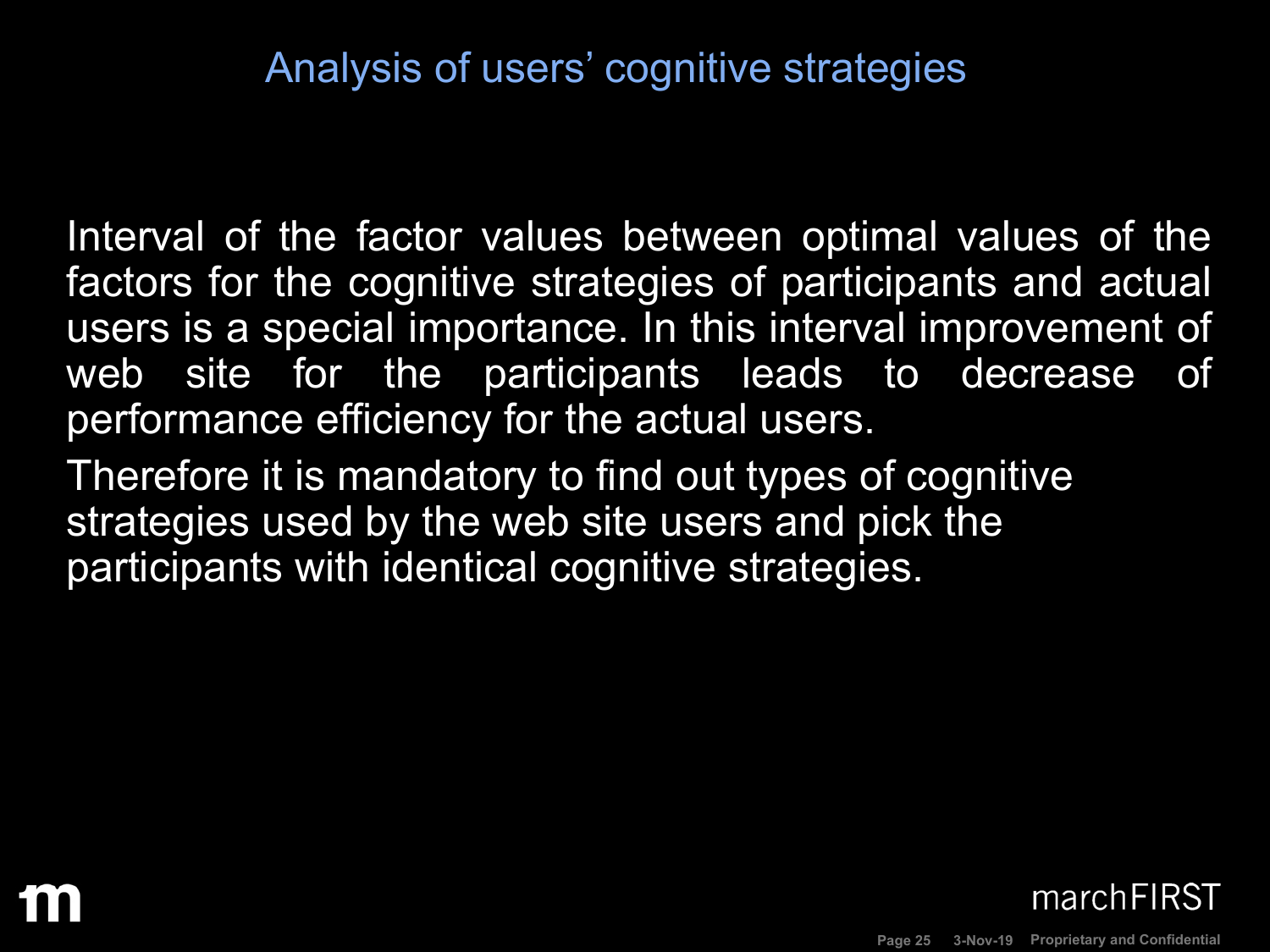Analysis of users' cognitive strategies

#### Distinguishing cognitive strategies

In the experiments on user-graphic information interaction, using eye movement registration, we identified three basic cognitive strategies:

1. Perception of information by separate elements (like reading "by letters") Sl,

2. Perception of information by small groups (2-3) of elements ("syllables") Sy, and

3. Perception of information by larger groups (4-7) of elements ("words") Sw.

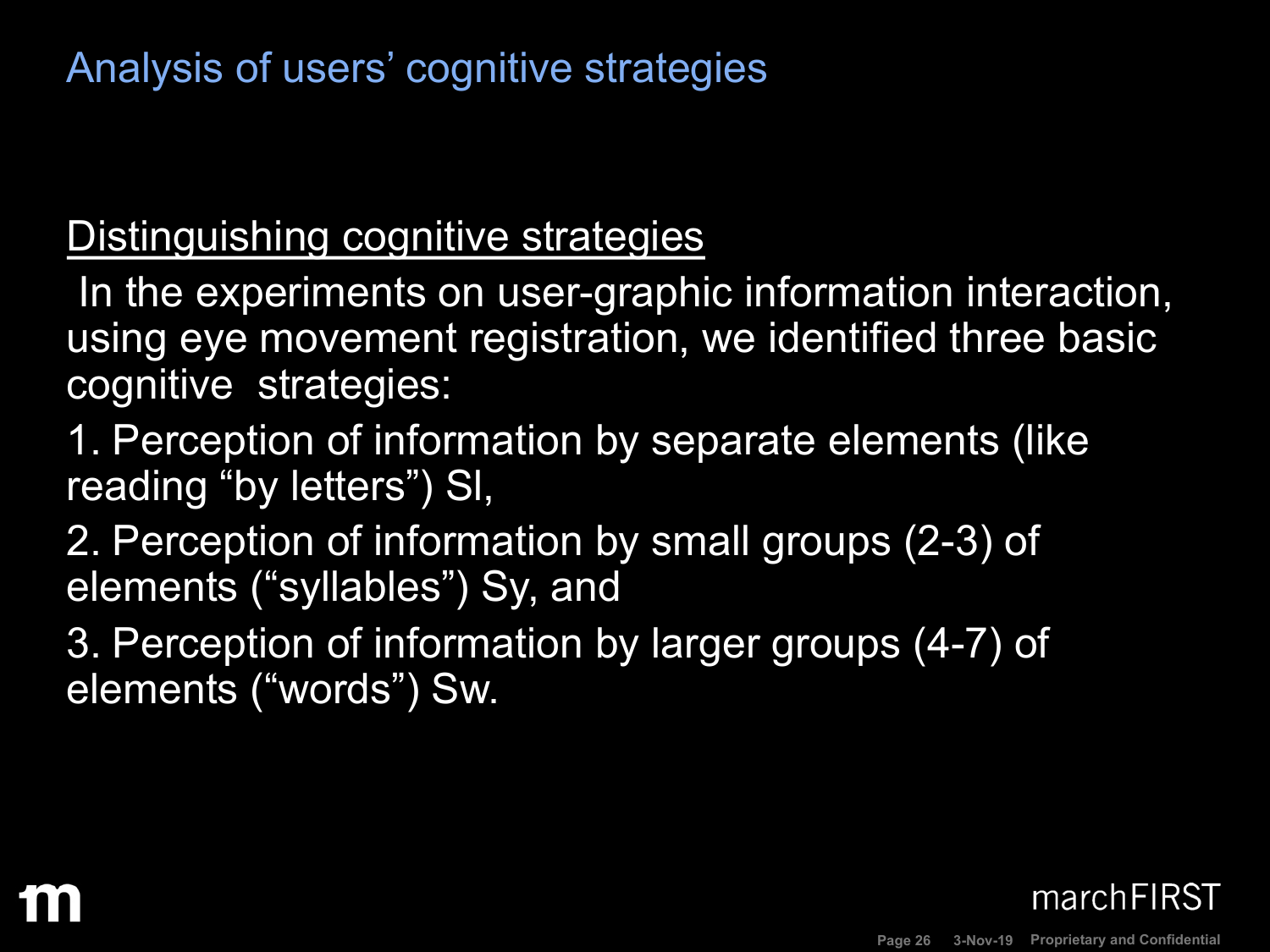The participants' performance was analyzed using eye movement registration, EEG recording, self-reporting, questionnaires, larynx myography, and time and error analysis.

Using DDU Principles we defined and modeled cognitive strategies with corresponding bell-shaped functions *Qbi(Fj)* where *Qi* is a user's performance efficiency if the *i*-th strategy is actually used, and *Fj* is one of the usability factors.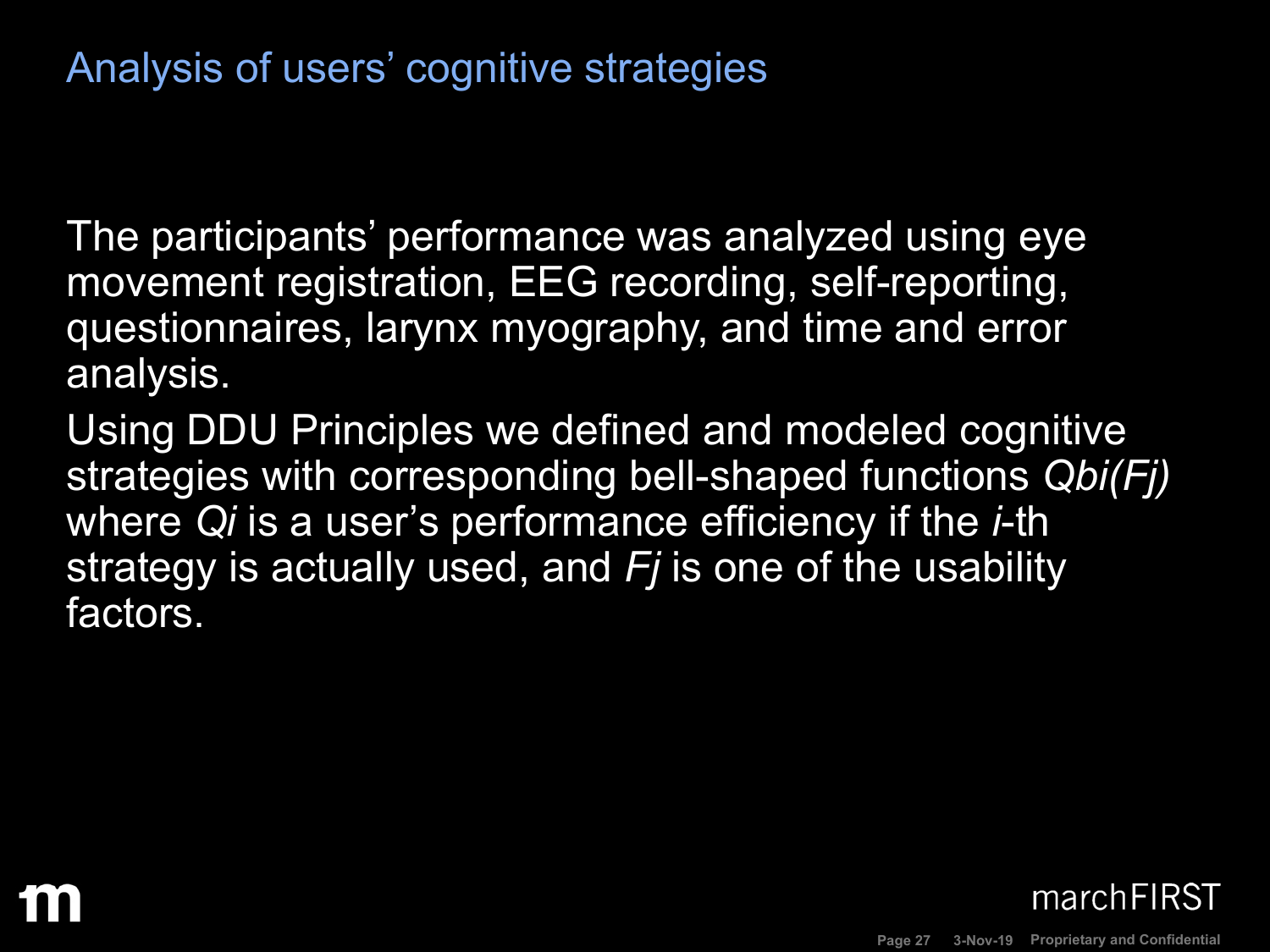Unlikely traditional psychological studies based on qualitative characteristics of cognitive strategies (Norman, 1986), our DDU methodology is directed to use of the operational and quantitative characteristics of the cognitive strategies based on analysis of interrelations between usability criteria and usability factors.

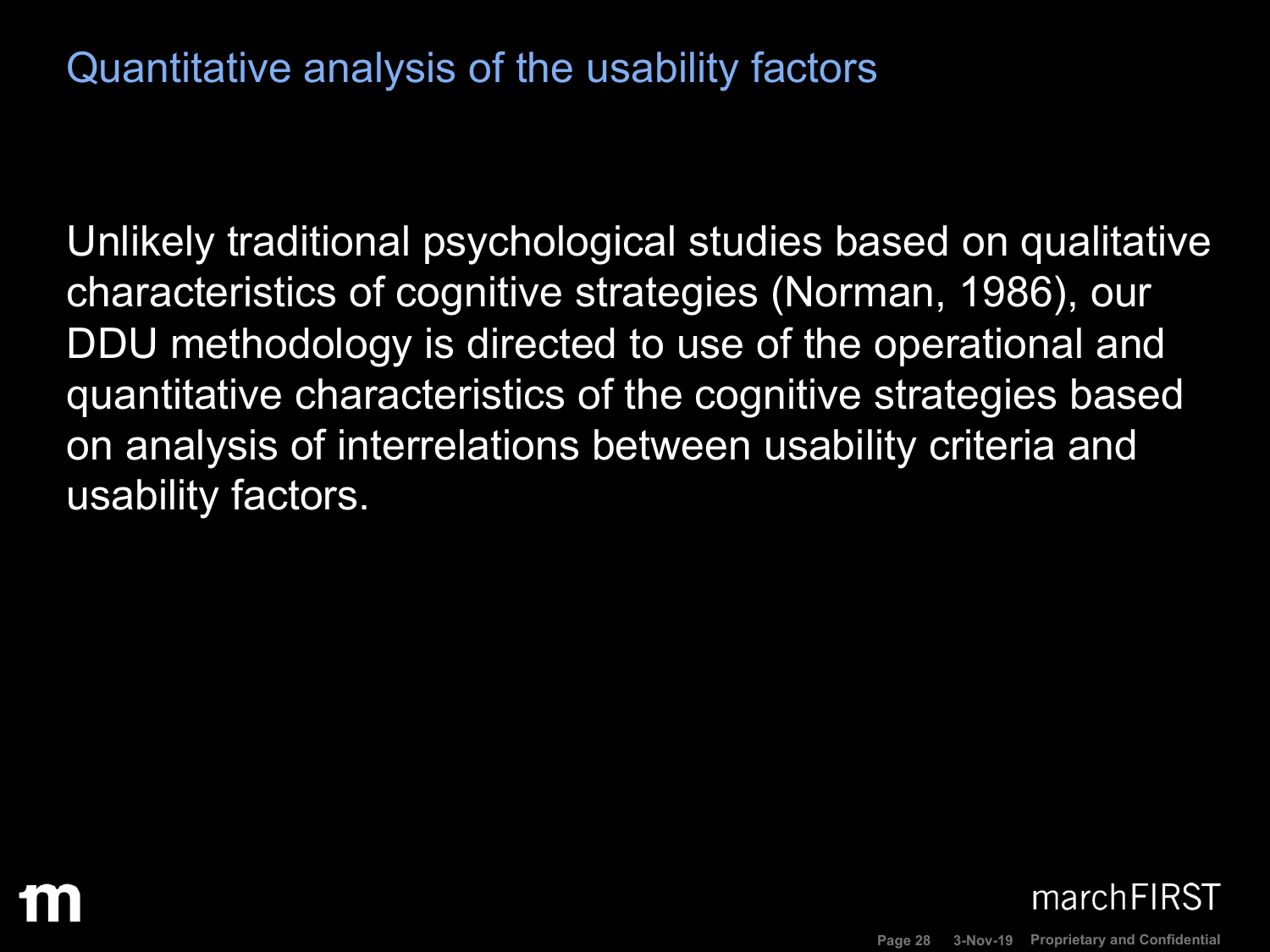We need to stress that in studying cognitive strategies and user performance efficiency usability specialists must define an actual number of information elements perceived and processed and not a number of the information elements displayed at the website.

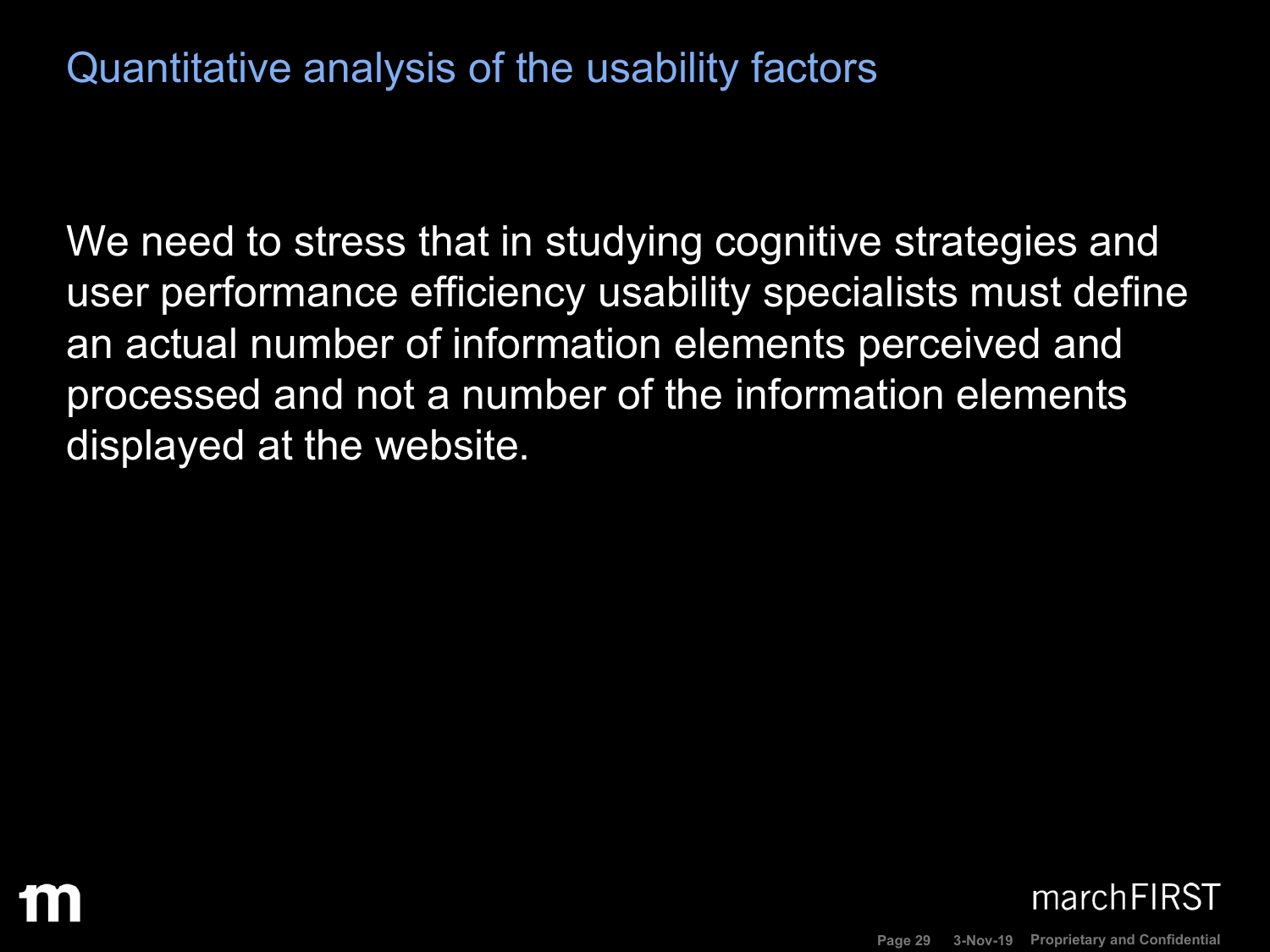It is also important to find out how the elements were perceived: separately, by small groups ("information chunks") or by larger groups.

The performance is most effective if the number of elements and the size of information chunk perceived simultaneously are equal to the optimal ones for the concrete user's cognitive strategy.

**Page 30 3-Nov-19 Proprietary and Confidential**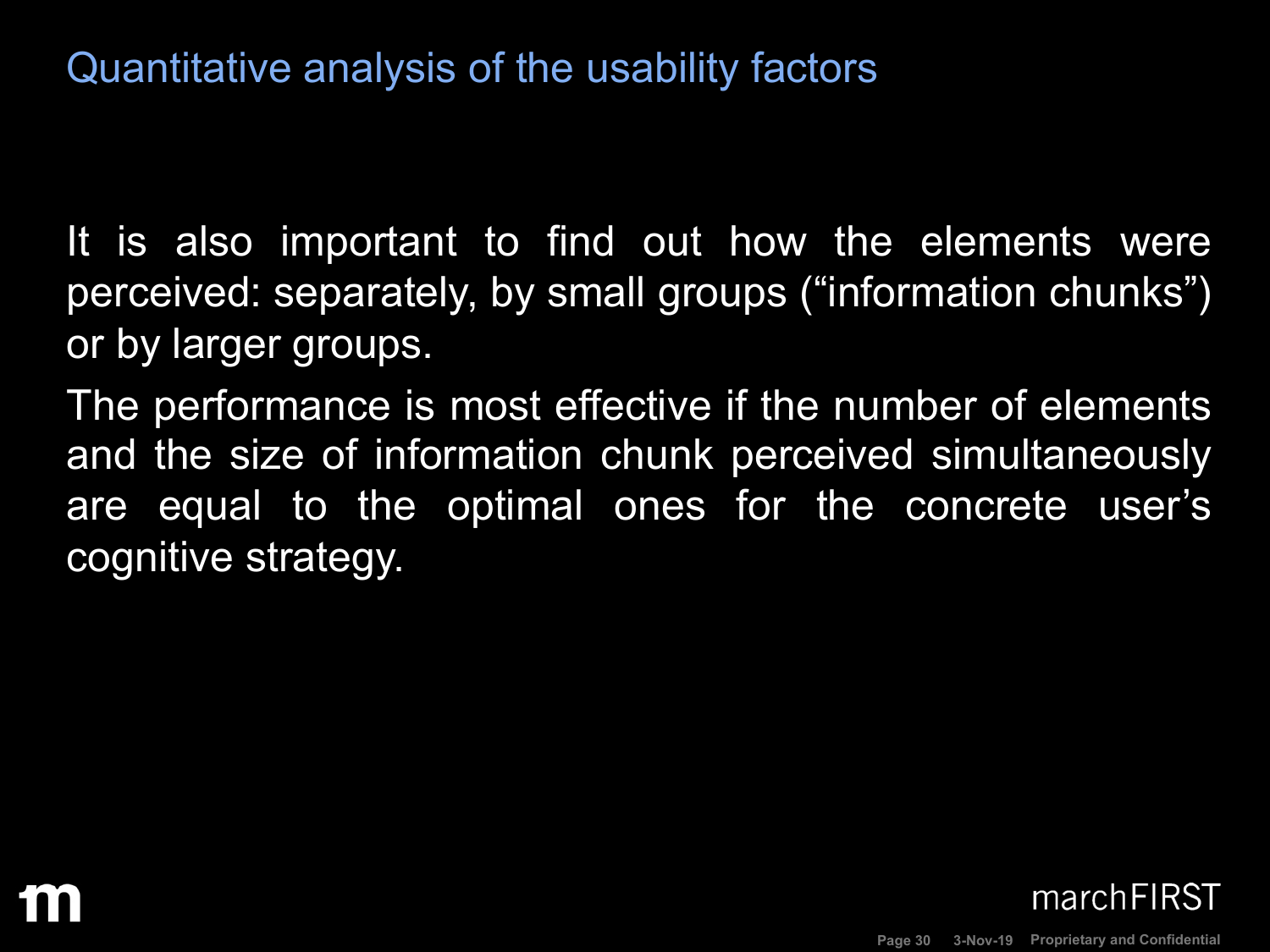Here are examples of the specific usability factors used in usability testing, assessment and design of computer graphic information:

 $F_1$  - a number of information components displayed on the screen, related to the problem and actually perceived by the user during solving the problem (task).

 $F<sub>2</sub>$  - a number of information chunks actually perceived by the user during solving the problem (task).

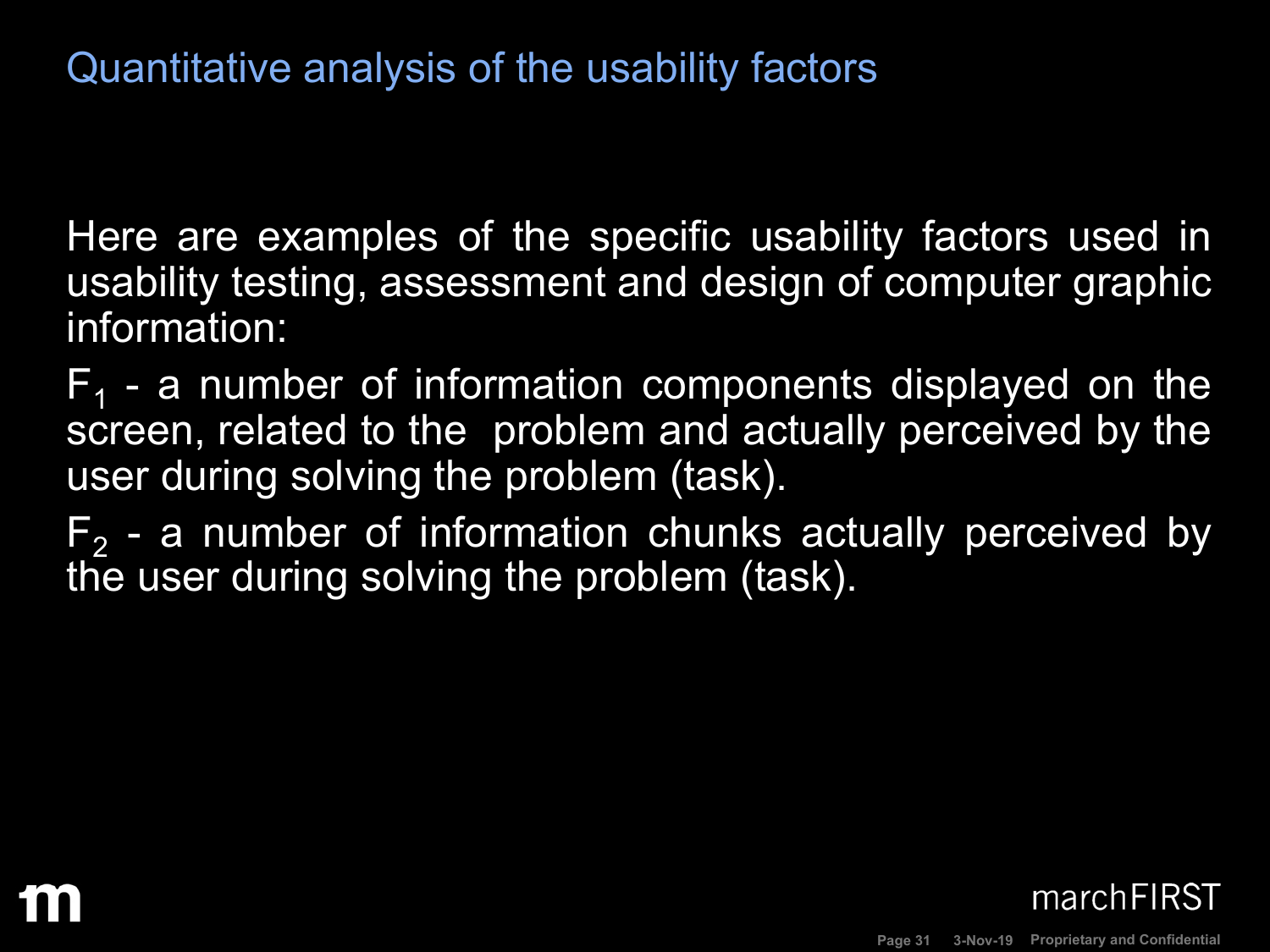$F_3$  - an average number of information elements in the information chunk perceived by the user simultaneously.

 $F_4$  - a number of the user's eye movements during the problem solving.

 $F<sub>5</sub>$  - an average angle of the eye movements during the problem solving.

 $F_6$  - an average eye fixation duration during the problem solving.

 $F<sub>7</sub>$  - the most long eye fixation duration during the problem solving.

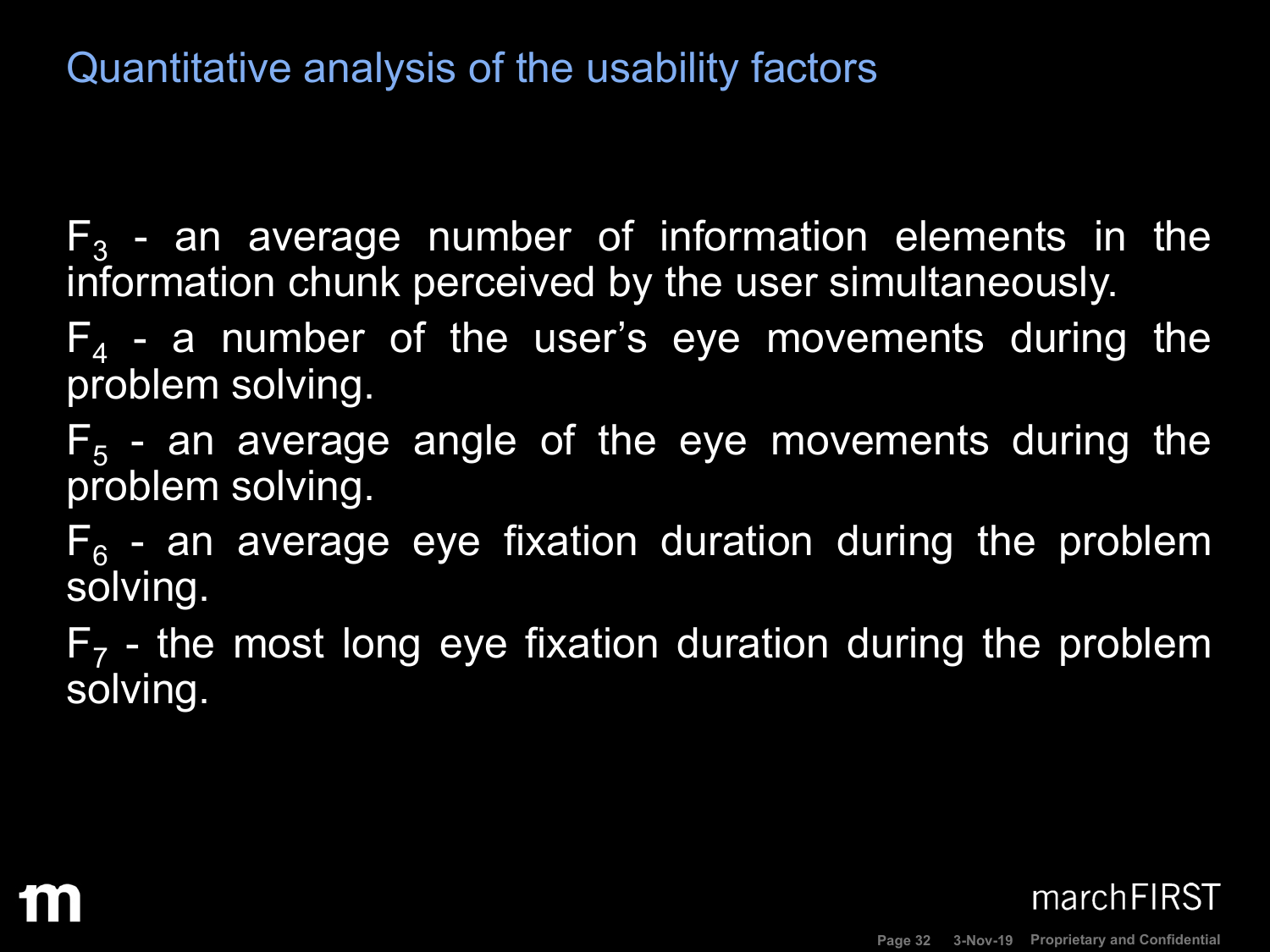$F_8$  - a number of the most important (critical for the problem solving) information elements displayed on the screen, related to the problem and actually perceived by the user during solving the problem (task).

 $F<sub>q</sub>$  - a total number of information components perceived from the screen and obtained from memory and other sources that the user processed during solving the problem (task).

 $F_{10}$  - a total number of the links between information elements displayed on the screen, which the user involved into solving the problem (task).

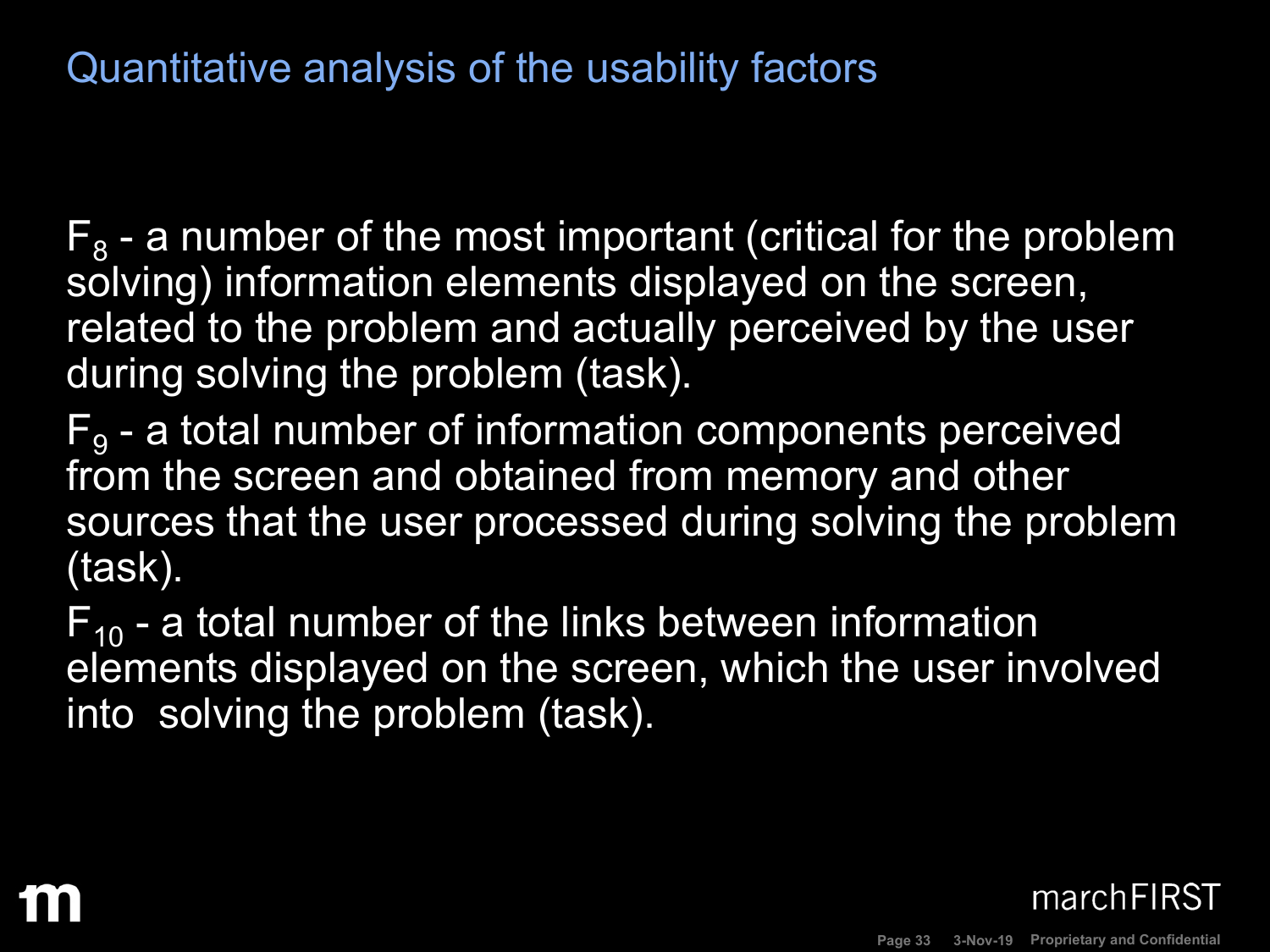Quantitative analysis of the usability factors

 $F_{11}$  - a number of direct (obvious) links (relationships) between information elements displayed on the screen, which the user involved into solving the problem (task).  $F_{12}$  - a number of indirect (hidden) links (relationships) between information elements the user considered during solving the problem.

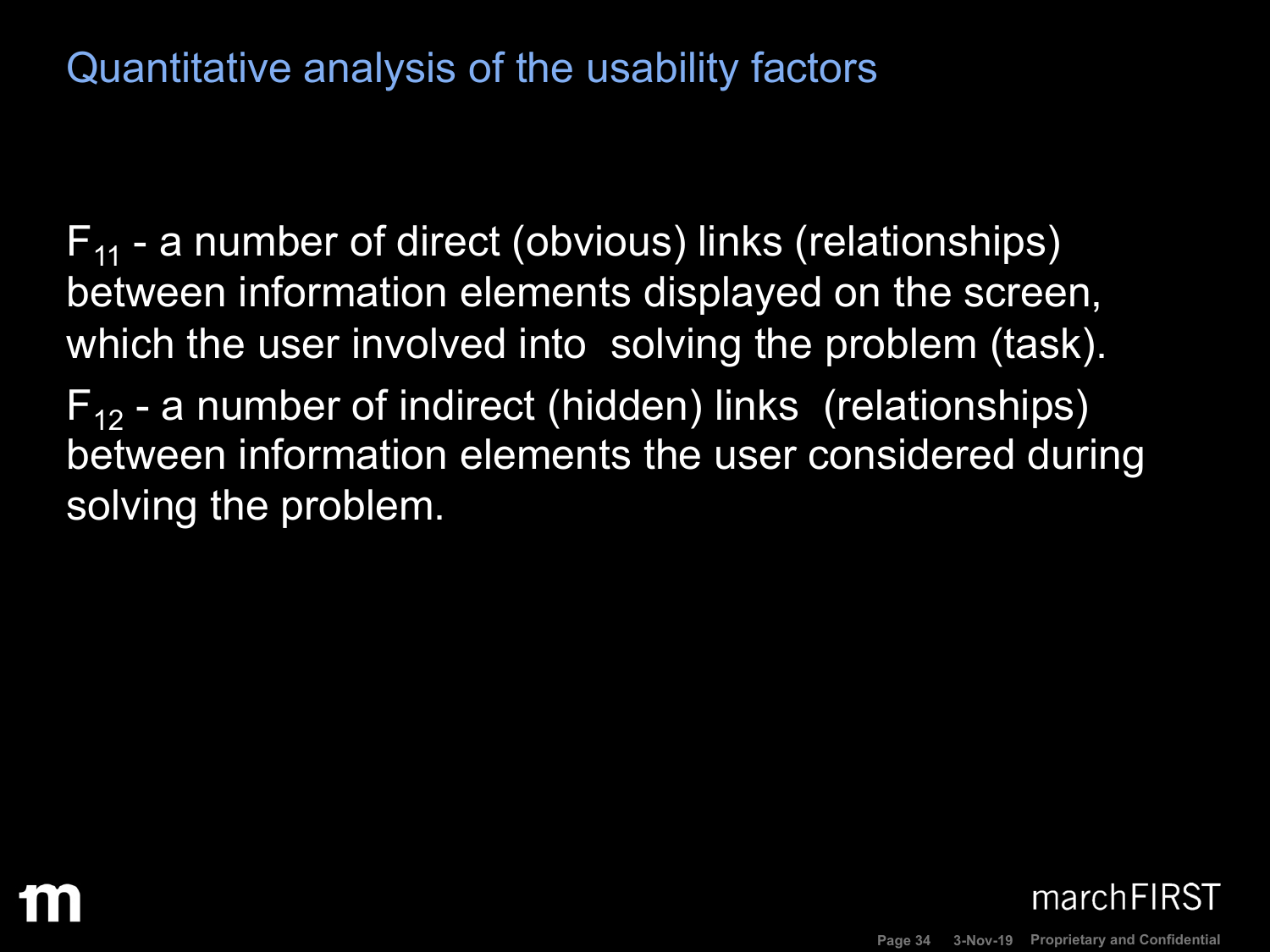Totally we studied 19 usability factors. In each case it was enough to measure 5-8 most influential factors in order to reach value of correlation coefficient about 0.75-0.9 and find concrete and sufficient recommendations on improvement of information architecture.

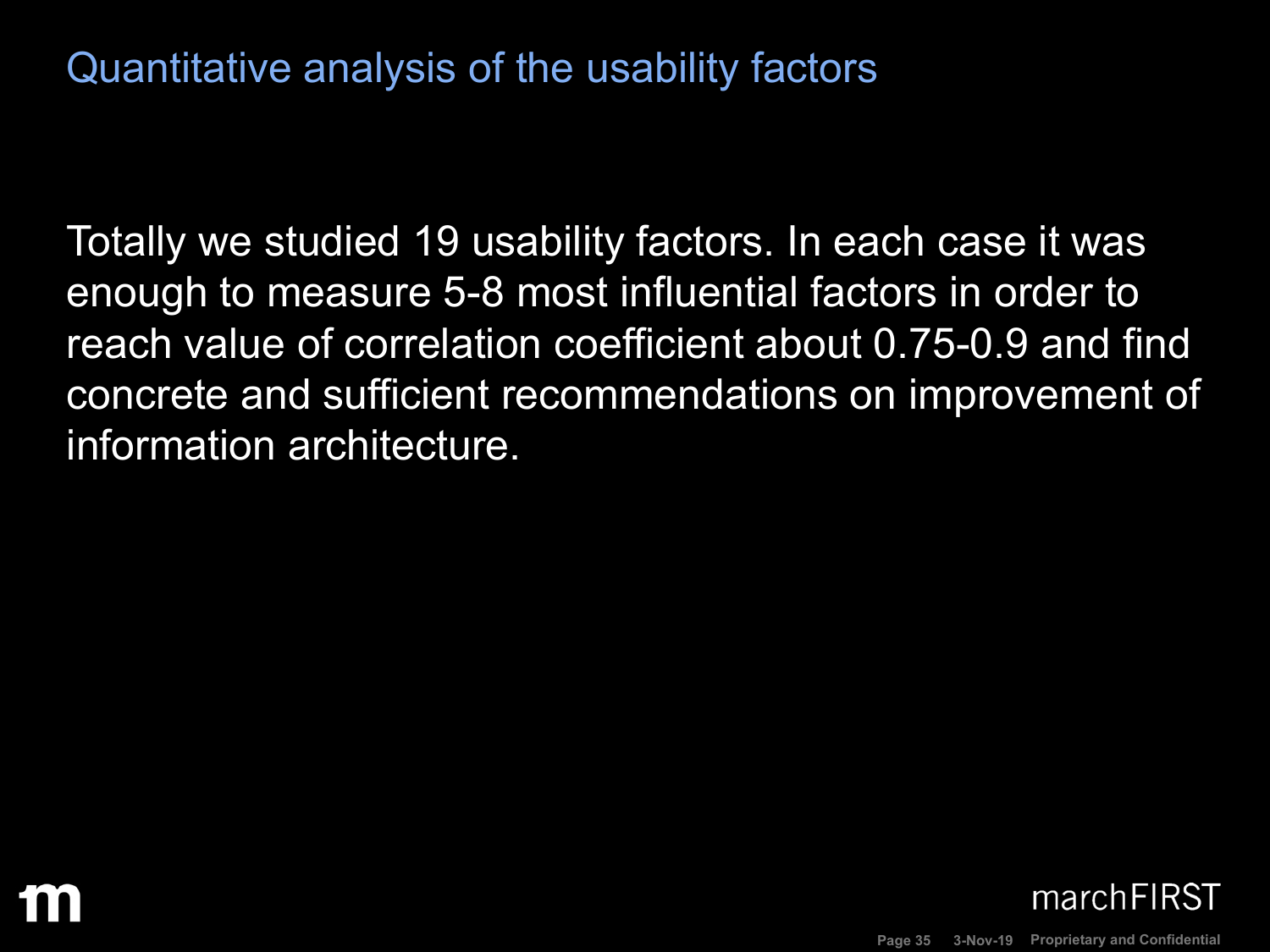The numerical values of the usability factors are defined using objective registration (e.g. eye tracking system), questionnaires and participants' self-reports.

The questions used to define and measure usability factors as a rule must not contain any direct questions about advantages and disadvantages of the website to be assessed in the usability testing. This is very important in order to eliminate any influence of participants' or experimenters' bias.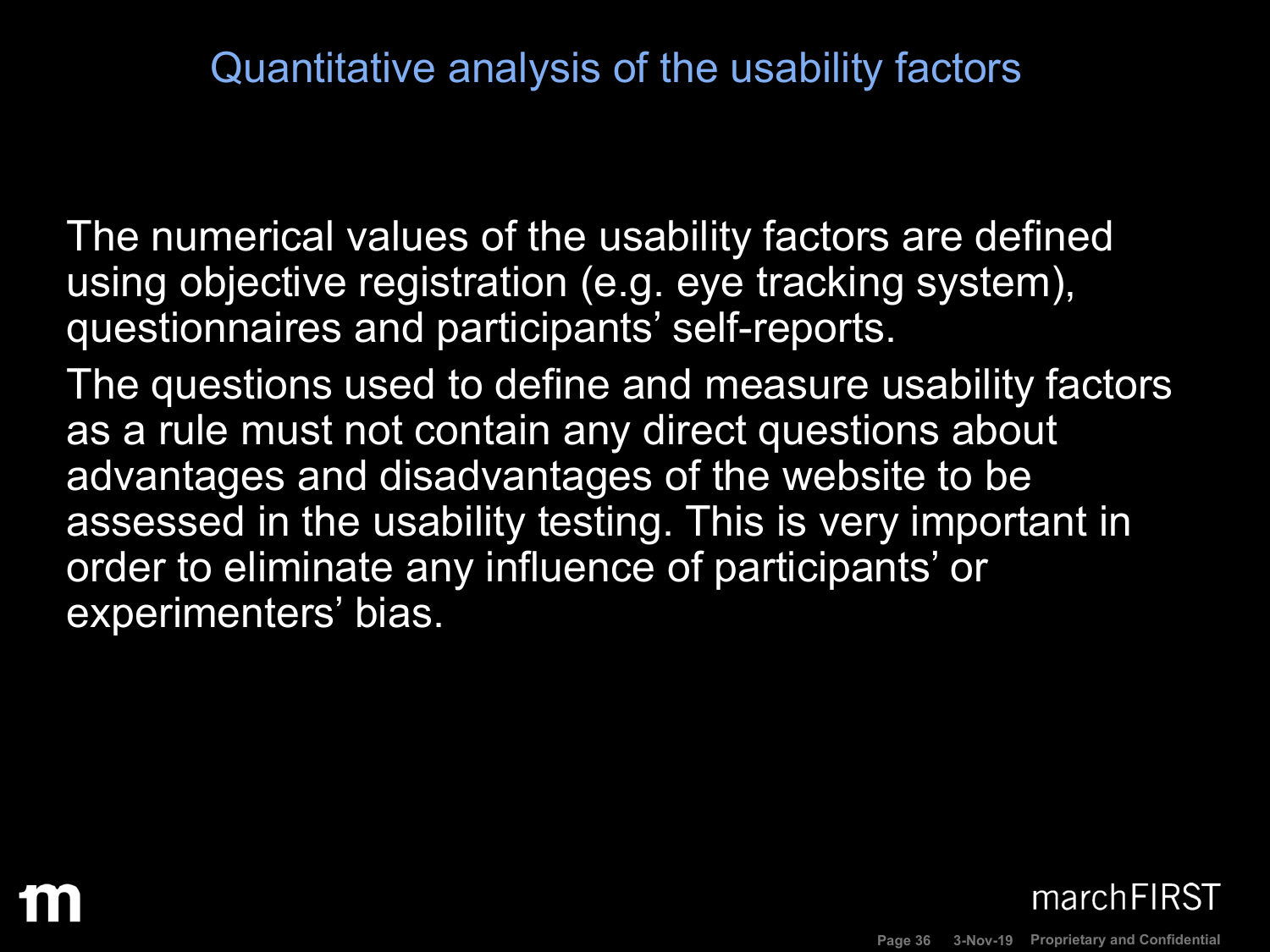Quantitative analysis of the usability factors which cannot be objectively measured is based on indirect questions about the website.

This is also way to automation and improvement of productivity of the usability testing.

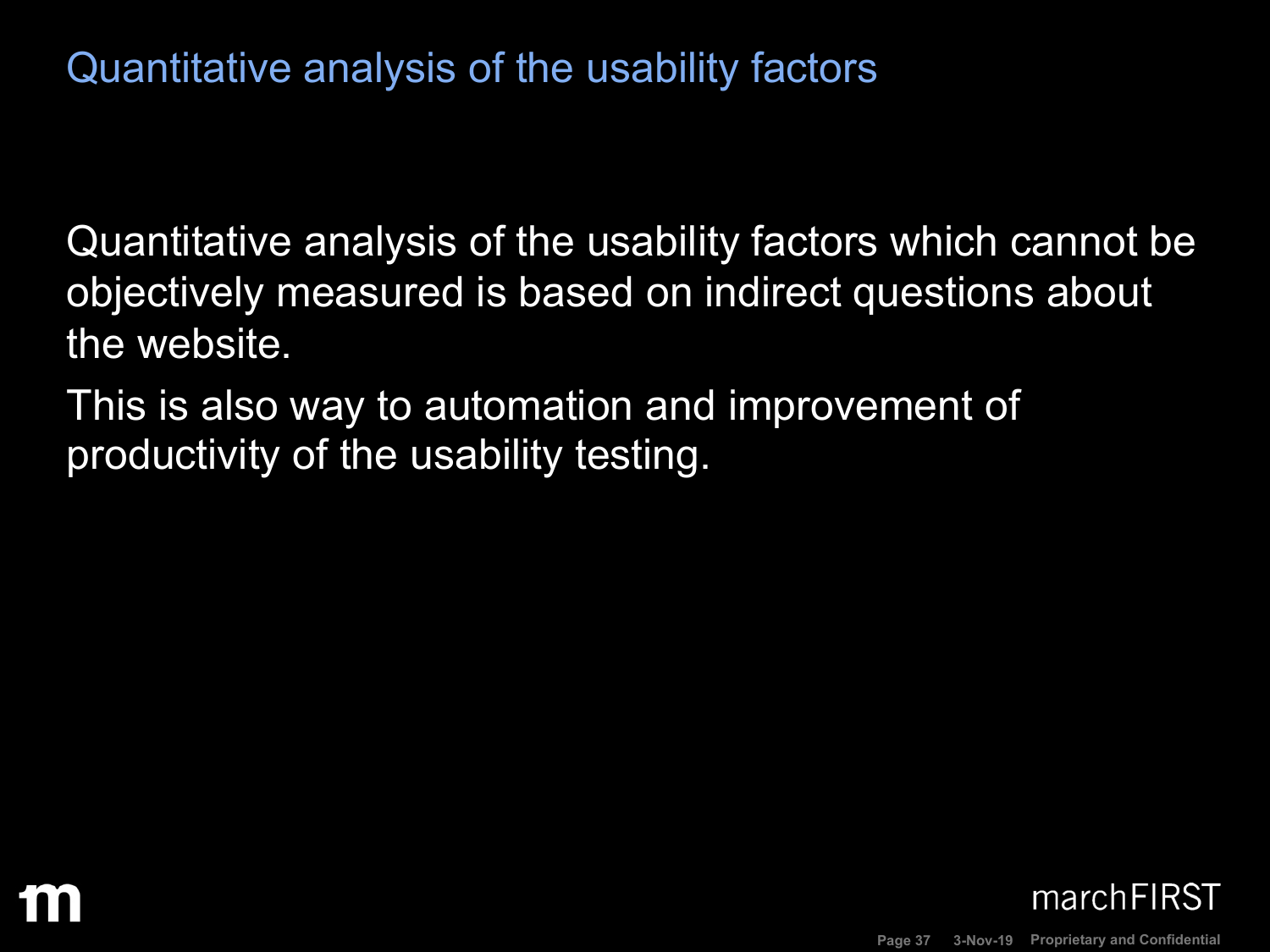#### DDU Principles in application to graphic information design

The following principles of graphic display design were found while studying influence of the efficiency-complexity factors on major criteria of users performance efficiency (speed and reliability) and complexity (time spent and number of errors made) *(Venda, 1975, 1982, Venda & Venda, 1995)*



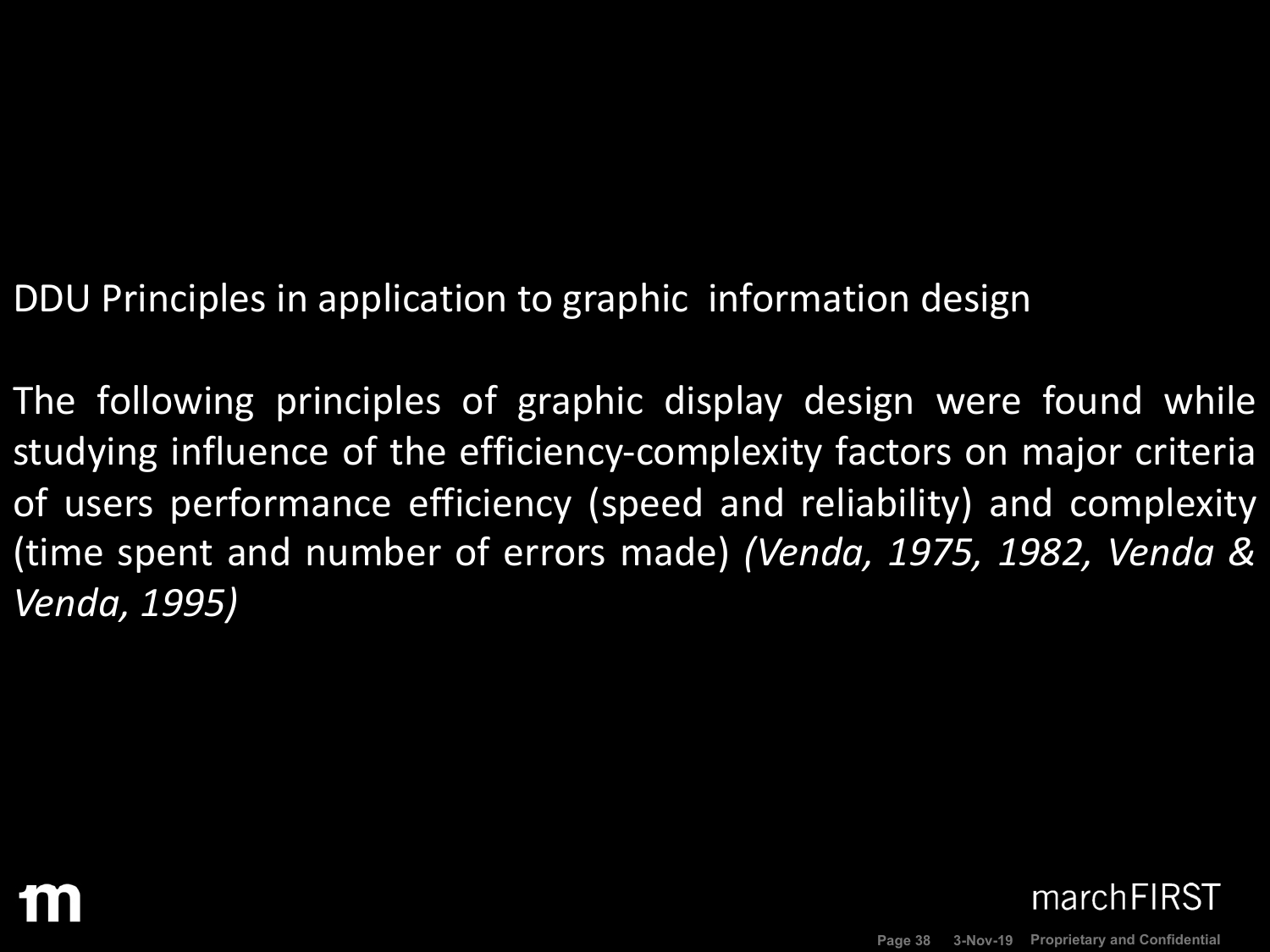1. *The optimal laconism principle: a number of information components of the page must be minimized up to the optimal information volume to allow maximal efficiency and minimal complexity of the task solving process.*



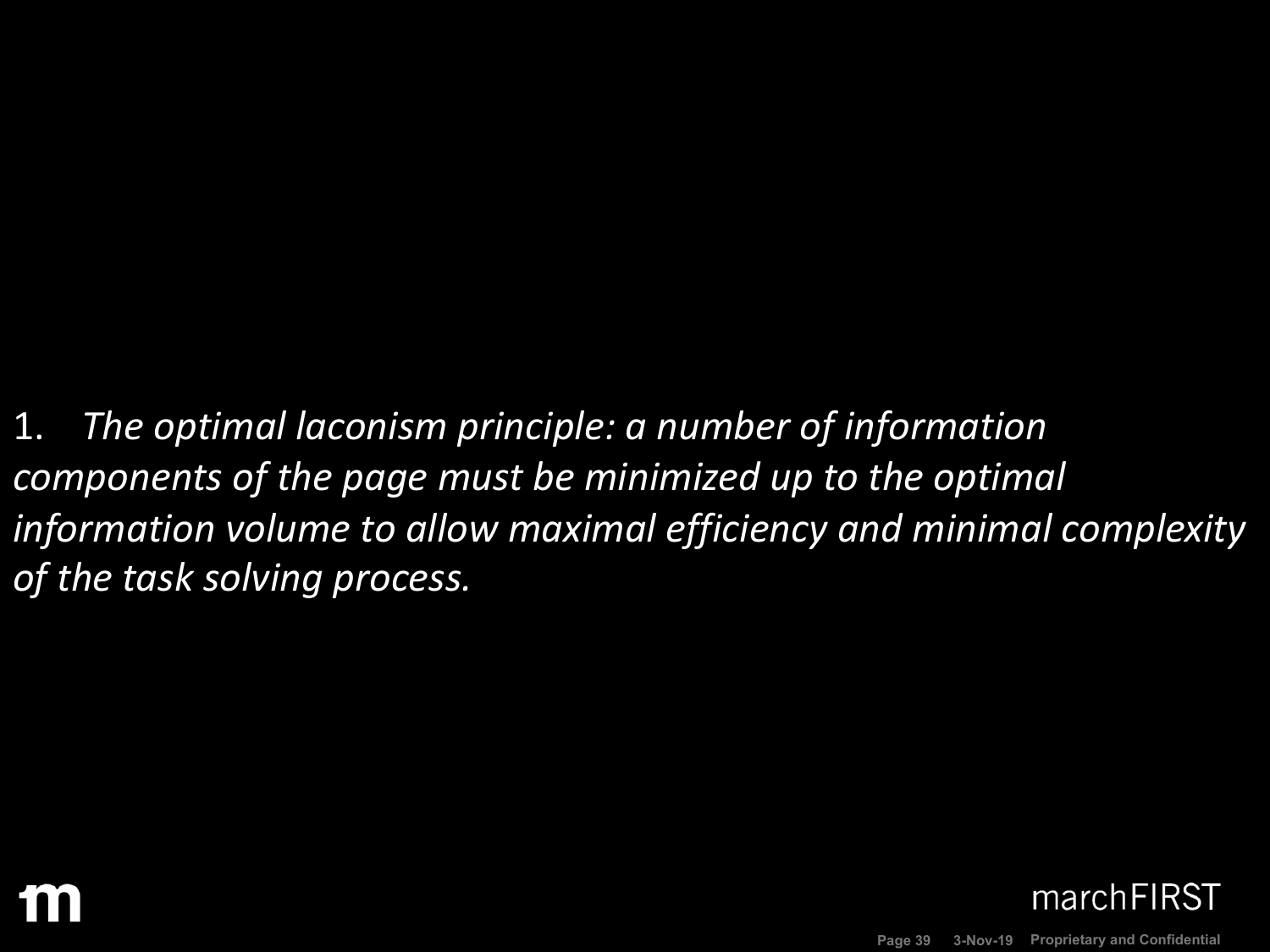#### 1. The *autonomy ("stand-alone") principle*. In many cases designer cannot reduce the number of information components to the optimal amount. Complexity of the information perceived may be then reduced if the components are combined in functionally connected groups and the groups clearly visually divided each from other, even if designer must reduce sizes of the components inside the groups.



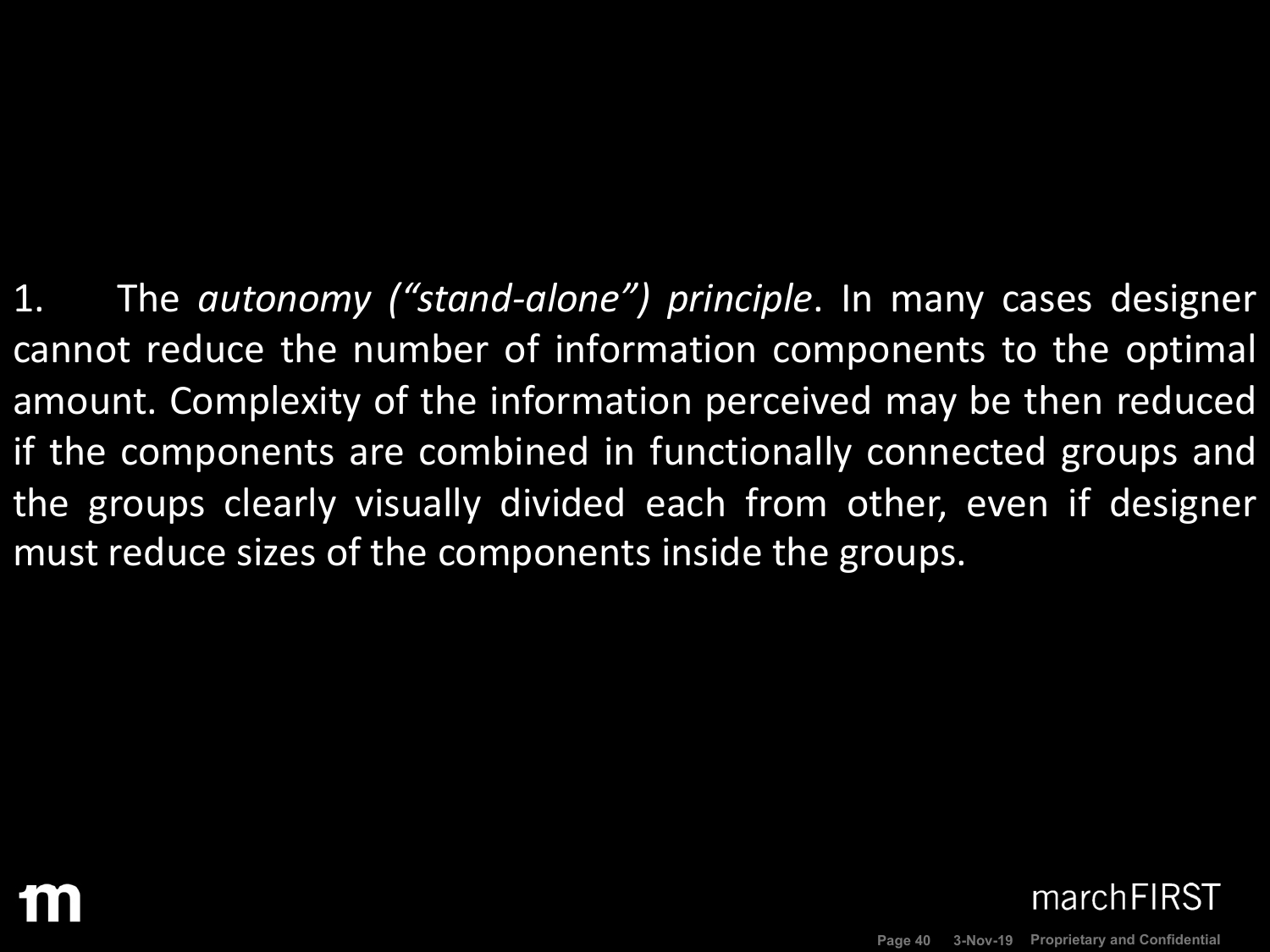1. The *principle of generalization and unification. Web pages often contain many small insignificant details and various symbols. As a result users* devote too much attention to minor items. Perception process complexity is increased as a result of large numbers of various symbols coding similar items, phenomena and relationships. The principle of *generalization and unification* of data items may help web designers to reduce a set of symbols used.



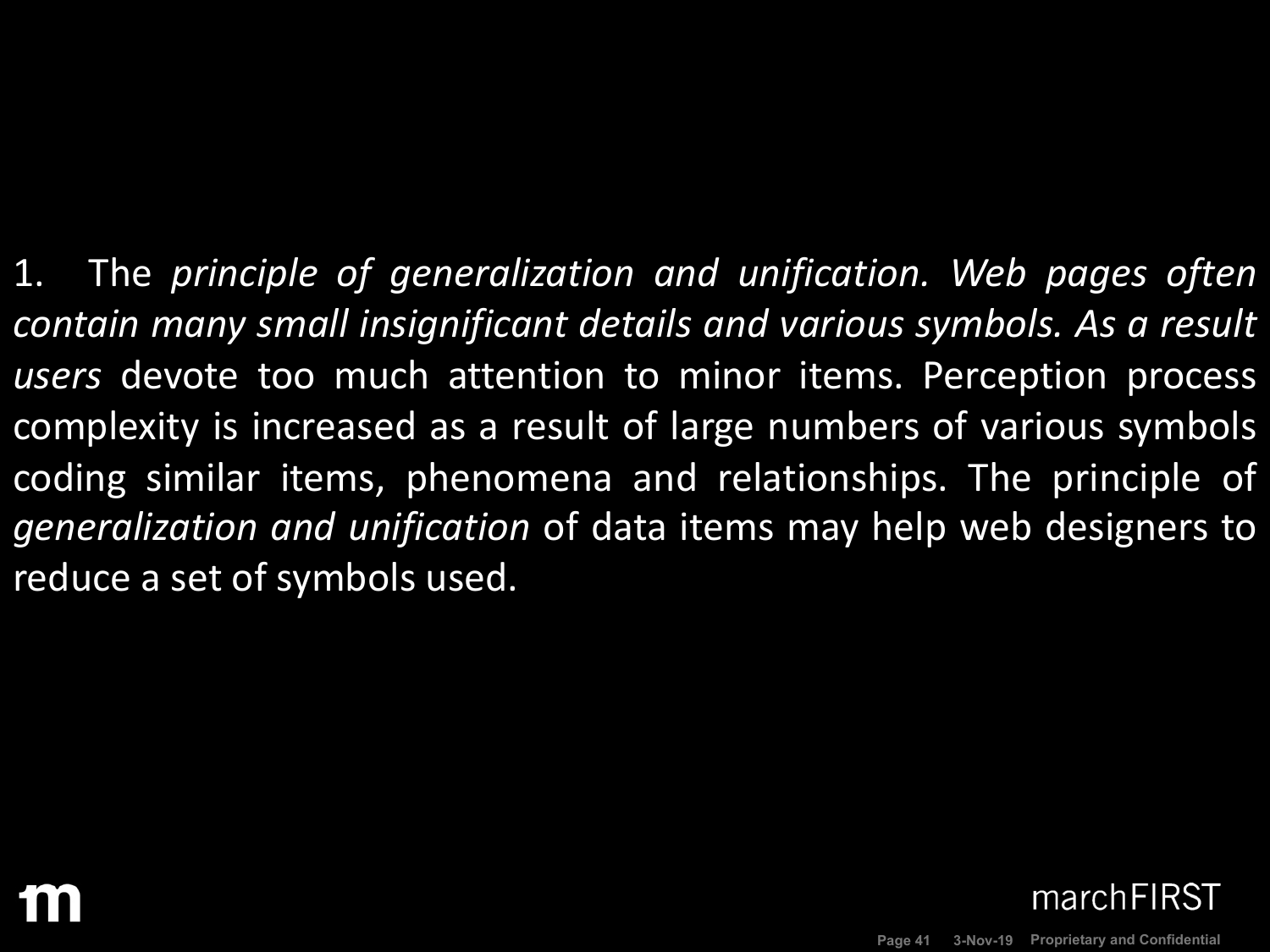1. The *principle of visual accentuation of symbols* displaying the most significant data. Conversely, one should displayay secondary items on a screen by symbols with smaller dimensions and less color contrast.



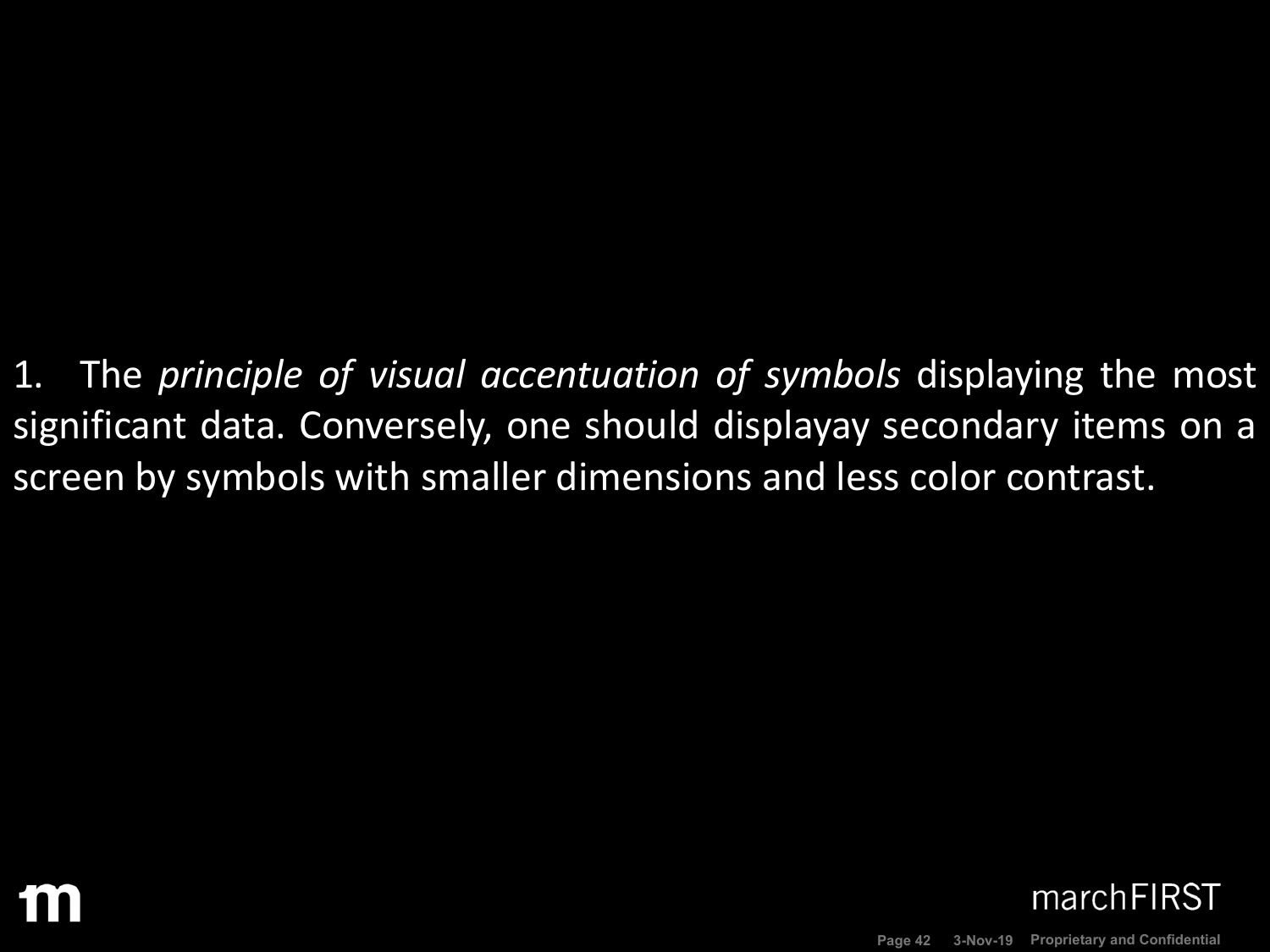#### 1. The *principle of a spatial consistency of location of functionally similar data on the screen.*

2. The *principle of detailed and integral data separation—* the data that user needs at different decision stages must be clearly divided. Designer needs to separate such data on the screen either in space (simultaneous presenting in different zones of the screen) or in time (sequential presenting).



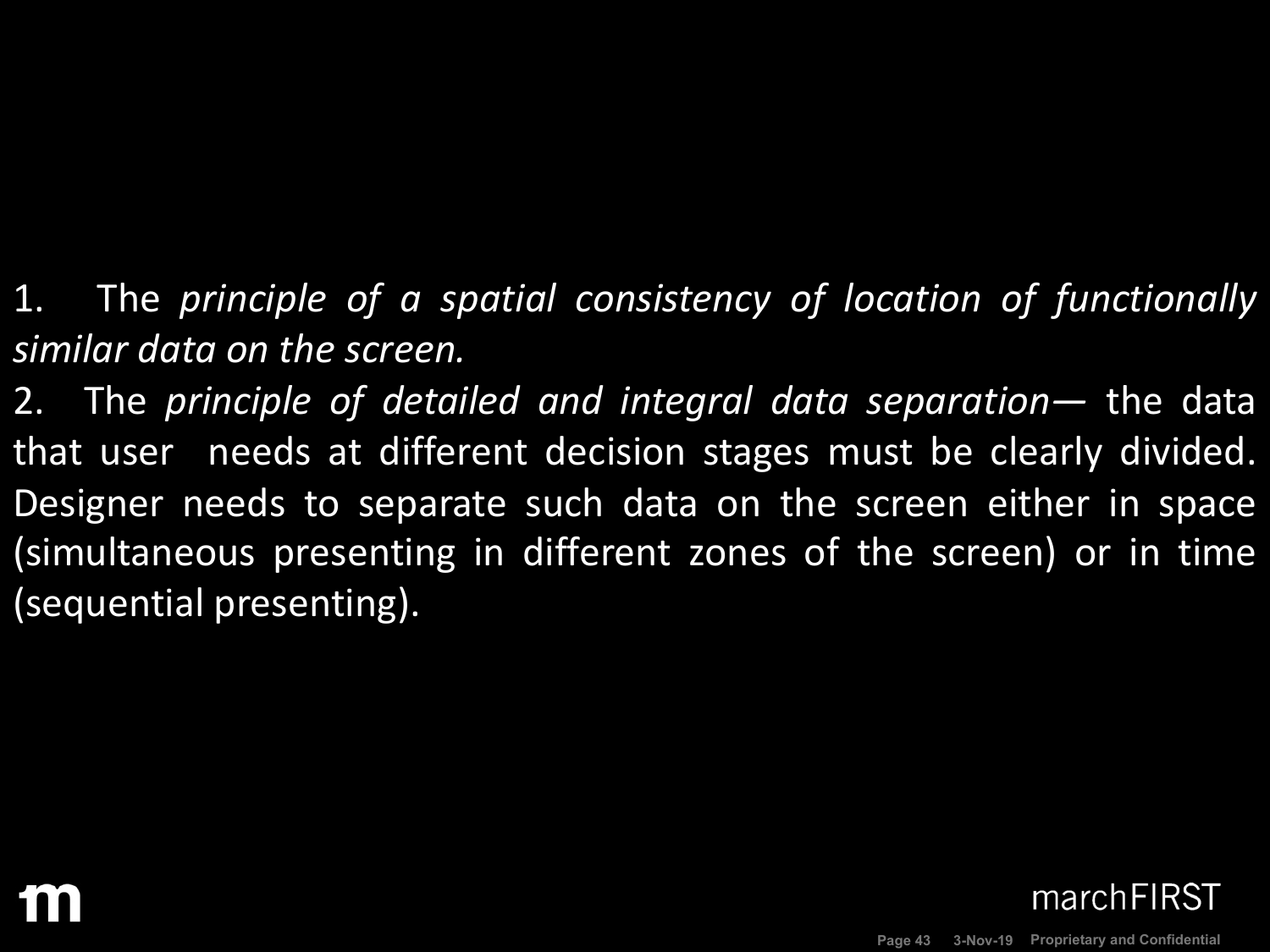1. The *information chunking principle,* i.e., placing data items into groups by giving them easily memorized and clearly distinct forms to distinguish them as a simultaneously perceived from other groups.

2. *Perfect information chunk composition principle*. Use of technical aesthetics, industrial design or *art composition techniques helps to decrease complexity of the simultaneous perception of larger information chunks.*



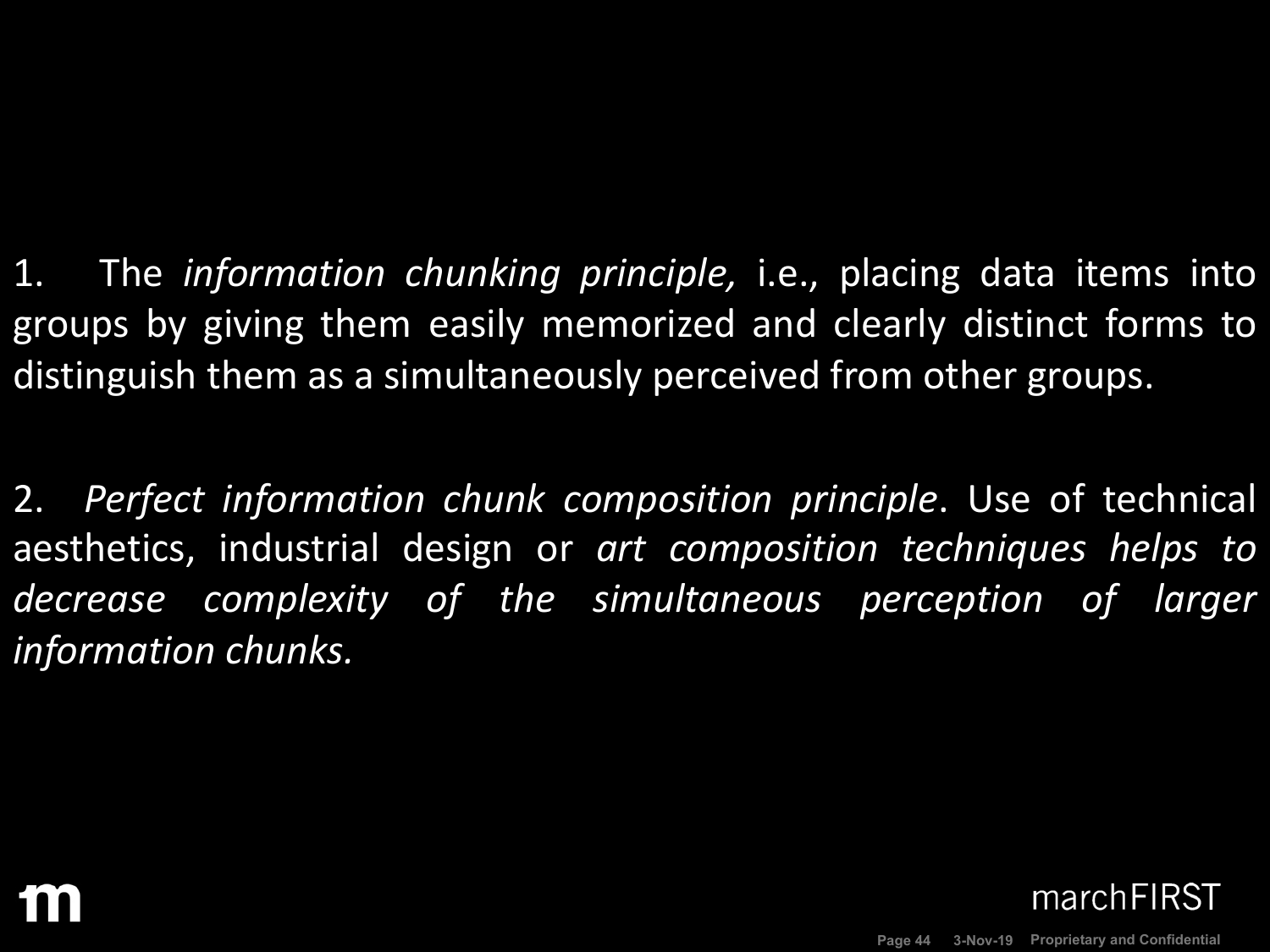#### 1. *Use of special graphic composition to better organize information perception process, to determine more smooth eye movement and data scan routes.* This helps to find graphic contours and logic links to focus the user's attention on a data directly related to the sequence steps in the problem solving process. This is an effective way to reduce the complexity of the task solving and increase aesthetics of the web page and any other graphic composition (Kazimir Malevich, 1923, 1936).



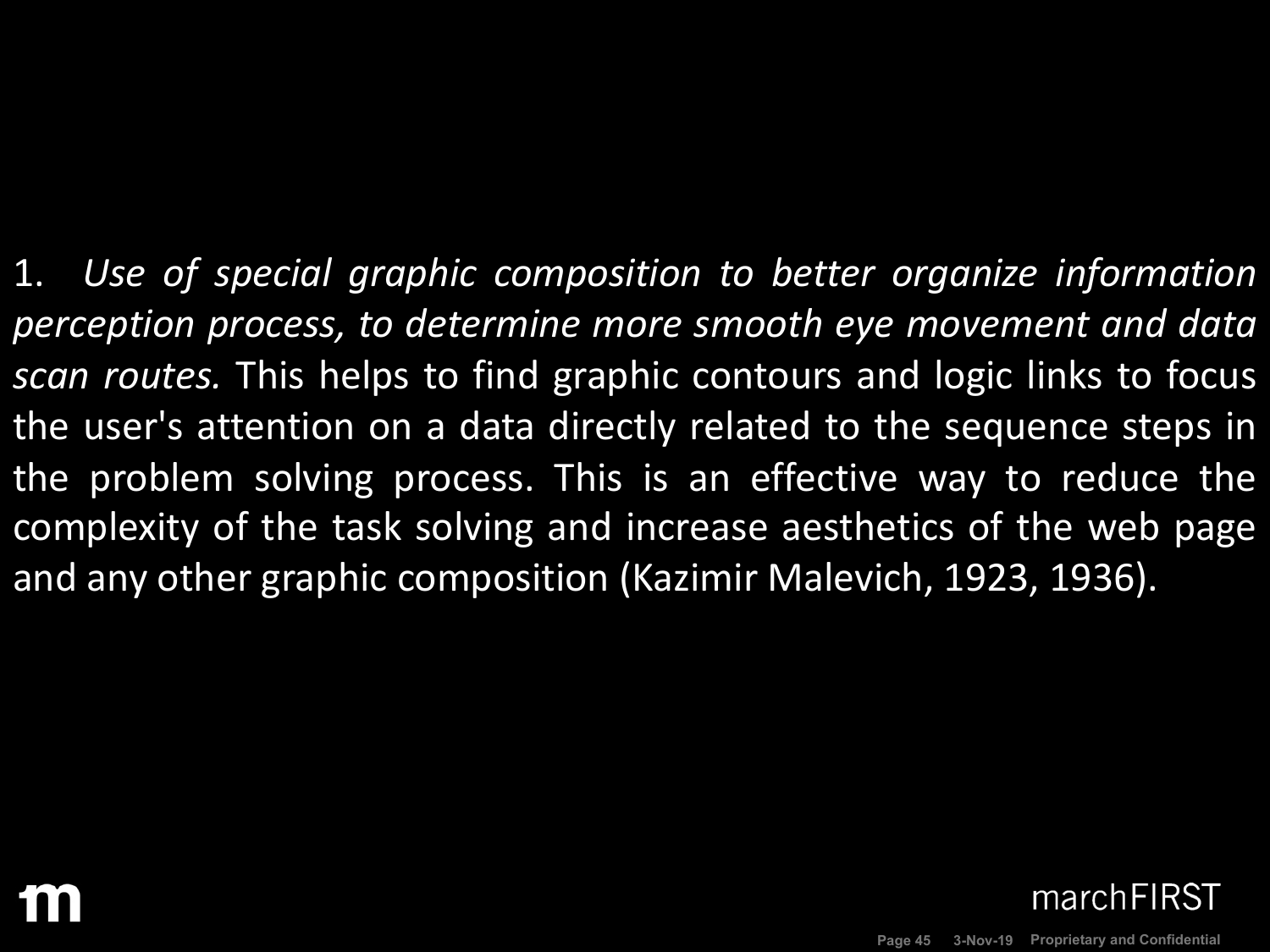1. *Graphic display of the process pre-history to help predict further dynamics and steps in problem solving.* 2.

Principle of command-information display. New knowledge about task may be directly combined with commands on the task solving process.



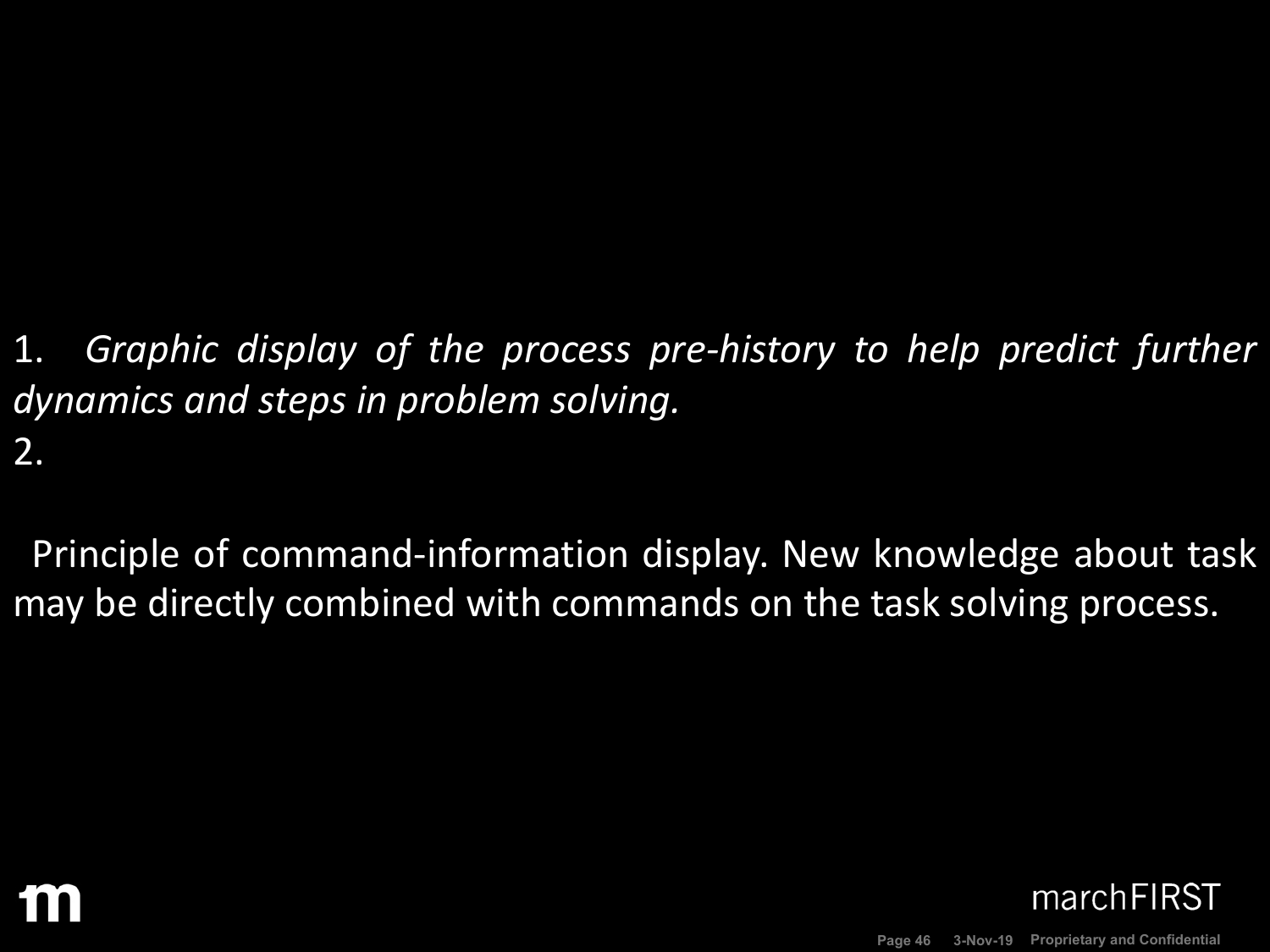1. Using methods of on-line behavior analysis web site may be adapted to the users on the following levels consequently increasing accuracy of adaptation and efficiency criteria of the users' performance: total level, contingent (staff) level, group level, individual level and the most precise, an individual-operative level (adaptation of the information to the current state, task and problem solving process) (Venda, 1975, 1982, Venda & Venda, 1995).



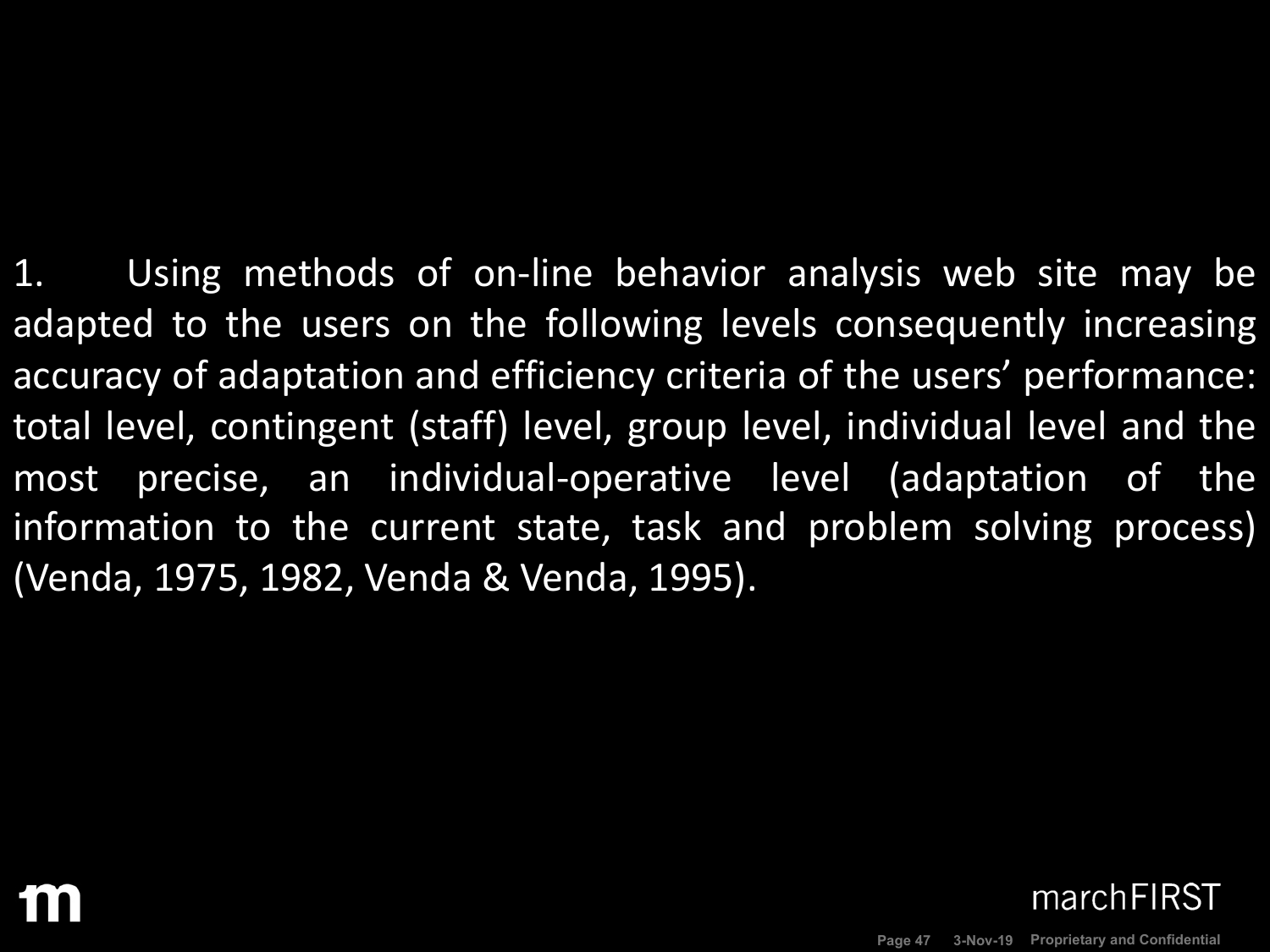1. Use of artistic composition methods is very important to attract and keep the web site users. The focus of a display format composition is to find a whole and its component elements, and to choose the main and subordinate composition centers. A vital condition of composition completeness is the equilibrium of the parts with the main center. The composition depends on the level of adaptation to the users chosen by the web designer.



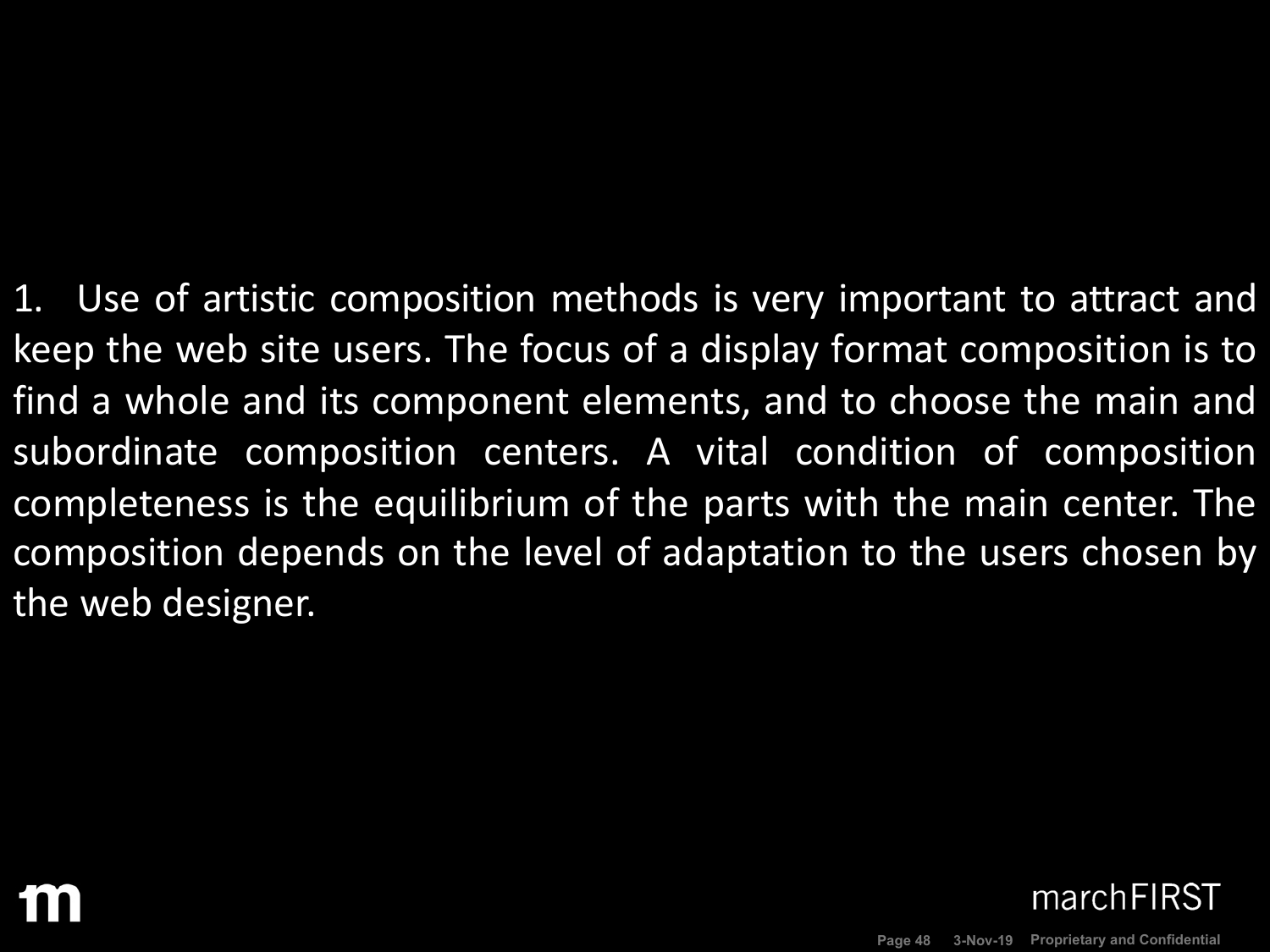#### 1. More often, the verticals and horizontals make up a display format's composition axis. These may be lines, dots or compact blocks of data, or object images and their parts. The user's eye, searching for a required signal or symbol, or monitoring an investigated production process, should not make chaotic movements. These movements should be orderly. They should proceed in step with the customary horizontal and vertical shifts. The number of these shifts should be minimal.



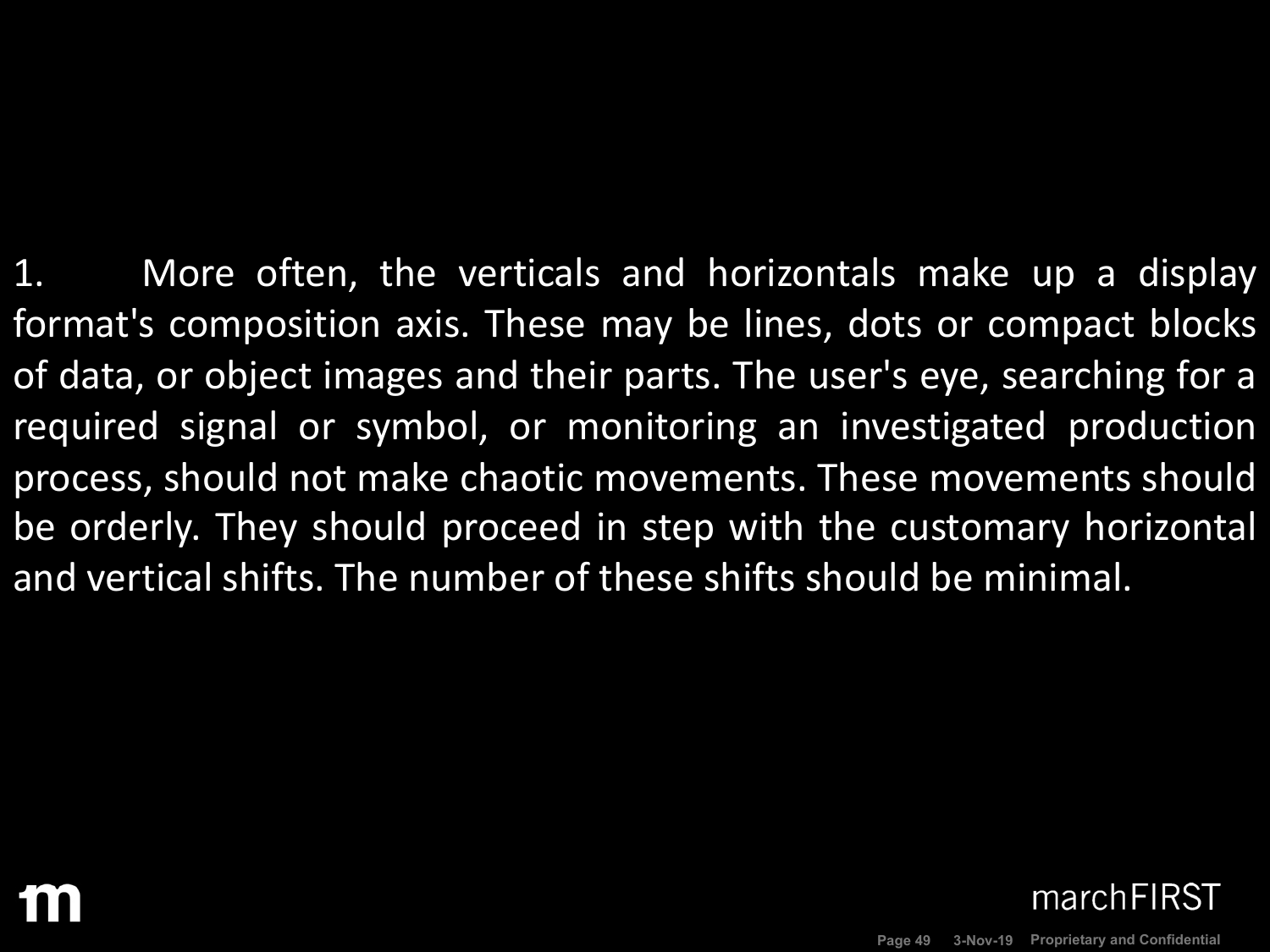1. When designing a display format, one should appraise the biomechanics of the eyes, specifically, that horizontal movements are the easiest and fastest to perform. Eye movement velocity on a curve depends on the shape of this curve and it varies widely.



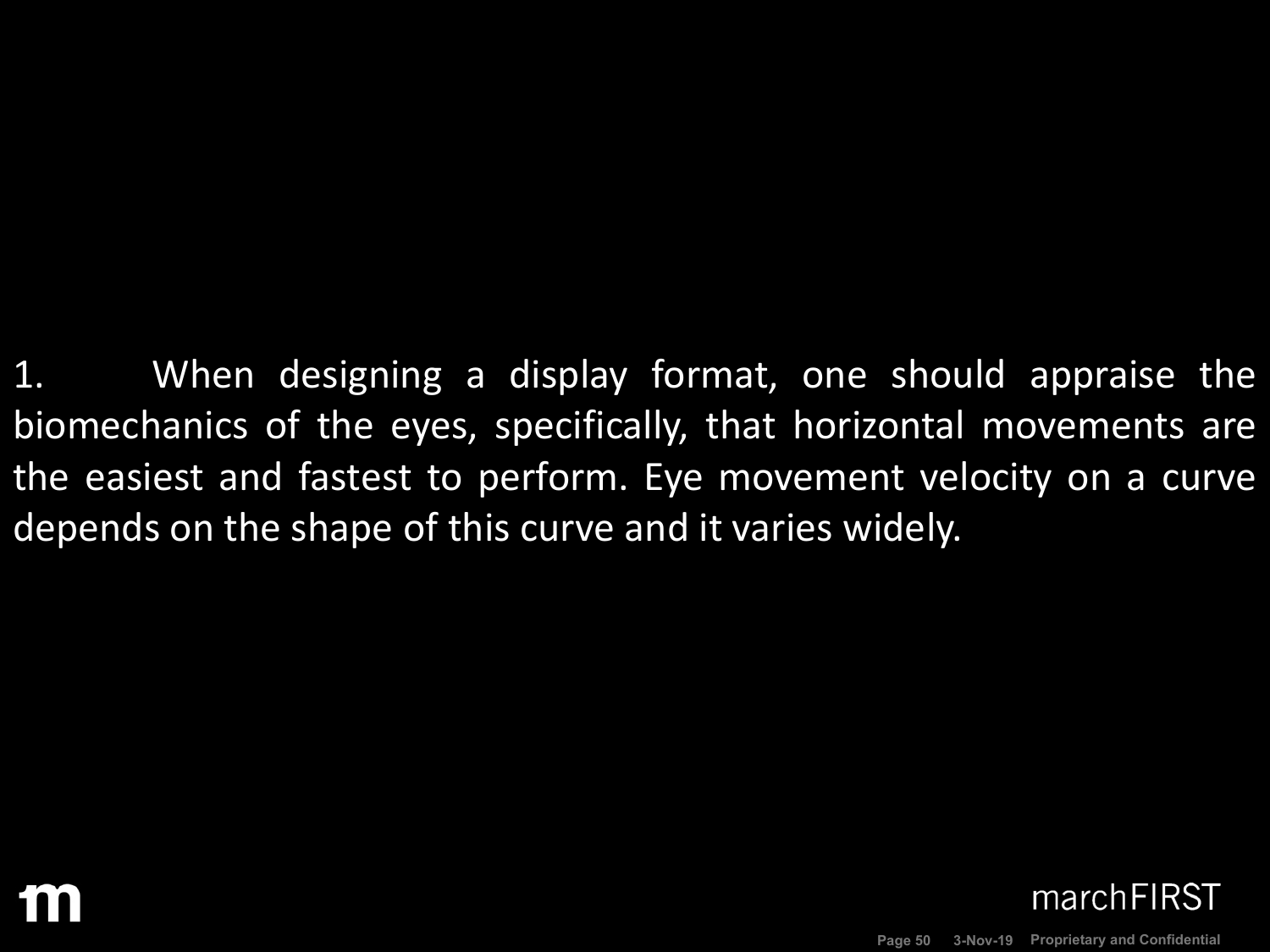*Web page composition must be based on simple and easily recognizable visual rhythms.* Art composition theory knows of two recurrence patterns-- metric and rhythmic. Rhythmic patterns offer the most interesting composition possibilities.



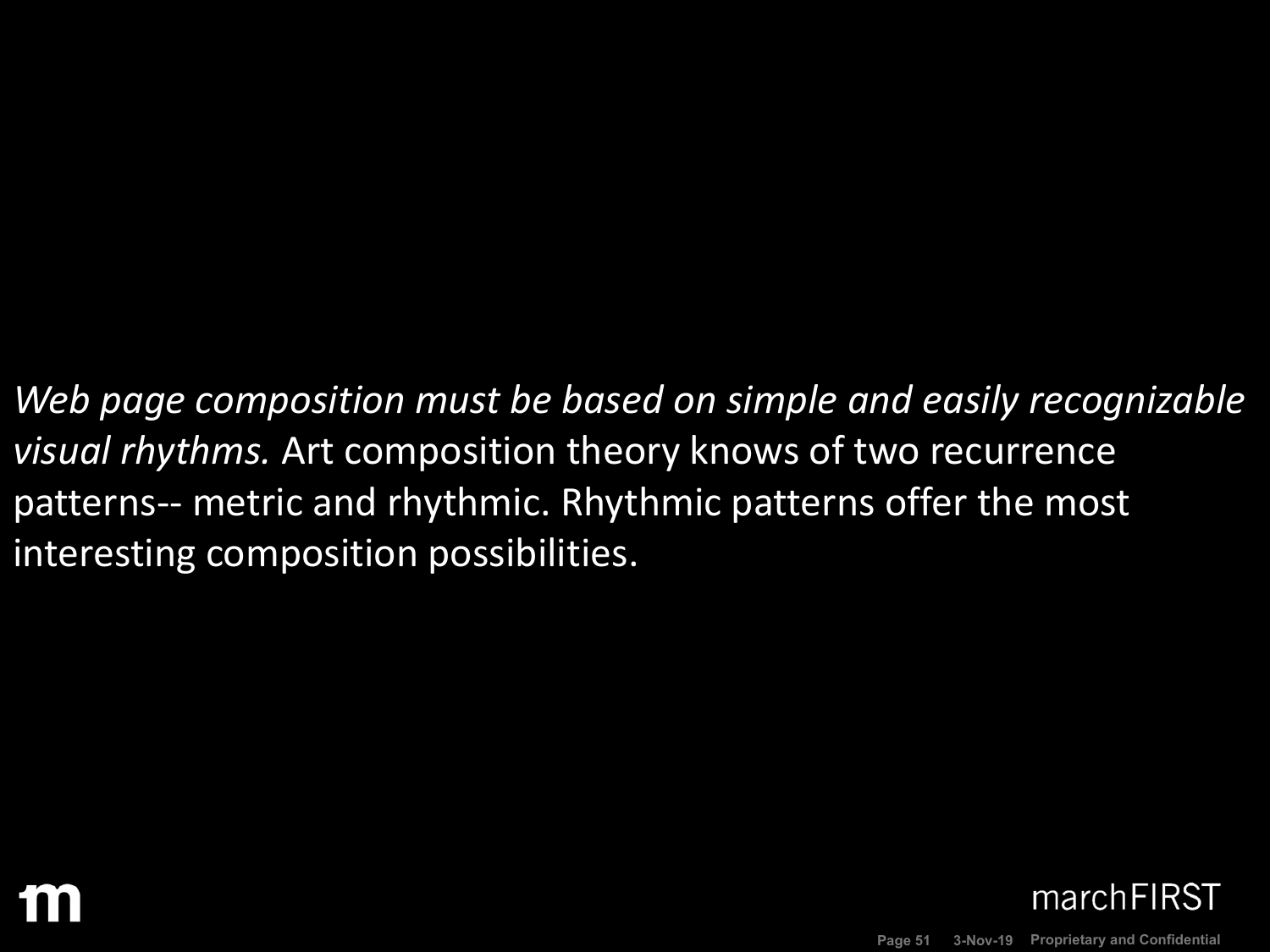Besides the ordinary meter, usually subject to rhythmic changes, rhythm implies also the regular change of some characteristics: of the distances among constituent elements, their number in groups, their forms, dimensions, etc.. The intervals among the elements play the same role as do pauses in music. Besides, if one introduces accent-- i.e., amplifying certain elements-- it would emphasize the rhythm. Designer may generate rhythm by lines with an identical slope, by distinct groups of mnemonic symbols, concentric circles and other figures, alternating at equal or regularly changing intervals. The finality of a rhythmic order depends on how "the rhythm is stopped", that is, what the final order's elements look like. The latter, like a musical phrase, cannot be interrupted at will. But the difference is that one always reads the musical phrase in one direction, while perceiving visual data depends on the perception logic and process.



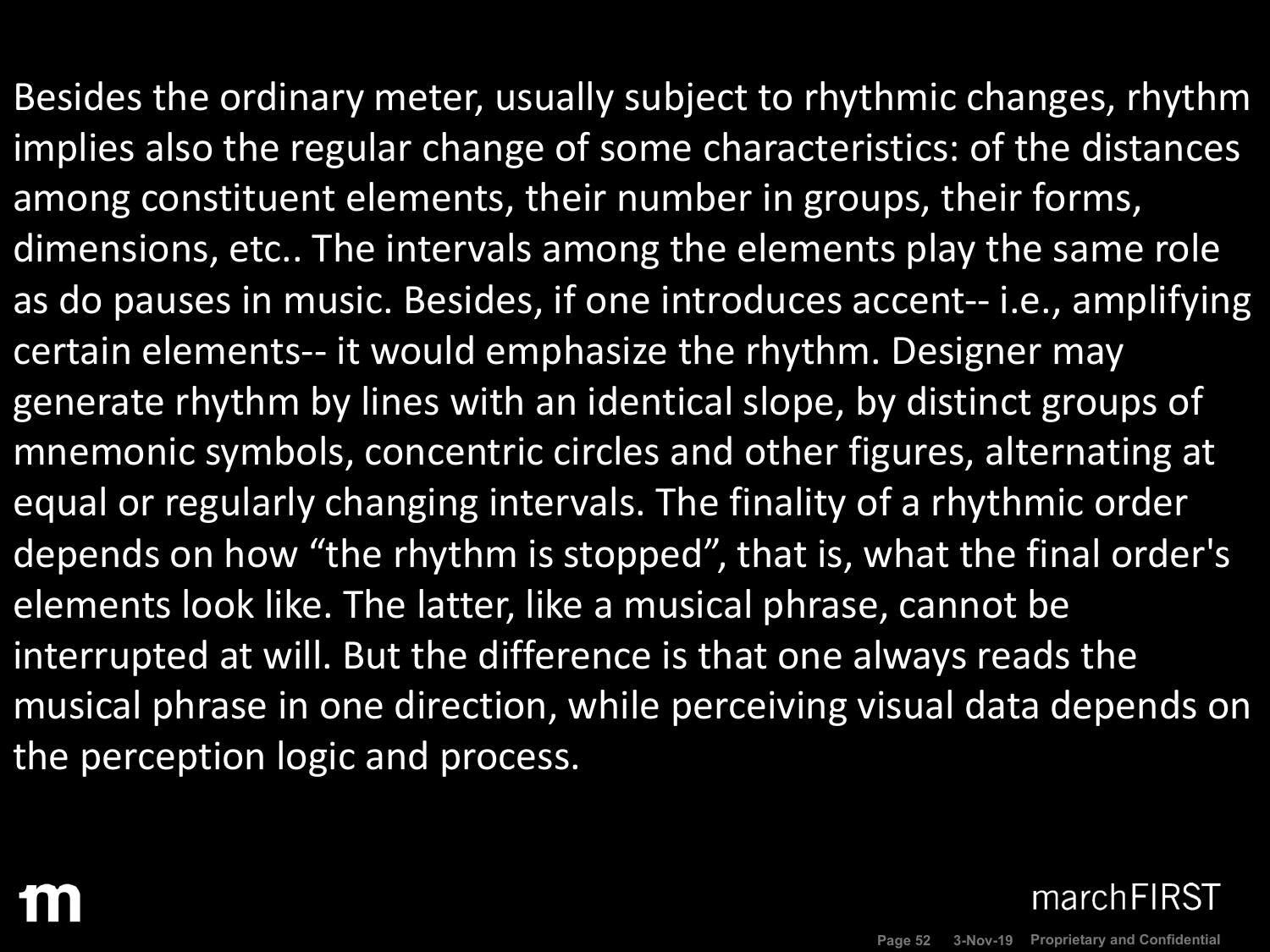To have rhythmic order finality, one may use these devices on a display format: Increasing the intervals before the final element groups (final "tact's"); Intensifying the accents on the central groups by auxiliary characteristics (the size of symbols, their color, etc.); Introducing the foreign elements, e.g., special large symbols, into the final groups; Integrating the final elements into groups of an inchoate new rhythmic order consonant with the main one.



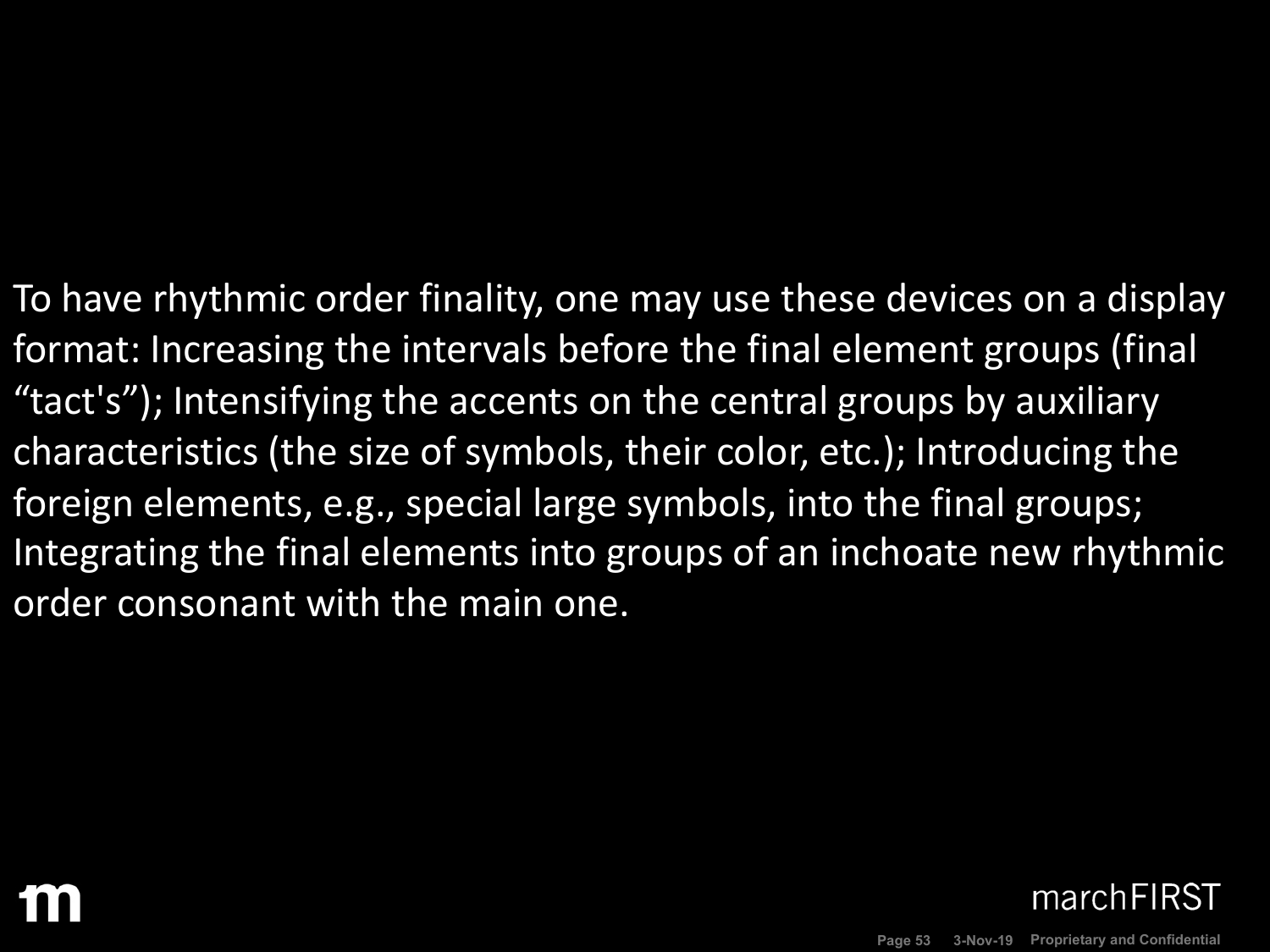Contrast and shade are important composition factors. Most often one may reach the required format element distinction by a functional analysis of the elements, and of their role in the visual perception, comprehension of information and problem solving.



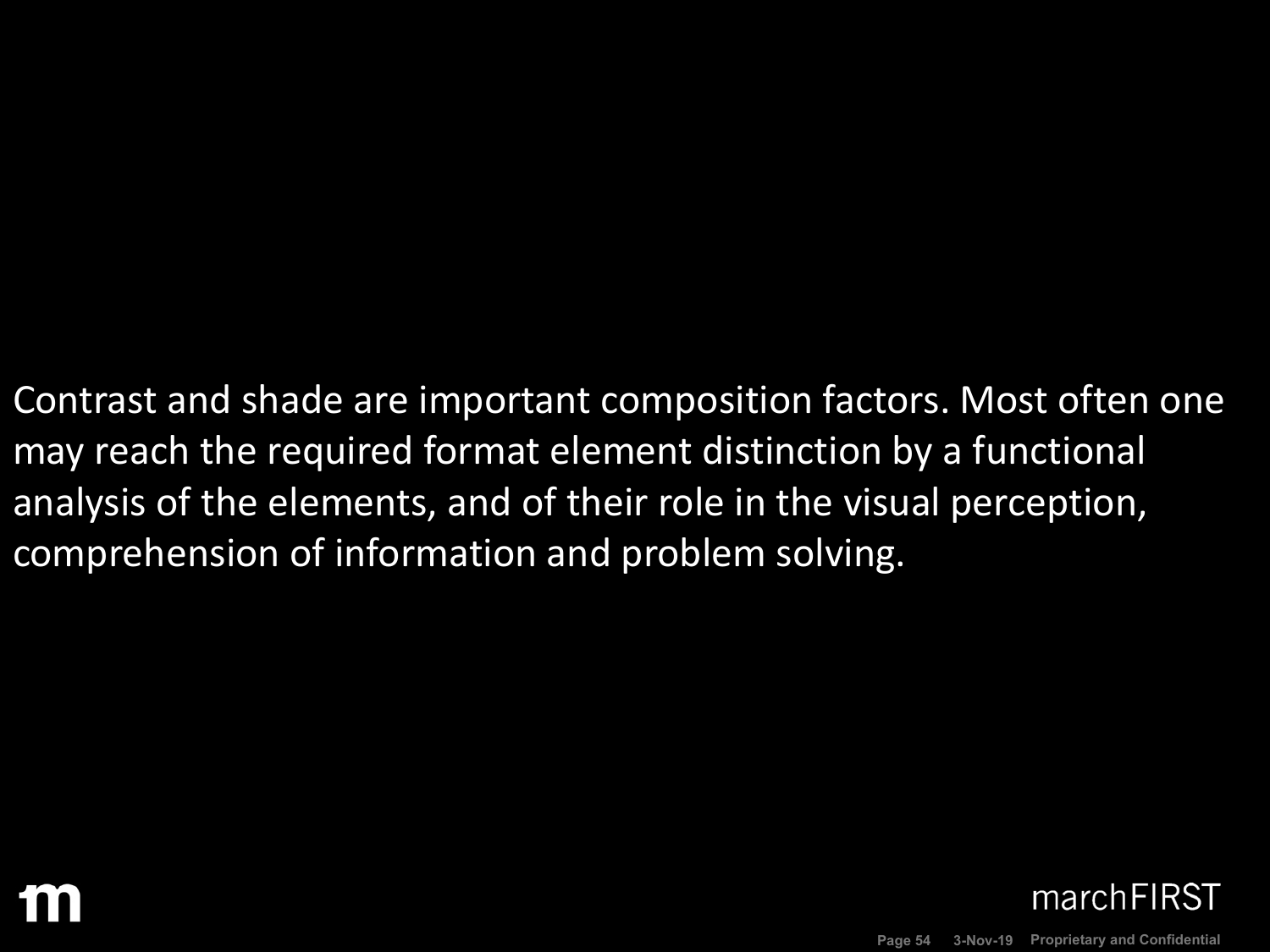There is an important artistic composition meaning of shade and contrast being used in display format designing. First, shade and contrast enhance an image's aesthetic qualities if and only if they accentuate and complement other composition techniques and are not at odds with the latter. Second, shade and contrast may operate as independent means of functional attributes of the format elements. Third, one can have mutual transitions between shade and contrast-- to lend more dynamics to the image.



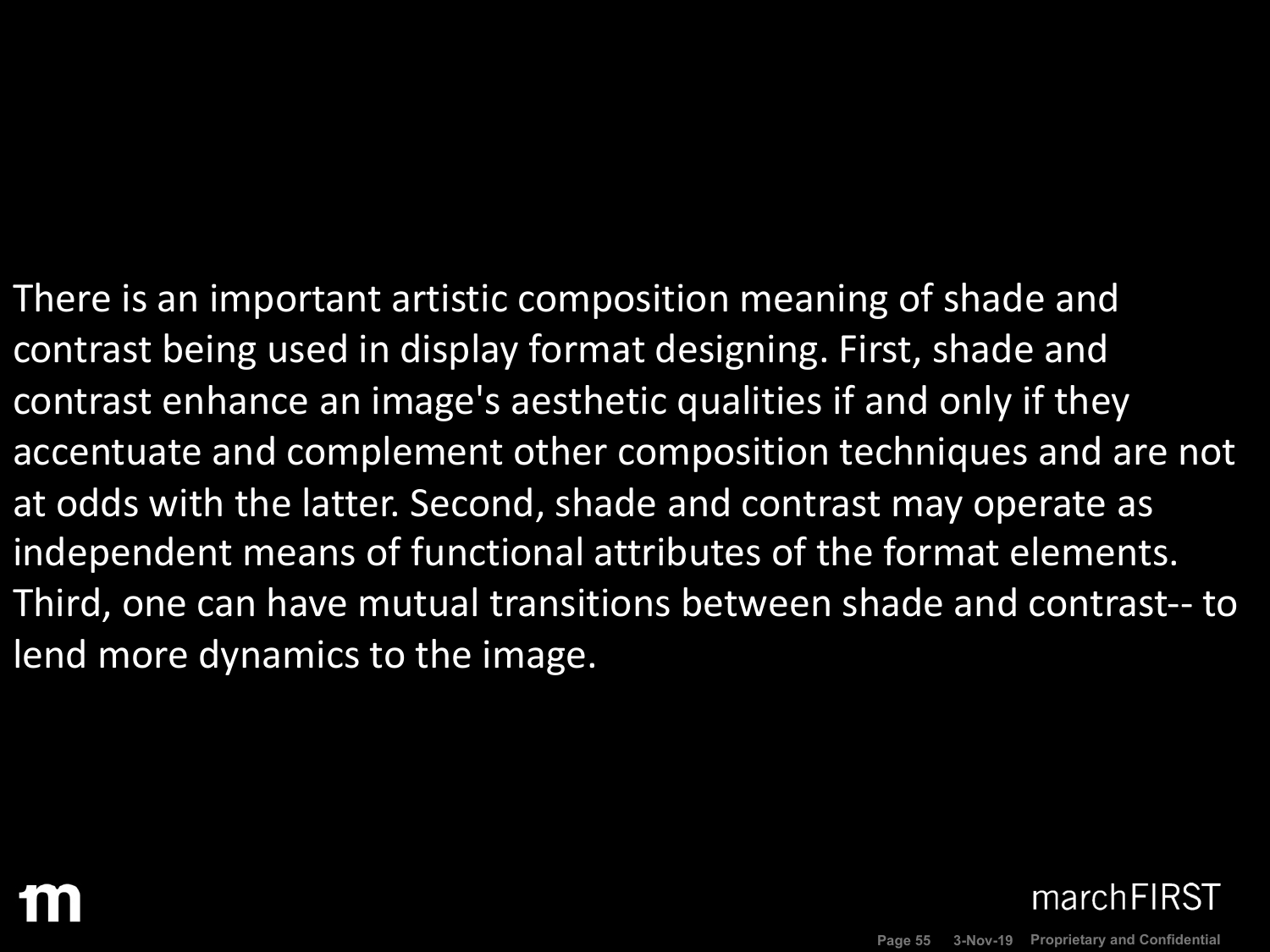As a rule, shade and contrast are simultaneously present in a composition solution, for one of these two devices accentuates and intensifies the other. One can increase the effect that the contrast between the main signal and the background exerts on the student by a shade ratio between the background and the secondary elements. The most difficult composition-related question is to choose a proper web page format scaling and its composition elements.



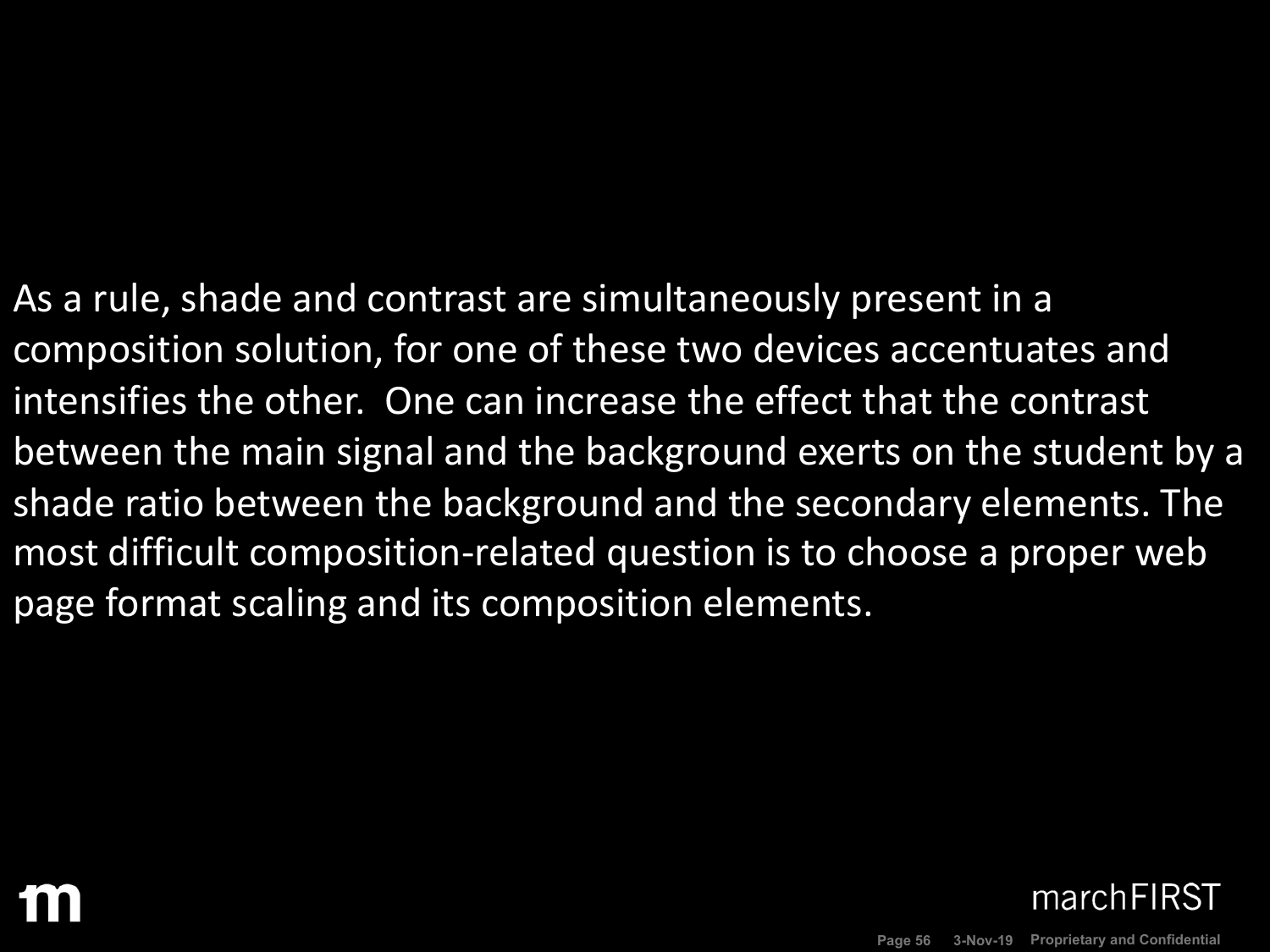1. The format is, on the one hand, a "small form." It is an independent object of perception of comparatively small dimensions; still, this independence is relative, since the pages of the web site are interconnected and used in various sequences.



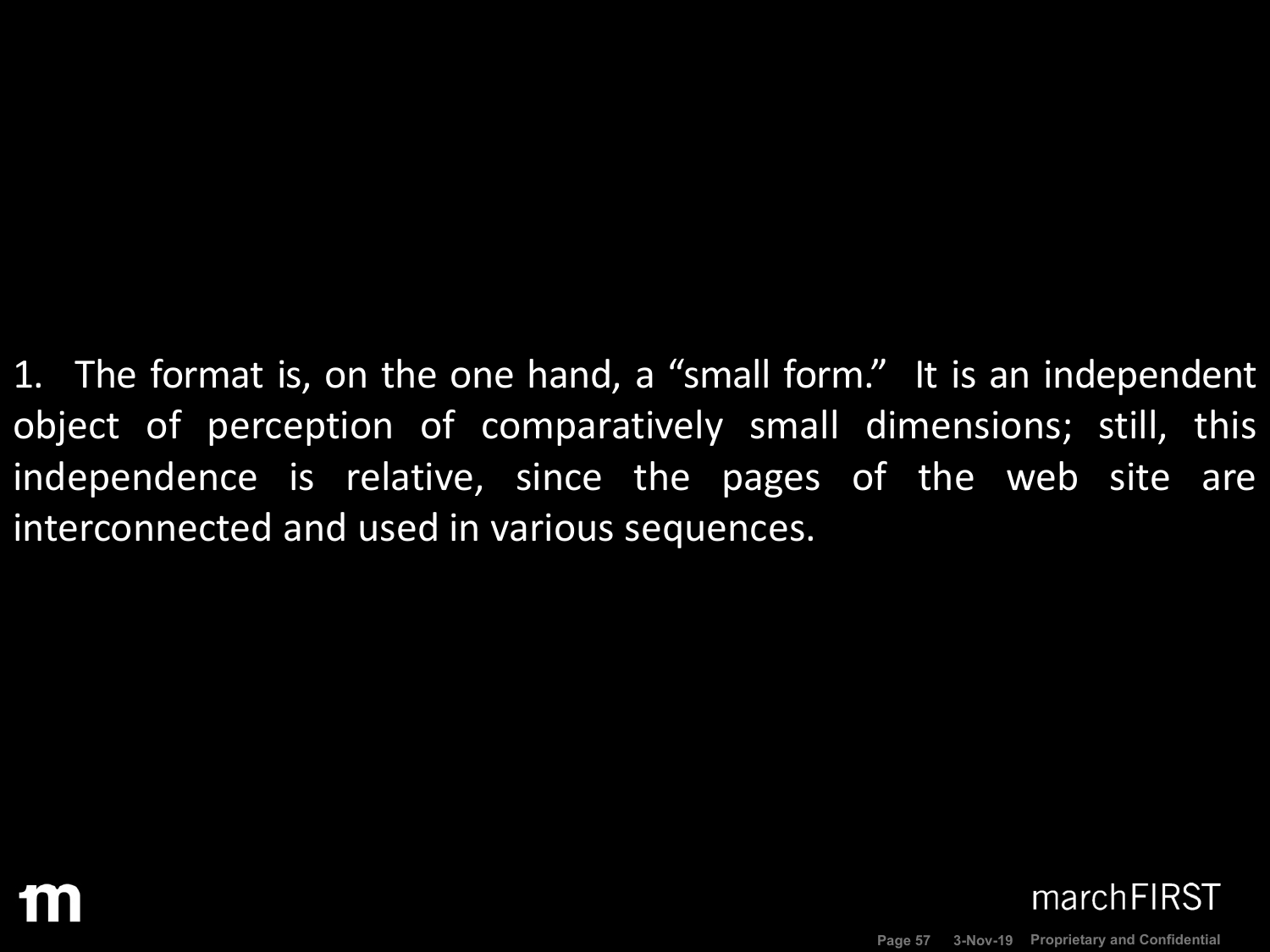# Conclusion-1

> Fast growing web usability and design require new methodology of studies of user-graphic information interaction to be developed and implemented.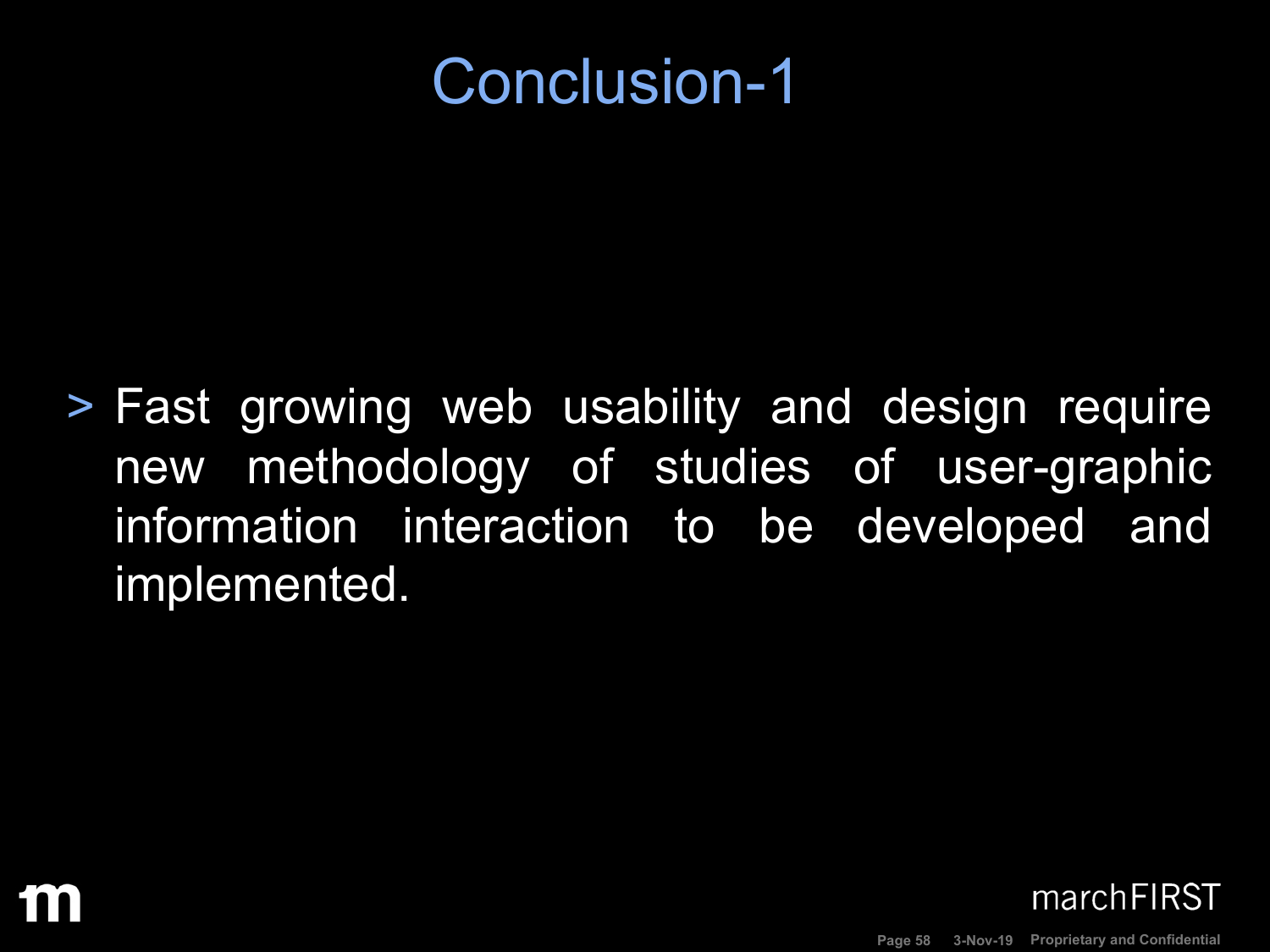# Conclusion-2

The laws of ergodynamics and principles of digital dynamic usability were suggested and successfully used to develop methodology of the digital dynamic usability.

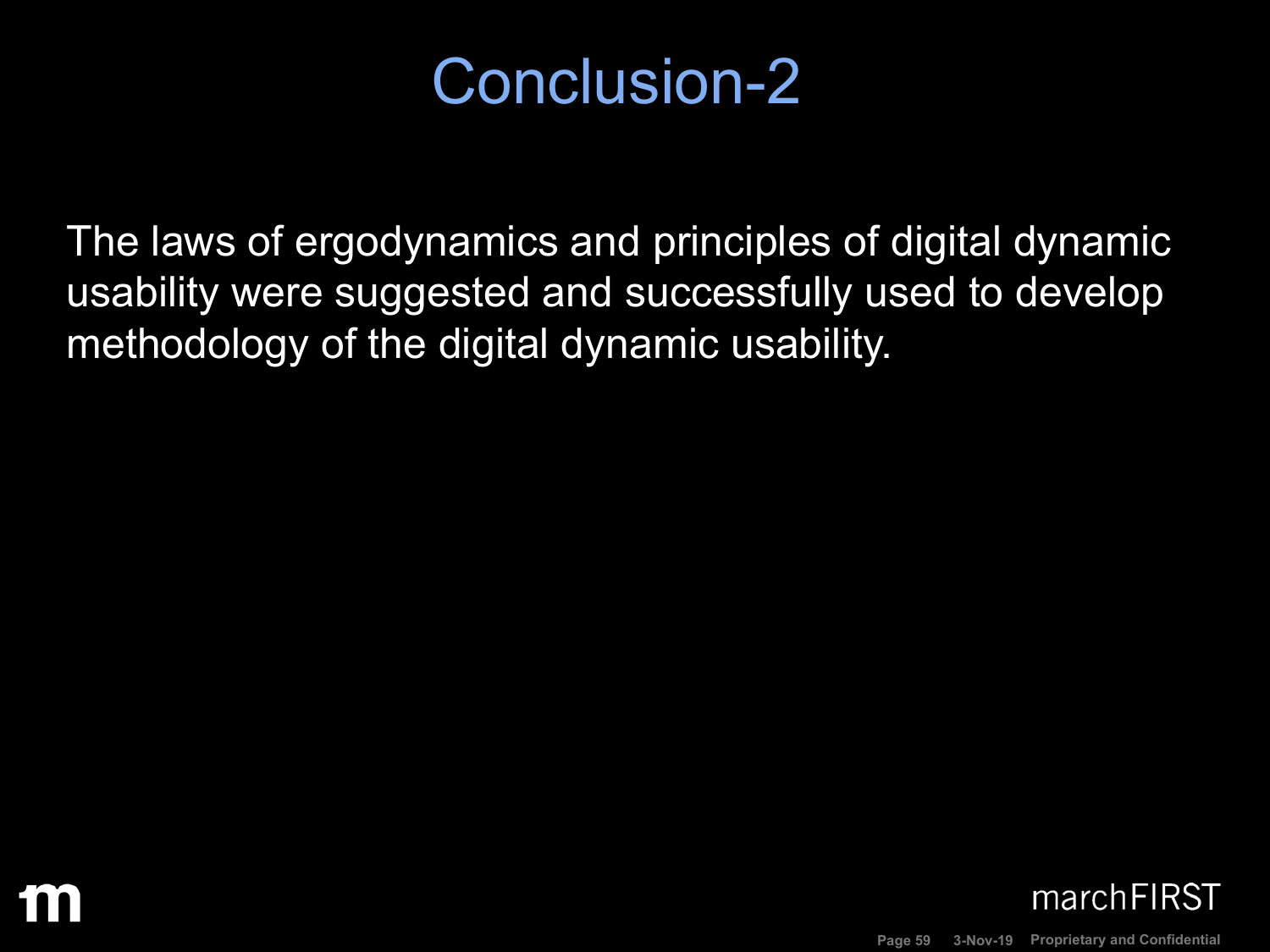# Conclusion-3

World leader in business integration and web design, marchFIRST started extensive work on development and use of the Digital Dynamic Usability methodology which adds to existing methods such important features as objective registration of user performance, quantitative measurement of performance efficiency factors and criteria, analysis of cognitive strategies, models to predict results of usability tests and web design and concrete recommendations on information architecture and web design starting from early stages of the projects.

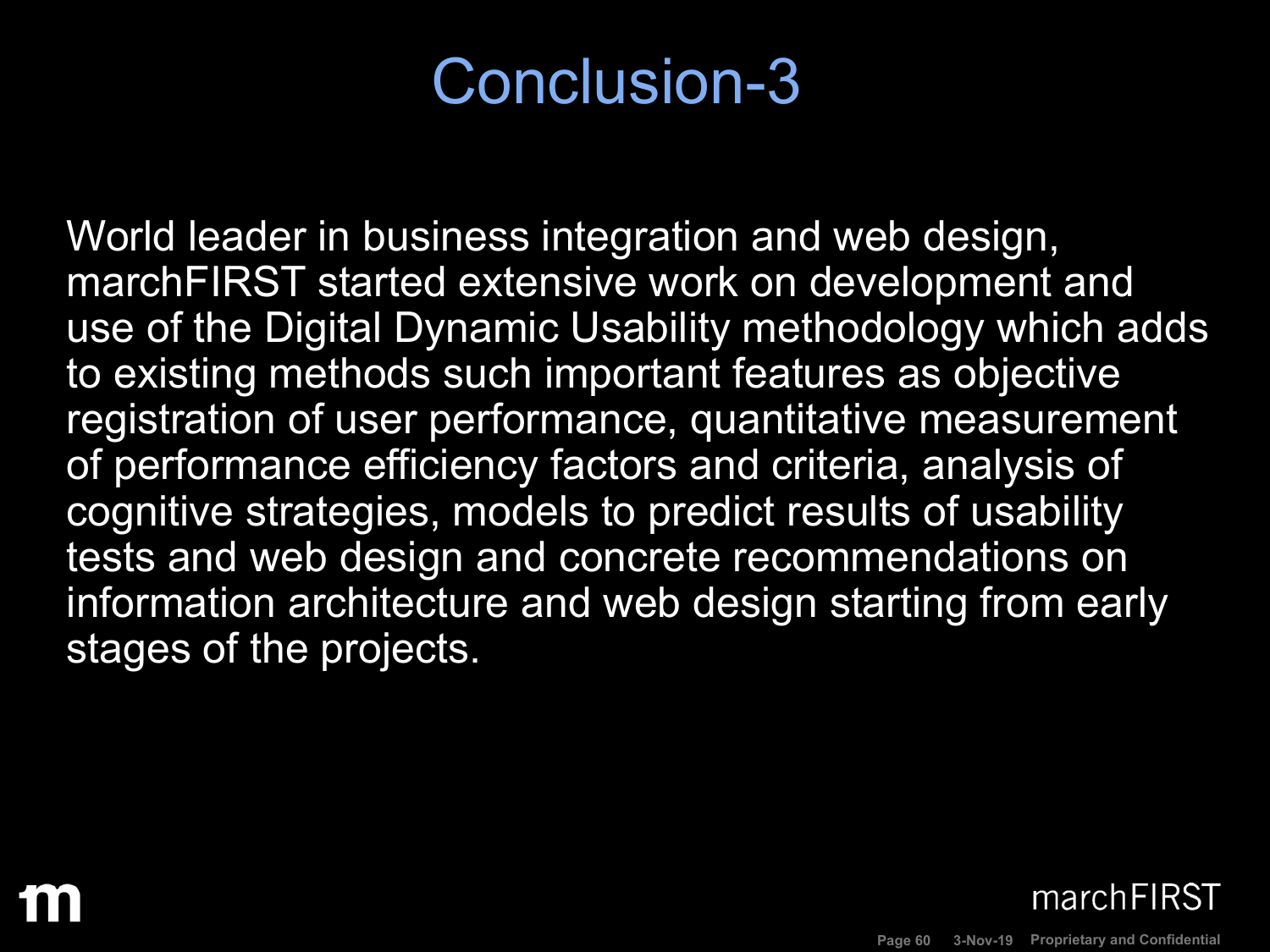#### Invitation to cooperation with marchFIRST

- > We are inviting colleagues, partners and clients to cooperate on further development and implementation of the Digital Dynamic Usability to the web design.
- > This invitation goes particularly to the colleagues at various marchFIRST offices and to the members of our worldwide network, the International Institute of Cognitive Psychology, Ergonomics and Hybrid Intelligence Systems, who live and work in USA, France, Norway, Germany, Russia, Ukraine and other countries. New members are welcome.
- > Now the center of the Institute/Network is at **marchFIRST, Phoenix Office.**